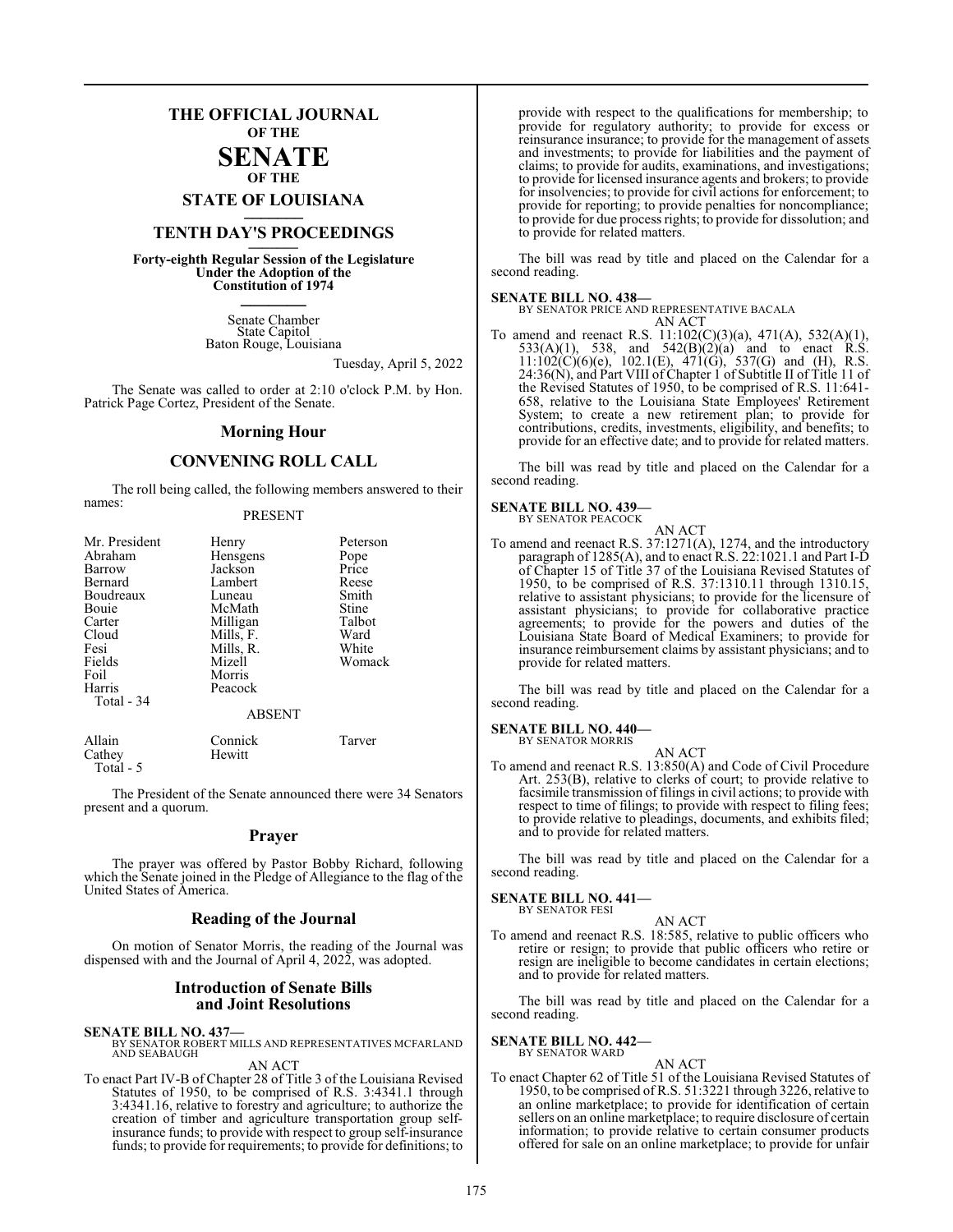# **Page 2 SENATE 10th DAY'S PROCEEDINGS**

or deceptive trade practices and acts; to provide for certain terms, requirements, conditions, and procedures; to provide for an effective date; and to provide for related matters.

The bill was read by title and placed on the Calendar for a second reading.

#### **SENATE BILL NO. 443—** BY SENATOR ALLAIN

AN ACT

To amend and reenact R.S. 47:303.1(C) and (G), to enact R.S.  $47:303.1(B)(5)$ , and to repeal R.S.  $47:303.1(D)$ , relative to direct payment numbers; to authorize direct payment numbers for contractors within the boundaries of an Economic Development District with a state tax increment; to provide for uniform direct payment number procedures and appeal rights for local tax collectors; and to provide for related matters.

The bill was read by title and placed on the Calendar for a second reading.

#### **SENATE BILL NO. 444—** BY SENATOR ALLAIN

AN ACT

To amend and reenact R.S. 47:1408(D)(1), 1418(7)(d), 1432(A), 1574.2(A), the introductory paragraph of 1574.2(B), and 1574.2(D) and to enact R.S. 47:338.223, 1408(D)(3), and 1574.2(E), (F), and (G), relative to tax administration and the Board of Tax Appeals; to provide for the administration of certain occupancy taxes; to authorize the board to issue protective orders; to provide relative to notice and the opportunity to be heard for all matters and all parties before the board; to provide for the jurisdiction of the board; to authorize the board to issue preliminary injunctions during suits to enjoin certain tax preparers; to authorize the secretary of revenue to issue cease and desist orders to tax preparers who engage in certain conduct; to impose penalties on preparers who violate injunctions or orders; to provide for an effective date; and to provide for related matters.

The bill was read by title and placed on the Calendar for a second reading.

#### **SENATE BILL NO. 445—** BY SENATOR ABRAHAM

AN ACT

To amend and reenact R.S. 48:250.4(A) relative to approval of department of transportation and development contracts with public private partnerships; to provide for the approval of contracts by the legislature; and to provide for related matters.

The bill was read by title and placed on the Calendar for a second reading.

#### **SENATE BILL NO. 446—** BY SENATOR FRED MILLS

AN ACT

To amend and reenact R.S. 6:337 and 338(A), (B), and (C), relative to insurance settlement monies paid for damages to property or contents; to require placement of certain insurance settlement monies in segregated accounts; to provide for disbursement of certain insurance settlement monies to the borrower-payee; and to provide for related matters.

The bill was read by title and placed on the Calendar for a second reading.

#### **SENATE BILL NO. 447—** BY SENATOR HENSGENS

AN ACT

To enact R.S. 56:325.5, relative to the commercial menhaden fishery; to provide for commercial menhaden harvest reporting; to provide for required data; to provide for confidentiality; to provide for reports to legislative committees; to provide for the powers and duties of the Louisiana Wildlife and Fisheries

Commission; to provide for a definition; and to provide for related matters.

The bill was read by title and placed on the Calendar for a second reading.

# **SENATE BILL NO. 448—** BY SENATOR LUNEAU

AN ACT

To amend and reenact R.S. 56:40.3(E), relative to civil and aquatic life penalties; to provide for the collection of civil penalties for restitution of wildlife; to provide with respect to hearing officer rulings; to provide with respect to legal delays; to provide relative to administrative hearing; and to provide for related matters.

The bill was read by title and placed on the Calendar for a second reading.

## **SENATE BILL NO. 449—**

BY SENATOR LUNEAU

AN ACT To enact R.S. 18:1300.26, relative to video draw poker devices; to authorize the governing authority of Natchitoches Parish to call and conduct a referendum election on a proposition to allow the operation of video draw poker devices in the parish; to provide for procedures for the calling and holding of the election; and to provide for related matters.

The bill was read by title and placed on the Calendar for a second reading.

**SENATE BILL NO. 450—** BY SENATOR STINE

AN ACT

To amend and reenact R.S. 26:271.1(A), relative to microbreweries; to provide for retail sales on or off premises; to provide for transfers; to provide for conditions; and to provide for related matters.

The bill was read by title and placed on the Calendar for a second reading.

# **SENATE BILL NO. 451—** BY SENATOR CARTER

AN ACT

To repeal Code of Criminal Procedure Arts. 983 and 984(c), relative to criminal expungement; to repeal fees related to obtaining an expungement order; and to provide for related matters.

The bill was read by title and placed on the Calendar for a second reading.

#### **SENATE BILL NO. 452—** BY SENATOR MCMATH

AN ACT

To amend and reenact R.S. 42:851(O), relative to health and accident insurance; to provide for health and accident programs of the office of group benefits; to provide for applicability of certain requirements to certain employees; and to provide for related matters.

The bill was read by title and placed on the Calendar for a second reading.

#### **SENATE BILL NO. 453—** BY SENATOR MCMATH

AN ACT

To enact R.S. 32:378.4 relative to low speed autonomous motor vehicles; to provide for regulatory exceptions for automated vehicles; and to provide for related matters.

The bill was read by title and placed on the Calendar for a second reading.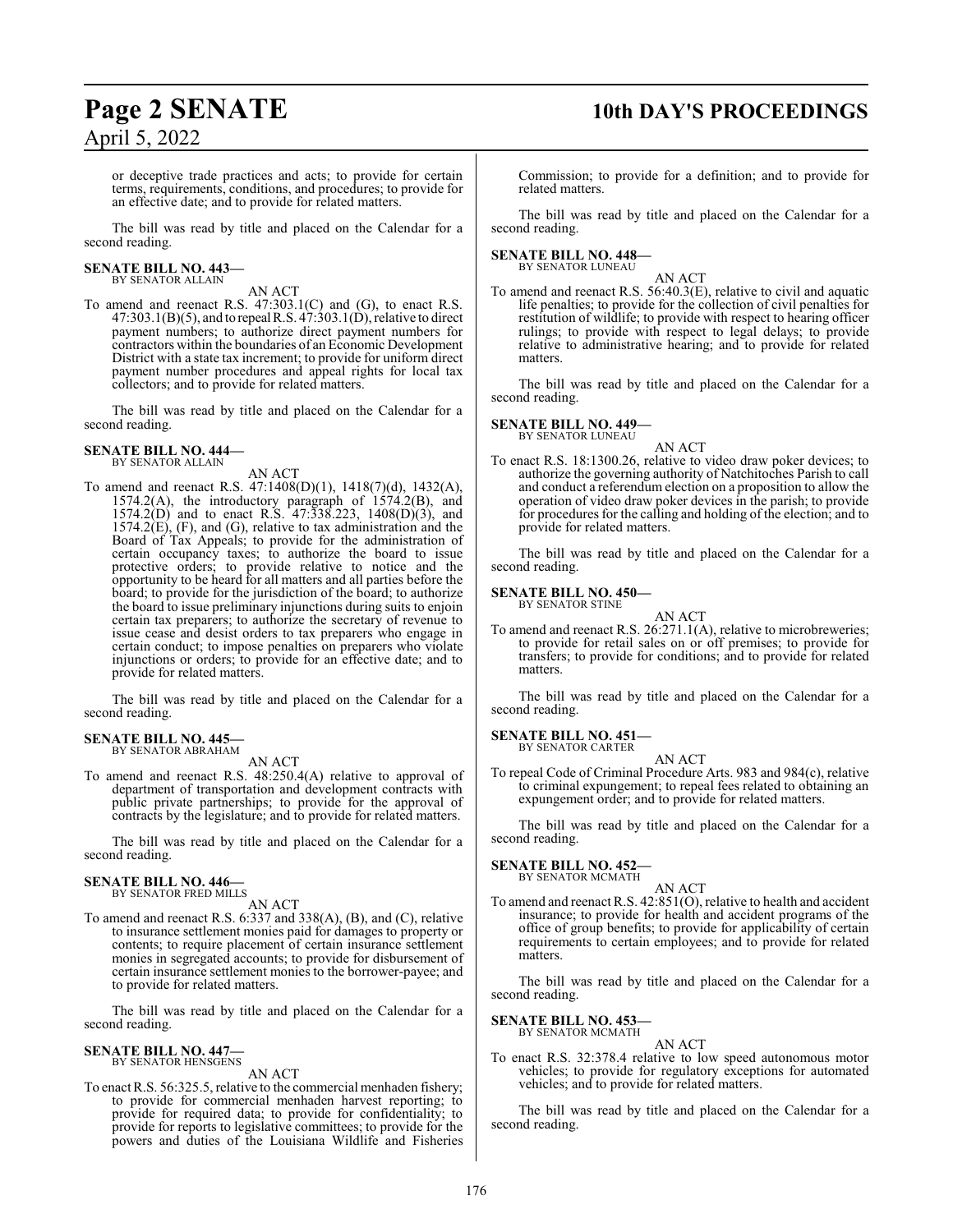# **10th DAY'S PROCEEDINGS Page 3 SENATE**

# April 5, 2022

#### **SENATE BILL NO. 454—** BY SENATOR MCMATH

AN ACT

To amend and reenact R.S. 2:803(A), R.S. 34:3453, R.S. 36:501(B) and (C), 502(A), 503, 504(A)(4), (5), (8), and (9)(a), the introductory paragraph of  $(B)$ , and  $(B)(2)$ , 505 $(B)$ , 507 $(B)$ , and 508.3(C)(1), R.S. 38:90.5(A), and R.S. 48:231(A)(1), relative to the Department of Transportation and Development; to provide for the purposes and functions of the department; to provide for officers of the department; to provide for the appointment of a secretary; to provide for a deputy secretary; to provide for powers and duties of the secretary; to provide for the office of multimodal commerce; to provide for the secretary's responsibilities for priority projects; to provide relative to highway, airport, port, and flood control priority projects; to provide for the secretary's obligations to the Joint Legislative Committee on Transportation, Highways and Public Works; and to provide for related matters.

The bill was read by title and placed on the Calendar for a second reading.

**SENATE BILL NO. 455—**

BY SENATOR BOUDREAUX AN ACT

To amend and reenact R.S. 51:1362 through 1364, relative to internet; to provide for broadband connectivity; to provide for development and implementation of a plan to provide access to broadband internet; and to provide for related matters.

The bill was read by title and placed on the Calendar for a second reading.

#### **SENATE BILL NO. 456—** BY SENATOR ALLAIN

AN ACT

To amend and reenact the introductory paragraph ofR.S. 30:1154(A) and  $1154(A)(6)$ , to enact R.S.  $30:1154(\overline{A})(9)$ , relative to solar energy; to provide for solar power generation facilities; to provide for financial security; to provide for site closure estimates; and to provide for related matters.

The bill was read by title and placed on the Calendar for a second reading.

#### **SENATE BILL NO. 457—**

BY SENATOR STINE

AN ACT

To amend and reenact R.S. 48:250.4(A) relative to approval of the Department of Transportation and Development contracts with public-private partnerships; provides for the approval of contracts by the legislature; and to provide for related matters.

The bill was read by title and placed on the Calendar for a second reading.

**SENATE BILL NO. 458—** BY SENATOR HARRIS

AN ACT

To amend and reenact R.S. 38:330.1(C)(1)(a), and to enact R.S.  $38:330.1(C)(2)(a)(xii)$ , and (xiii), relative to flood protection authorities; to provide relative to the board of commissioners of the Southeast Louisiana Flood Protection Authority-East; to provide for the composition of the nominating committee; to provide for an effective date; and to provide for related matters.

The bill was read by title and placed on the Calendar for a second reading.

#### **SENATE BILL NO. 459—** BY SENATOR HARRIS

AN ACT

To amend and reenact R.S. 33:9075(F)(1)(d), relative to the Lake Oaks Subdivision Improvement District; to provide relative to increasing the maximum amount of the parcel fee; and to provide for related matters.

The bill was read by title and placed on the Calendar for a second reading.

#### **SENATE BILL NO. 460—** BY SENATOR WARD

AN ACT

To enact Chapter 15 of the Title 51 of the Louisiana Revised Statues of 1950, to be comprised ofR.S. 51:1501 through 1504, relative to electric vehicle charging equipment networks; to provide for a rate structure and limits; to provide for exceptions; to provide for terms and requirements; to provide for an effective date; and to provide for related matters.

The bill was read by title and placed on the Calendar for a second reading.

## **SENATE BILL NO. 461—**

BY SENATOR REESE

AN ACT

To enact R.S. 33:423.30, relative to the Vinton Police Department; to authorize the police chief to discipline police personnel; and to provide for related matters.

The bill was read by title and placed on the Calendar for a second reading.

#### **SENATE BILL NO. 462—** BY SENATOR WARD

AN ACT

To enact Chapter 21-B of Title 33 of the Louisiana Revised Statues of 1950, to be comprised ofR.S. 33:7641 through 7649, relative to the municipalities and parishes; to provide relative to the creation of the Public-Private Partnerships Cooperative Endeavor Agreement Act; to provide for public-private partnerships; to provide for the authority of public entities to enter into certain public-private partnerships between the private sector and a public entity; to provide with respect to advisors and consultants; to provide for independent analysis by advisors regarding financial, tax, and legal matters; to provide for advisors' report and fees; to provide for requirements and limitations; to provide relative to procedures and approval; to provide for financial reporting; to provide for terms and definitions; to provide for public notice and public hearings; to provide for an effective date; and to provide for related matters.

The bill was read by title and placed on the Calendar for a second reading.

# **SENATE BILL NO. 463—**<br>BY SENATORS WHITE AND FOIL

- AN ACT
- To enact Chapter 22 of Title 49 of the Louisiana Revised Statutes of 1950, to be comprised of R.S. 49:1501 through 1506, relative to the Coastal Area Flood Protection Authority; to create the Coastal Area Flood Protection Program; to provide for the territorial jurisdiction of the authority; to provide for the appointment and term of the members of the Coastal Area Flood Protection Board; to provide for meetings of the board of commissioners and the officers thereof; to provide relative to the powers of the authority; to create the Coastal Area Flood Protection Fund; to provide for the deposit, use, investment, and disbursement of monies in the fund; to provide for an effective date; and to provide for related matters.

The bill was read by title and placed on the Calendar for a second reading.

**SENATE BILL NO. 464—** BY SENATOR TALBOT

#### AN ACT

To enact R.S. 40:1081.12, relative to Medicaid coverage for genetic testing of critically ill infants; to provide for coverage for rapid whole genome sequencing testing of certain infants; to provide for the duties of the secretary of the Louisiana Department of Health; and to provide for related matters.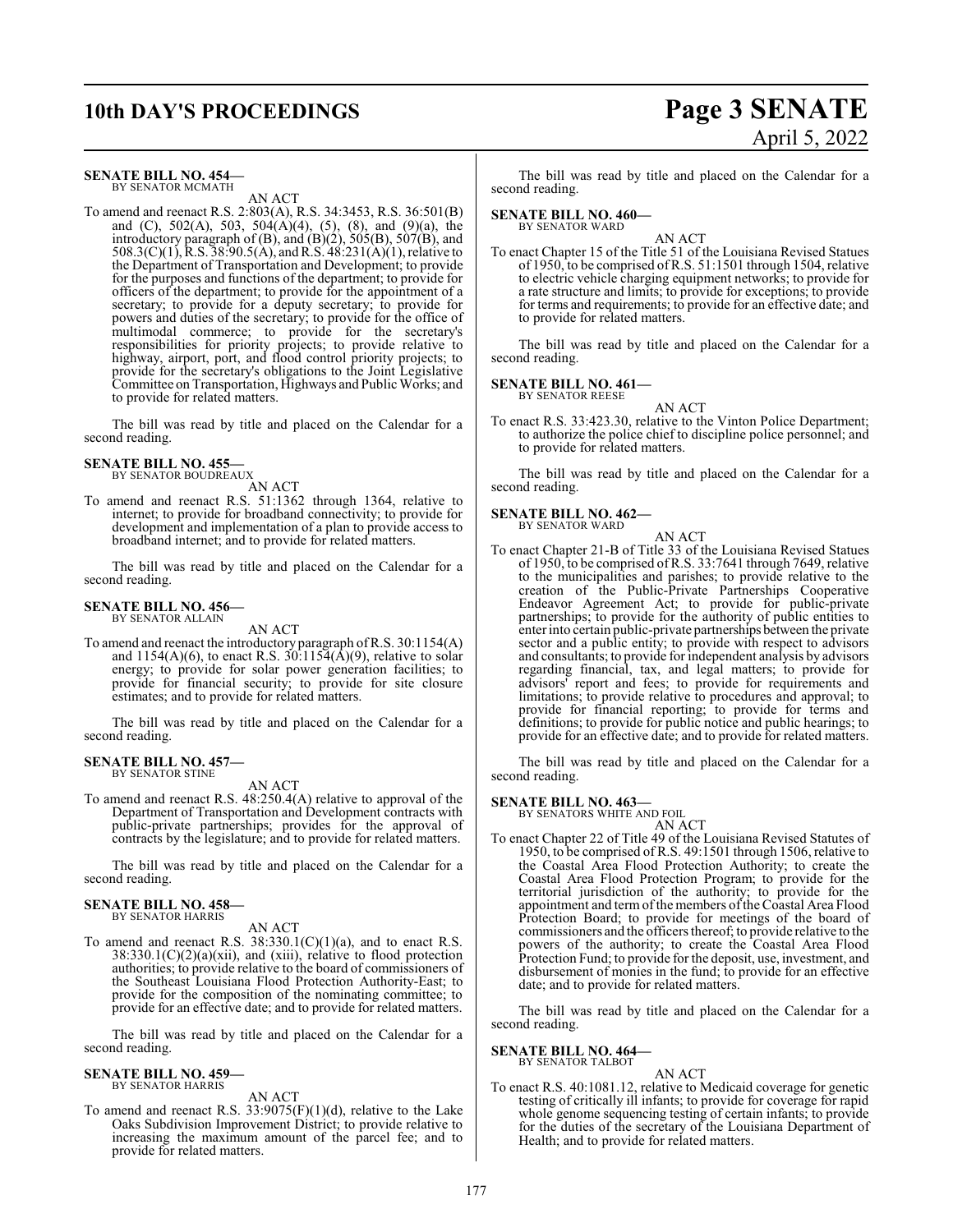# **Page 4 SENATE 10th DAY'S PROCEEDINGS** April 5, 2022

The bill was read by title and placed on the Calendar for a second reading.

#### **Introduction of Senate Resolutions**

Senator Fields asked for and obtained a suspension of the rules to read Senate Resolution No. 36 a first and second time.

#### **SENATE RESOLUTION NO. 36—** BY SENATOR FIELDS

A RESOLUTION

To commend the Reginald F. Lewis Scholars as they successfully matriculate throughout the educational equity initiative program.

On motion of Senator Fields the resolution was read by title and adopted.

#### **Introduction of Senate Concurrent Resolutions**

**SENATE CONCURRENT RESOLUTION NO. 20—** BY SENATOR LUNEAU A CONCURRENT RESOLUTION

To urge and request the United States Department of Veterans Affairs to reconsider the closure of the Alexandria Veterans Affairs Medical Center.

The resolution was read by title and placed on the Calendar for a second reading.

#### **Senate Bills and Joint Resolutions on Second Reading to be Referred**

**SENATE BILL NO. 412—** BY SENATOR TALBOT

AN ACT

To amend and reenact R.S. 22:2361 through 2370, relative to the Insure Louisiana Incentive Program; to provide for purposes and public purpose; to provide for administration and funding; to provide for cooperative endeavor agreements; to provide for matching grants; to provide for rulemaking; and to provide for related matters.

The bill was read by title and referred by the President to the Committee on Insurance.

#### **SENATE BILL NO. 413—** BY SENATOR FRED MILLS

AN ACT

To enact R.S.  $33:381(C)(35)$ , relative to municipal officers; to provide relative to the city of Breaux Bridge; to provide relative to appointment of the chief of police for the city of Breaux Bridge; to provide with respect to the initial appointment; to provide relative to the salary, term of office, duties, and supervision of the chief of police; and to provide for related matters.

The bill was read by title and referred by the President to the Committee on Local and Municipal Affairs.

# **SENATE BILL NO. 414—** BY SENATOR FRED MILLS

AN ACT

To amends and reenacts R.S.  $36:4(B)(1)(a)$ , to enact Part VIII of Chapter 2 of Title 49 of the Louisiana Revised Statutes of 1950, to be comprised ofR.S. 49:220.41 through 220.45, and to repeal R.S. 38:90.2 and 90.5, relative to the Louisiana Watershed Initiative; to provide for purpose; to create the Watershed Management Council within the office of the governor; to require the council to make recommendations; to provide for membership of the council; to provide relative to compensation; to provide for powers, duties, and authority of the council; to provide for regional watershed coalitions; to provide for rules and regulations; to provide for terms and definitions; to provide

for public notice; to provide with respect to funding mechanisms and allocations; and to provide for related matters.

The bill was read by title and referred by the President to the Committee on Transportation, Highways and Public Works.

**SENATE BILL NO. 415—** BY SENATOR PEACOCK

#### AN ACT

To enact Chapter 2-C of Title 12 of Code of Title 9 of the Louisiana Revised Statutes of 1950, to be comprised of R.S. 9:3580.1 through R.S. 9:3580.6, relative to loans; to provide relative to financial disclosure; to provide relative to the creation of the Litigation Financing Disclosure Act; to provide for definitions, terms, and conditions; to provide for discovery; to provide for contract disclosures; to provide with respect to class action lawsuits; to provide for joint and several liability; to provide for violations and contracts; to provide for an effective date; and to provide for related matters.

The bill was read by title and referred by the President to the Committee on Judiciary A.

#### **SENATE BILL NO. 416—** BY SENATOR ABRAHAM

AN ACT To repeal Part IV of Chapter 3 of Title 34 of the Louisiana Revised Statutes of 1950, comprised ofR.S. 34:481 through 490, relative to navigation districts; to repeal the creation of the Calcasieu-Cameron Navigation District; to repeal all policies, duties and functions created to administer the district; to repeal tax, fee, and bond authority for the district; and to provide for related matters.

The bill was read by title and referred by the President to the Committee on Transportation, Highways and Public Works.

# **SENATE BILL NO. 417—**<br>BY SENATOR CATHEY

AN ACT To amend and reenact R.S. 26:83 and 308(E) and to enact R.S. 26:308(D)(6) and (7), relative to alcoholic beverages; to provide for interposed persons; to provide for alcoholic beverage delivery agreements, requirements, and limitations; and to provide for related matters.

The bill was read by title and referred by the President to the Committee on Judiciary B.

#### **SENATE BILL NO. 418—** BY SENATOR CATHEY

AN ACT

To amend and reenact Children's Code Art. 804(1), relative to juvenile court jurisdiction; to amend the definition of "child" for purposes of delinquency proceedings; and to provide for related matters.

The bill was read by title and referred by the President to the Committee on Judiciary B.

**SENATE BILL NO. 419—** BY SENATOR CATHEY

AN ACT

To enact R.S. 11:710.2 and 1008, relative to the Teachers'Retirement System of Louisiana and Louisiana School Employees' Retirement System; to provide relative to reemployment of certain retirees in each retirement system; to provide relative to terms and conditions of reemployment; to provide relative to earnings and retirement benefits; to authorize reemployment without a suspension or reduction of benefits; to provide requirements and limitations; to provide for an effective date; and to provide for related matters.

The bill was read by title and referred by the President to the Committee on Retirement.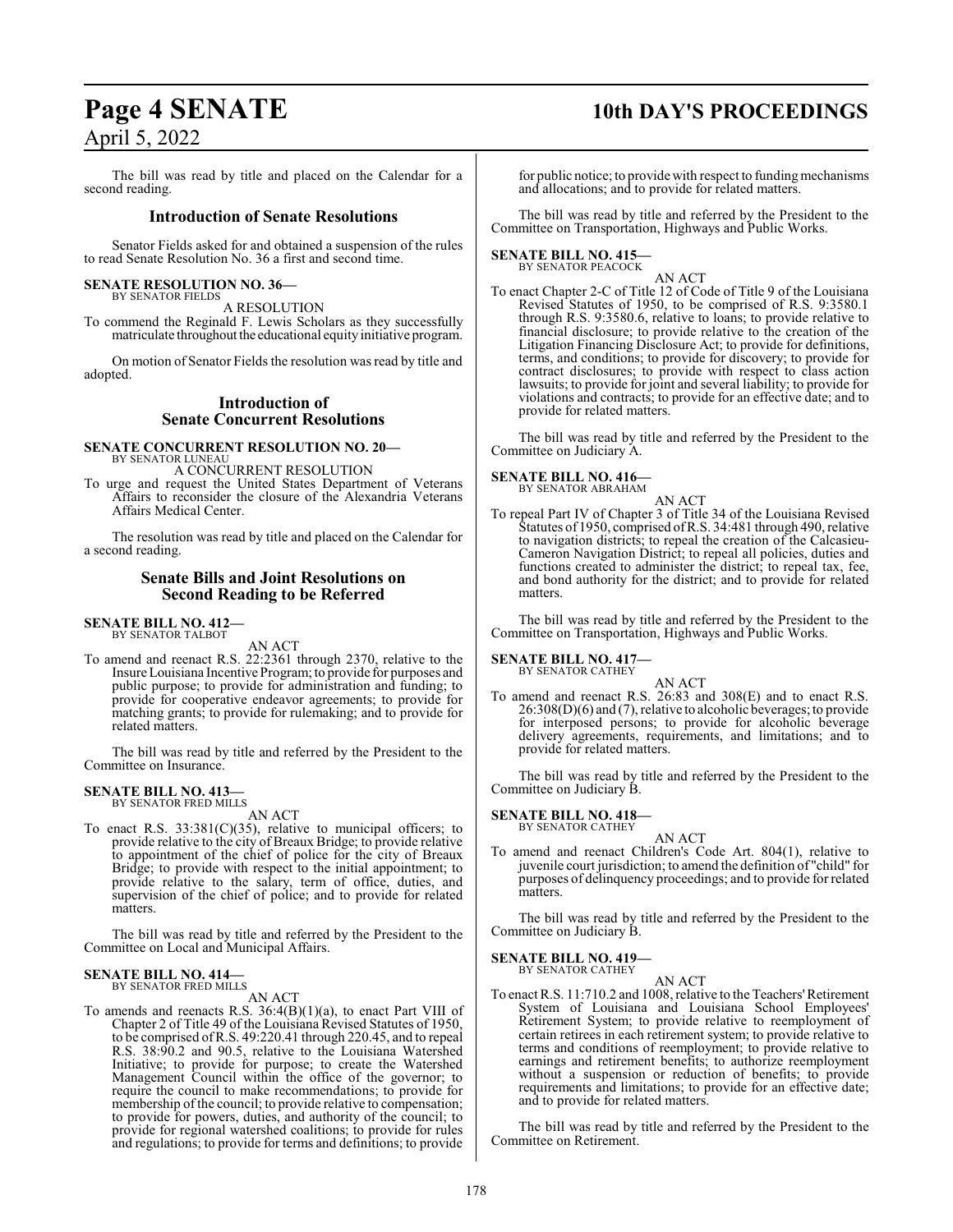# **10th DAY'S PROCEEDINGS Page 5 SENATE**

# April 5, 2022

#### **SENATE BILL NO. 420—**

BY SENATOR BERNARD AN ACT

To amend and reenact R.S. 42:802(B)(3) and to enact R.S. 42:805(E), relative to the Office of Group Benefits; to provide relative to operating and other monies under the control of the Office of Group Benefits; to define Group Funds; to provide for the separate investment of Group Funds by the state treasurer; to provide relative to the disposition and classification of interest earned on such funds; to provide relative to the payment of investment and management fees; and to provide for related matters.

The bill was read by title and referred by the President to the Committee on Finance.

#### **SENATE BILL NO. 421—**

BY SENATOR LUNEAU AN ACT

To enact R.S. 23:1034.2(G), relative to workers' compensation; to provide the reimbursement procedure for surgical implants; to define certain terms; and to provide for related matters.

The bill was read by title and referred by the President to the Committee on Labor and Industrial Relations.

#### **SENATE BILL NO. 422—** BY SENATOR CORTEZ

AN ACT

To authorize and provide for the transfer of certain state property; to authorize the transfer of certain state property in Lafayette Parish; to provide for the property description; to provide for reservation of mineral rights; to provide terms and conditions; to provide an effective date; and to provide for related matters.

The bill was read by title and referred by the President to the Committee on Natural Resources.

#### **SENATE BILL NO. 423—** BY SENATOR FOIL

AN ACT

To amend and reenact R.S. 38:2295(C)(1), relative to plans and specifications for public works; to provide for clarification of requirements for prior approval; to provide for adjusting the time response period for particular products; to provide for technical corrections; and to provide for related matters.

The bill was read by title and referred by the President to the Committee on Transportation, Highways and Public Works.

#### **SENATE BILL NO. 424—** BY SENATOR STINE

AN ACT

To enact R.S. 34:851.36(B)(3), relative to vessels; to provide for the operation of motorboats; to provide for boating safety classes; to provide for exceptions; to provide for boat liveries; to provide for terms and conditions; and to provide for related matters.

The bill was read by title and referred by the President to the Committee on Natural Resources.

#### **SENATE BILL NO. 425—** BY SENATOR WARD

AN ACT

To amend and reenact R.S. 11:710(F)(1) and (G) and the introductory paragraph of 710.1(A) and to enact R.S. 11:710.1(F), relative to critical teacher shortages; to provide for reemployment of retirees of the Teachers' Retirement System of Louisiana; to provide relative to benefit suspension; to provide for applicability; to provide an alternative critical shortage certification process; to provide for an effective date; and to provide for related matters.

The bill was read by title and referred by the President to the Committee on Retirement.

#### **SENATE BILL NO. 426—**

BY SENATOR MCMATH

AN ACT To enact Subpart K of Part VIII of Chapter 1 of Title 51 of the Louisiana Revised Statutes of 1950, to be comprised of R.S. 51:470.1 through 470.6, relative to a property right of identity; to provide for definitions; to provide for prohibitions; to provide for termination of the right of identity; to provide for protection from misappropriation; to provide for a cause of action; to provide for a prescriptive period; to provide for remedies; to provide for penalties; to provide for exceptions; to provide for applicability; and to provide for related matters.

The bill was read by title and referred by the President to the Committee on Judiciary A.

#### **SENATE BILL NO. 427—**

BY SENATOR FOIL AN ACT

To enact R.S. 37:1303, relative to physicians; to provide that certain restrictive agreements on physicians relative to employment by any entity of state government are unenforceable; to provide for a physician who is terminated without cause; and to provide for related matters.

The bill was read by title and referred by the President to the Committee on Commerce, Consumer Protection, and International Affairs.

#### **SENATE BILL NO. 428—**

BY SENATOR ROBERT MILLS AN ACT

To repeal R.S. 22:1272, relative to property and casualty insurance; to provide relative to defense costs; to provide with respect to the authorization of the commissioner of insurance to allow an authorized insurer to reduce the policy liability limits by the amount of the defense costs in certain circumstances; to provide for an effective date; and to provide for related matters.

The bill was read by title and referred by the President to the Committee on Insurance.

#### **SENATE BILL NO. 429**

BY SENATOR WOMACK

AN ACT To amend and reenact R.S. 38:2241.1(C) and (D) and to enact R.S. 38:2241.1(E), relative to public contracts, works, and improvements; to provide relative to claims of subcontractors, materialmen, and laborers on public works; to provide with respect to substantial completion of public works; to provide for notice and itemization of work to be performed; and to provide for related matters.

The bill was read by title and referred by the President to the Committee on Transportation, Highways and Public Works.

# **SENATE BILL NO. 430—** BY SENATOR WOMACK

AN ACT

To enact R.S. 17:85.1, relative to naming a gymnasium at Monterey High School; to authorize theConcordia Parish School Board to name the new gymnasium at Monterey High School in honor of Jack Bairnsfather; and to provide for related matters.

The bill was read by title and referred by the President to the Committee on Education.

#### **SENATE BILL NO. 431—**

BY SENATOR ROBERT MILLS AN ACT

To amend and reenact R.S. 4:228(F), relative to horse racing; to provide for offtrack wagering facility locations; to provide for prohibitions; to provide for exceptions; and to provide for related matters.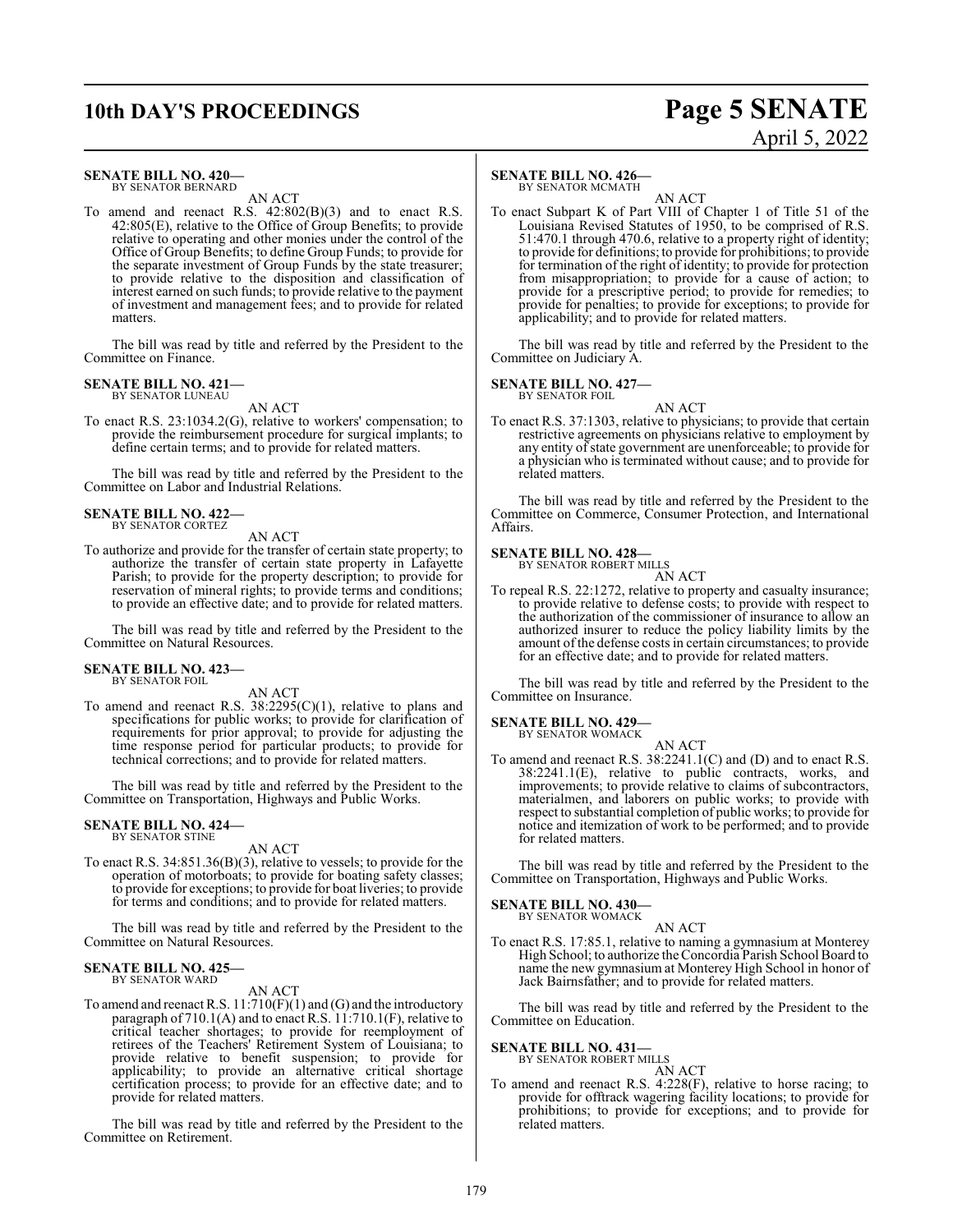# **Page 6 SENATE 10th DAY'S PROCEEDINGS**

The bill was read by title and referred by the President to the Committee on Judiciary B.

#### **SENATE BILL NO. 432—** BY SENATOR LAMBERT

AN ACT

To amend and reenact R.S. 6:337, relative to payment of insurance proceeds for damage to residential property; to provide for the obligations and responsibilities of the mortgagee and the mortgagor when proceeds are paid jointly to the mortgagee and the mortgagor; to provide for payment of proceeds to an escrow account and for their disbursement upon receipt of sufficient proof of repair or replacement; to provide for damages and attorney fees; to provide for the duties of the mortgagee and the mortgagor; and to provide for related matters.

The bill was read by title and referred by the President to the Committee on Commerce, Consumer Protection, and International Affairs.

#### **SENATE BILL NO. 433—**

BY SENATORS WHITE AND FOIL AN ACT

To enact R.S. 2:348, relative to membership of certain airport commissions; to provide for additional commissioners in any parish with a population greater than four hundred fifty thousand and less than four hundred sixty thousand, according to the latest federal decennial census; to provide for legislative representation; to provide for a designee; and to provide for related matters.

The bill was read by title and referred by the President to the Committee on Transportation, Highways and Public Works.

#### **SENATE BILL NO. 434—**

BY SENATOR FIELDS

AN ACT

To amend and reenact R.S. 11:710(F)(1) and (G) and the introductory paragraph of R.S. 11:710.1(A) and to enact R.S. 11:710(H) and  $710.\overline{1}$ (F), relative to critical teacher shortages; to provide for employment of retirees of the Teachers' Retirement System of Louisiana; to allow a retiree to return to work without suspension or reduction of benefit in certain circumstances; to provide for application; to provide for determinations and reporting; to provide for an effective date; and to provide for related matters.

The bill was read by title and referred by the President to the Committee on Retirement.

#### **SENATE BILL NO. 435—** BY SENATOR CORTEZ

AN ACT

To enact R.S. 32:57(J) and 239, relative to the Louisiana Highway Regulatory Act; to provide relative to traffic regulations; to provide relative to speed limits; to provide relative to driving on the right side, overtaking, and passing; to provide for signs; to provide for penalties; and to provide for related matters.

The bill was read by title and referred by the President to the Committee on Transportation, Highways and Public Works.

#### **SENATE BILL NO. 436—** BY SENATOR CLOUD

#### AN ACT

To enact R.S. 47:463.214, relative to motor vehicle special prestige license plate; to provide for the establishment of the "Louisiana Equine Council" special prestige license plate; to provide for creation, issuance, design, fees, distribution, and rule promulgation applicable to license plate; and to provide for related matters.

The bill was read by title and referred by the President to the Committee on Transportation, Highways and Public Works.

#### **Senate Resolutions on Second Reading**

**SENATE RESOLUTION NO. 21—**

BY SENATOR BOUDREAUX A RESOLUTION

To commend and congratulate Josie Gale Frank upon her induction into the St. Landry Parish Democratic Party Hall of Fame.

On motion of Senator Boudreaux the resolution was read by title and adopted.

## **SENATE RESOLUTION NO. 22—**<br>BY SENATORS BOUDREAUX AND SMITH

A RESOLUTION

To commend and congratulate PatrickC. Morrow upon his induction into the St. Landry Parish Democratic Party Hall of Fame.

On motion of Senator Boudreaux the resolution was read by title and adopted.

# **SENATE RESOLUTION NO. 23—** BY SENATOR BOUDREAUX

A RESOLUTION

To commend the city of Scott, Louisiana, upon the start of the annual Boudin Festival season.

On motion of Senator Boudreaux the resolution was read by title and adopted.

#### **SENATE RESOLUTION NO. 24—** BY SENATOR BOUDREAUX

A RESOLUTION

To designate March 2022 as Triple-Negative Breast Cancer Awareness Month in Louisiana.

On motion of Senator Boudreaux the resolution was read by title and adopted.

#### **SENATE RESOLUTION NO. 25—**

BY SENATOR BOUDREAUX A RESOLUTION

To commend and congratulate Rebecca Davis Henry upon her induction into the St. Landry Parish Democratic Party Hall of Fame.

On motion of Senator Boudreaux the resolution was read by title and adopted.

#### **SENATE RESOLUTION NO. 26—**

BY SENATOR BOUDREAUX

A RESOLUTION To commend and congratulate Harold L. Taylor upon his induction into the St. Landry Parish Democratic Party Hall of Fame.

On motion of Senator Boudreaux the resolution was read by title and adopted.

#### **SENATE RESOLUTION NO. 27—** BY SENATOR MORRIS

A RESOLUTION

To extend the term of the Task Force on Statewide Standards for Clerks of Court Electronic Filing and Records Retention that was created to determine the feasibility and propriety of clerks of court creating electronic records of original paper documents and the maintenance, preservation, and disposition of original paper documents once converted to electronic record, and propose recommendations, together with specific proposals for legislation.

The resolution was read by title and referred by the President to the Committee on Judiciary A.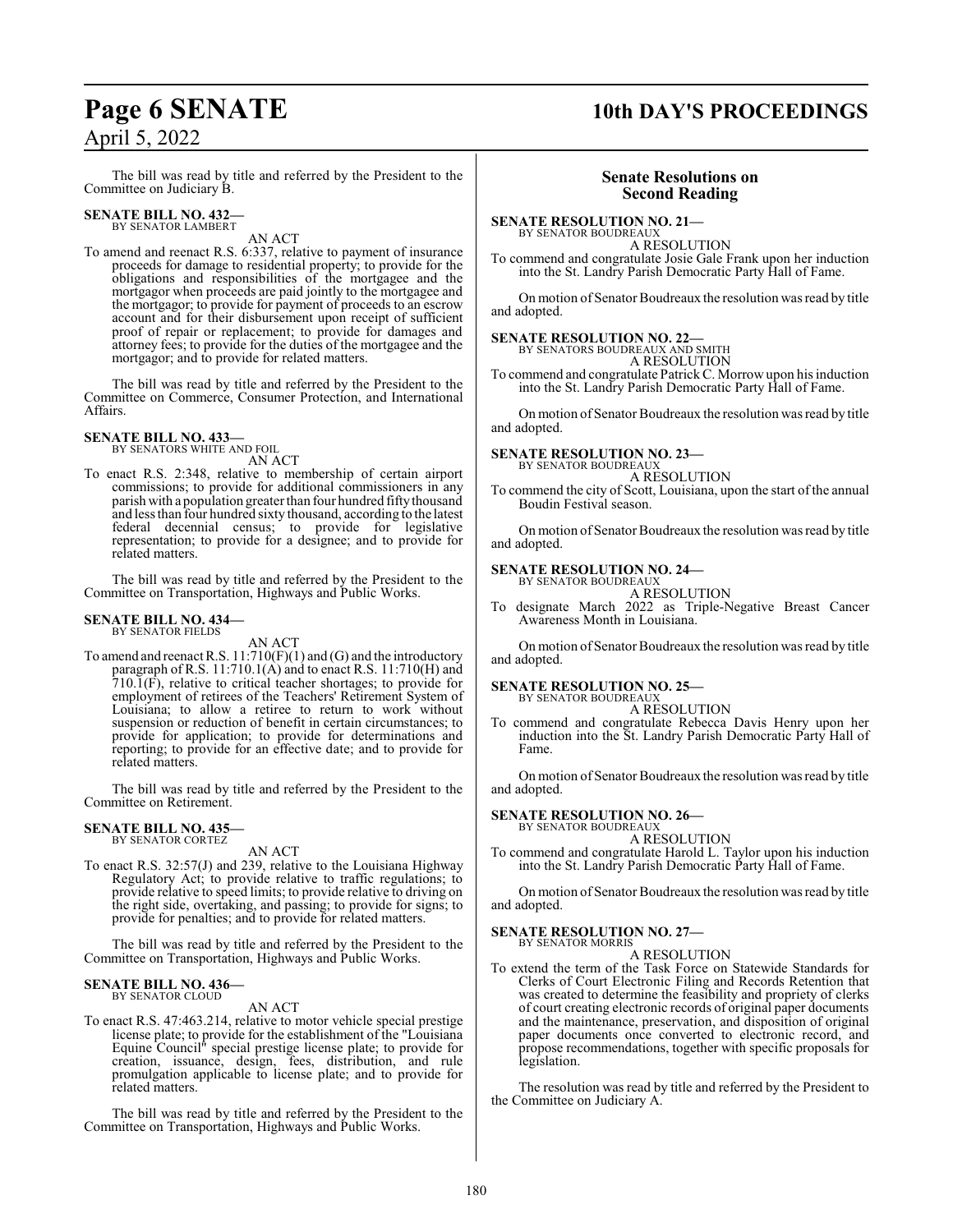# **10th DAY'S PROCEEDINGS Page 7 SENATE**

#### **SENATE RESOLUTION NO. 28—**

BY SENATOR MIZELL A RESOLUTION

To recognize Wednesday, April 6, 2022, as Louisiana Chamber of Commerce Day at the Louisiana State Capitol.

On motion of Senator Mizell the resolution was read by title and adopted.

#### **SENATE RESOLUTION NO. 29—** BY SENATOR FIELDS

A RESOLUTION

To designate Tuesday, April 5, 2022, as University of Louisiana System Day at the Senate.

On motion of Senator Fields the resolution was read by title and adopted.

#### **SENATE RESOLUTION NO. 30—**

BY SENATOR FIELDS A RESOLUTION

To recognize April 6, 2022, as Southern University Day at the Louisiana State Capitol.

On motion of Senator Fields the resolution was read by title and adopted.

#### **SENATE RESOLUTION NO. 31—**

BY SENATOR FIELDS A RESOLUTION

To recognize Wednesday, April 6, 2022, as Southern University Day at the capitol.

On motion of Senator Fields, the resolution was read by title and withdrawn from the files of the Senate.

#### **SENATE RESOLUTION NO. 32—**

BY SENATOR ALLAIN A RESOLUTION

To recognize Wednesday, April 6, 2022, as Coastal Conservation Association Day at the Louisiana State Capitol.

The resolution was read by title and returned to the Calendar, subject to call.

#### **SENATE RESOLUTION NO. 33—** BY SENATOR ALLAIN

A RESOLUTION

To commend the Nicholls State University Department of University Police for the crucial service they provided in the wake of Hurricane Ida.

On motion of Senator Fesi the resolution was read by title and adopted.

#### **Senate Concurrent Resolutions on Second Reading**

#### **SENATE CONCURRENT RESOLUTION NO. 18—** BY SENATOR CONNICK

A CONCURRENT RESOLUTION

To urge and request the Louisiana State Law Institute to study and make recommendations relative to the filing of additional documents in the form of rebuttable evidence with a reply memorandum in response to a motion for summary judgment.

The resolution was read by title and referred by the President to the Committee on Judiciary A.

#### **SENATE CONCURRENT RESOLUTION NO. 19—** BY SENATOR FIELDS

A CONCURRENT RESOLUTION

To approve the formula that was developed and adopted by the State Board of Elementary and Secondary Education pursuant to Article VIII, Section 13(B) of the Constitution of Louisiana to determine the cost of a minimum foundation program of

education in all public elementary and secondary schools as well as to equitably allocate the funds to parish and city school systems.

The resolution was read by title and referred by the President to the Committee on Education.

#### **Message from the House**

#### **ASKING CONCURRENCE IN HOUSE BILLS AND JOINT RESOLUTIONS**

April 4, 2022

To the Honorable President and Members of the Senate:

I am directed to inform your honorable body that the House of Representatives has finally passed and asks your concurrence in the following House Bills and Joint Resolutions:

| HB No. 365 | HB No. 460 | HB No. 501 |
|------------|------------|------------|
| HB No. 515 | HB No. 529 | HB No. 545 |

Respectfully submitted, MICHELLE D. FONTENOT Clerk of the House of Representatives

#### **House Bills and Joint Resolutions on First Reading**

#### **HOUSE BILL NO. 365—**

BY REPRESENTATIVES SEABAUGH, ADAMS, BACALA, BRYANT,<br>CARRIER, CORMIER, CREWS, EDMONDS, EDMONSTON, FIRMENT,<br>FONTENOT, GADBERRY, GAROFALO, HORTON, TRAVIS JOHNSON,<br>CHARLES OWEN, PRESSLY, SCHAMERHORN, AND VILLIO AN ACT

To amend and reenact R.S. 14:95.1(D) and to enact R.S. 14:2(B)(29) and 95.1(E), relative to crimes of violence; to create the crime of possession of firearm or carrying concealed weapon by a person convicted of certain felonies a crime of violence; to provide for an effective date; and to provide for related matters.

The bill was read by title and placed on the Calendar for a second reading.

#### **HOUSE BILL NO. 460—**

BY REPRESENTATIVE BRASS AND SENATOR PRICE AN ACT

To amend and reenact R.S. 15:1099.5(C)(1), (D), and (E), relative to early childhood programs; to provide relative to the purpose for which a parish governing authority levies an additional tax; and to provide for related matters.

The bill was read by title and placed on the Calendar for a second reading.

**HOUSE BILL NO. 501—**

BY REPRESENTATIVE DUBUISSON AN ACT

To authorize and provide for the transfer of certain state property; to authorize the transfer of certain state property in St. Tammany Parish; to provide for the property descriptions; to provide for the reservation of mineral interests; to provide terms and conditions; to provide for an effective date; and to provide for related matters.

The bill was read by title and placed on the Calendar for a second reading.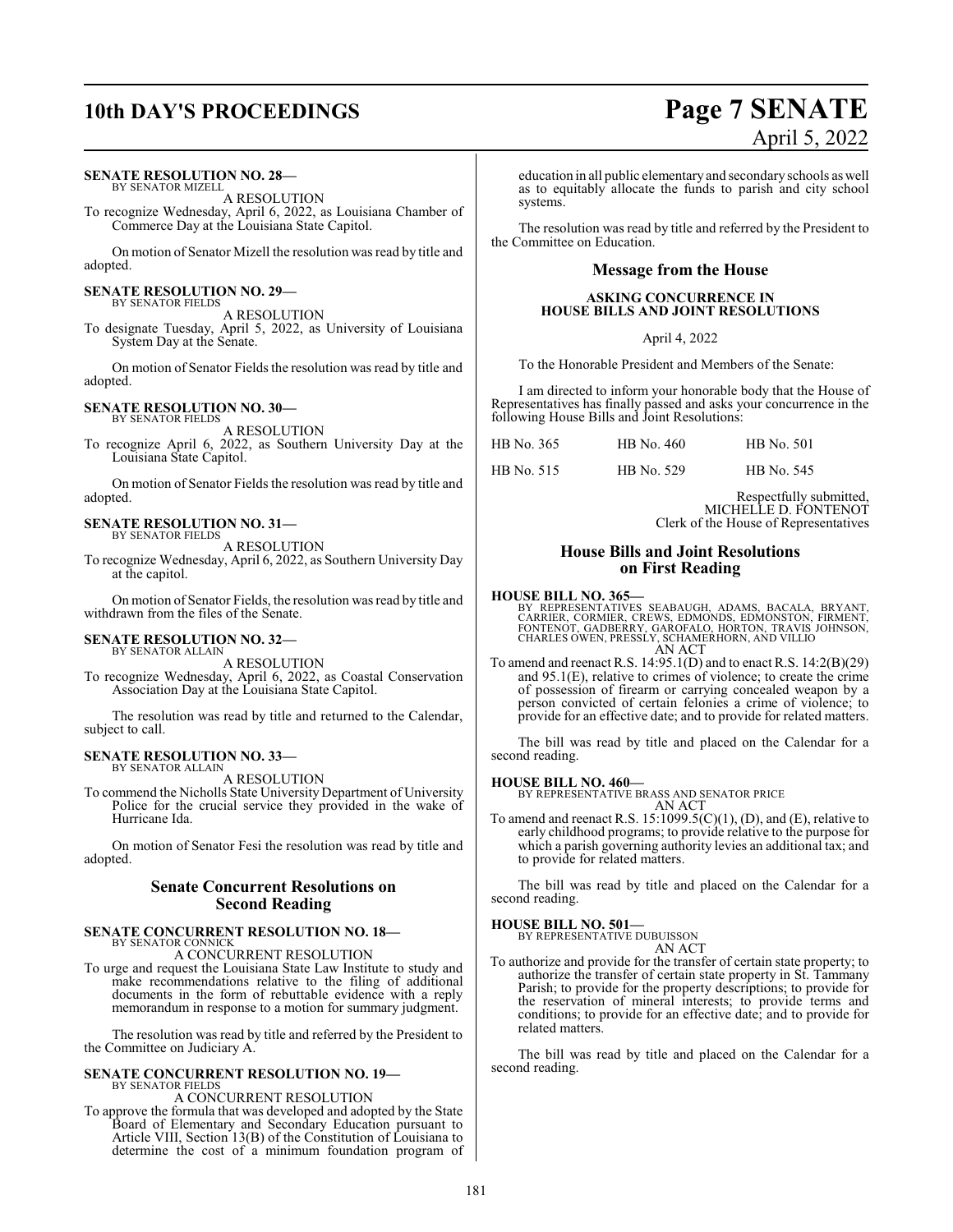#### **HOUSE BILL NO. 515—**

BY REPRESENTATIVE MIKE JOHNSON AN ACT

To amend and reenact R.S. 12:1333(A) and to enact R.S. 12:1333(E) and 1333.1, relative to succession proceedings involving limited liability companies; to provide for death of board members; to allow for inheritance of interest in a single-person limited liability company; to allow the succession representative to exercise the rights of the deceased member; to provide for membership of the heir or legatee; to provide definitions; and to provide for related matters.

The bill was read by title and placed on the Calendar for a second reading.

# **HOUSE BILL NO. 529—** BY REPRESENTATIVE BROWN

AN ACT

To amend and reenact R.S. 22:3, 1921(A), (C), and (D), 1922(A), 1926, 1928(A)(introductory paragraph), 1929(A), 2132(G)(2), 2161(J), 2171(L), R.S. 36:681(C), 683, 687, 689, and 691.1, to enact R.S. 36:681(D),  $686(C)(3)$  and (4), and 694.1, and to repeal R.S. 36:686(D) and (E), relative to the organization of the Department of Insurance; to provide for the offices within and officers for the department; to provide for the administration of certain commissions within the department; to provide for the chief deputy commissioner of the department; to create the office of policy, innovation, and research; to provide the duties and functions of the office and the deputy commissioner of policy, innovation, and research; to make technical changes; to provide for an effective date; and to provide for related matters.

The bill was read by title and placed on the Calendar for a second reading.

# **HOUSE BILL NO. 545—** BY REPRESENTATIVE WRIGHT

AN ACT

To amend and reenact R.S. 22:821(B)(29), 1551(A) and (B), the heading of Subpart B of Part I of Chapter 5 of Title 22 of the Louisiana Revised Statutes of 1950, R.S. 22:1581(B)(1),  $1808.2(C)(6)$  and (E), and  $1808.6(A)$  and (B) and to repeal R.S. 22:513(B)(6), 1545(C), 1546(A)(4), 1571, 1574(A)(4),  $1808.2(C)(1)$  through (5), and  $1808.3(A)(4)$ , relative to prelicensing requirements for insurance producers and bail enforcement agents; to repeal the prelicensing requirement for certain persons; to provide for an effective date; and to provide for related matters.

The bill was read by title and placed on the Calendar for a second reading.

#### **Message from the House**

#### **ASKING CONCURRENCE IN HOUSE CONCURRENT RESOLUTIONS**

April 5, 2022

To the Honorable President and Members of the Senate:

I am directed to inform your honorable body that the House of Representatives has finally passed and asks your concurrence in the following House Concurrent Resolutions:

HCR No. 52 HCR No. 53

Respectfully submitted, MICHELLE D. FONTENOT Clerk of the House of Representatives

# **Page 8 SENATE 10th DAY'S PROCEEDINGS**

### **House Concurrent Resolutions on First Reading**

#### **HOUSE CONCURRENT RESOLUTION NO. 52—**

BY REPRESENTATIVE CARPENTER

A CONCURRENT RESOLUTION To recognize Wednesday, April 6, 2022, as Southern University Day at the state capitol.

The resolution was read by title and placed on the Calendar for a second reading.

**HOUSE CONCURRENT RESOLUTION NO. 53—**<br>BY REPRESENTATIVES PRESSLY, BAGLEY, CREWS, HORTON, JEFFERSON, JENKINS, MCOORMICK, MCMAHEN, PHELPS,<br>SEABAUGH, AND TURNER AND SENATORS MILLIGAN, ROBERT<br>MILLS, PEACOCK, AND TARVER<br>A CONCU

To commend Shriners Hospitals for Children on the occasion of the one hundredth anniversary of the healthcare network.

The resolution was read by title and placed on the Calendar for a second reading.

#### **House Bills and Joint Resolutions on Second Reading**

#### **HOUSE BILL NO. 8—**

BY REPRESENTATIVE FONTENOT

AN ACT To amend and reenact R.S. 14:95(H)(1), relative to carrying of weapons; to provide relative to the crime of illegal carrying of weapons; to provide for exceptions; and to provide for related matters.

The bill was read by title and referred by the President to the Committee on Judiciary C.

#### **HOUSE BILL NO. 118—**

BY REPRESENTATIVE FIRMENT

AN ACT To amend and reenact R.S. 22:2171(D), (C)(7), (E)(6), (F)(12),  $(G)(12)$ , and  $(H)$  through  $(L)$  and to enact R.S. 22:2171 $(C)(23)$ through (26) and (M), relative to the Louisiana Property and Casualty Insurance Commission; to provide for the members of the commission; to create an ad hoc committee under the commission to study catastrophe property claims; to provide for the members of the commission's ad hoc committees; to make technical changes; and to provide for related matters.

The bill was read by title and referred by the President to the Committee on Insurance.

#### **HOUSE BILL NO. 133—**

BY REPRESENTATIVE HARRIS

AN ACT To amend and reenact R.S.  $17:7(2)(d)$  and  $(f)(ii)$ ,  $(6)(a)(ii)$  and (b)(i)(bb) and (ii), and (8), 7.2(C), 7.5(A),  $10.7.1(E)(1)$  and  $(H)(4)(b)$ , 24.1 $(B)$  and  $(D)(1)$ , 24.9 $(B)(8)$ , 25.1 $(A)(1)$  and  $(2)$ ,  $(B)(1)$  and  $(2)$ ,  $(C)$ , and  $(E)(1)$ , 64(A)(3), 105.1(D), 151.3(C)(3), 203(introductory paragraph),  $221(A)(1)(b)$  and  $(B)(1)(b)$ , 222(C)(1), 372(introductory paragraph), 391.2(introductory paragraph), 392.1(C)(3), 395(A), 396(introductory paragraph) and (1), 407.1(introductory paragraph), 407.33, 407.62(introductoryparagraph), 407.82(introductoryparagraph), 407.91(introductoryparagraph), 409.2(introductoryparagraph),  $416(A)(1)(c)(iii)(ll), (B)(1)(a), (C)(1)$  and  $(2)(d)(ii), (H)(1),$  and  $(K)$ , 419.2(D), 434(A), 441(introductory paragraph), 540(introductory paragraph), 1233(introductory paragraph), 1519.1(introductoryparagraph), 1672, 1673, 1942, 1943(A) and (C), 1944(D), 1945.2(B), 1946(A), 1947(C), 1962(introductory paragraph) and (1), 1970.2(introductory paragraph),  $1970.22$ (introductory paragraph),  $1970.24(B(1),$ 1972(introductory paragraph), 1982(introductory paragraph), 1987(C), 1989.2(introductory paragraph), 1990(B)(1)(b) and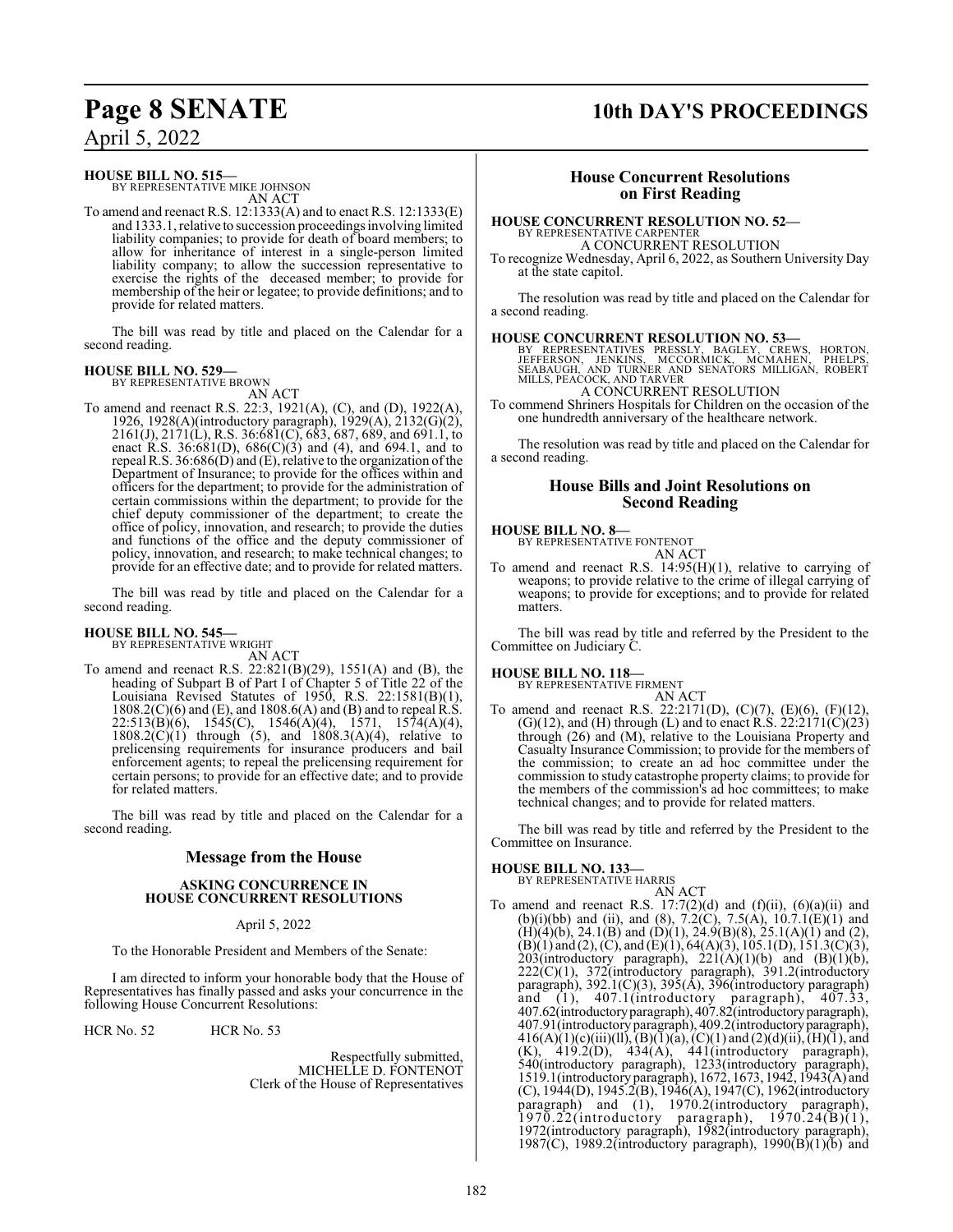# **10th DAY'S PROCEEDINGS Page 9 SENATE**

 $(C)(1)(a)$  and  $(2)(a)(i)$ (introductory paragraph) and (ii), 1991(A)(introductoryparagraph), 2803(introductory paragraph) and (1), 2925(A)(6), 2942, 2990.2, 3002, 3005(G), 3047.6(A)(1)(c), 3047.7(C), 3050.11(C)(1)(b) and (c), 3052, 3082(introductory paragraph), 3092(introductory paragraph), 3100.2(introductory paragraph), 3102(introductory paragraph), 3129.9(A)(introductory paragraph), 3140.1(introductory paragraph), 3162(C)(8), 3165.2(B), 3202(introductory paragraph), 3394.2(introductory paragraph), 3399.12(introductory paragraph), 3399.15(A), 3399.21(introductory paragraph), 3399.31(introductory paragraph), 3602(introductory paragraph), 3702(introductory paragraph), 3772(introductory paragraph) and (2), 3801(D), 3822(introductory paragraph), 3831(introductory paragraph), 3873(introductory paragraph), 3882(introductory paragraph), 3973(introductory paragraph), 4002.3(introductory paragraph), 4013(introductory paragraph), 4036.1(D)(1), and 4041(introductory paragraph), to enact R.S. 17:2351(introductory paragraph), and to repeal R.S. 17:7(2)(b) and (32), 7.5(B), 10.7.1(H)(6), 24.4(F)(5), 393, 407.23(C)(3), and  $1970.24(E)(1)(o)(ii)$ , relative to providing technical corrections for Title 17 of the Louisiana Revised Statutes of 1950; to provide for technical corrections; to provide for standardization of language; to remove obsolete reporting requirements; and to provide for related matters.

The bill was read by title and referred by the President to the Committee on Education.

# **HOUSE BILL NO. 197—** BY REPRESENTATIVE TURNER

AN ACT

To amend and reenact R.S. 40:1087.1(B)(6) and (I), relative to the comprehensive sports injury management program for student athletics; to provide for definitions; to provide for the applicability of certain policies and practices of the program; to provide for exemption; and to provide for related matters.

The bill was read by title and referred by the President to the Committee on Health and Welfare.

#### **HOUSE BILL NO. 314—**

BY REPRESENTATIVES TURNER AND BAGLEY AN ACT

To amend and reenact R.S. 28:2(introductory paragraph) and (28), 51.1(A)(3)(b) and (d), 70(A), and 915(F)(3), R.S. 37:752(3), (6), (7), and  $(9)(c)$  and  $(d)(ii)$ , 753(A) and  $(I)$ , 761(A)(2) and (4), 764(A)(4) and (5), 771.1(A) and (B)(1), 786.1(A)(introductory paragraph) and (1), 792(B) and (C)(1), 793(G)(2), 796(A),  $(B)(\bar{7})$ , and  $(D)$ , 796.1(A), 911(Section heading), 925(C), 929(3), 966, 971, 976, 1007(A)(2)(c), 1012, 1015(A) and (C), 1016, 1017(A), 1176(A)(3), 1218(1) and (3), 1218.1(A),  $1285(A)(25)$ ,  $1360.24(A)(introducing paragraph)$  and  $(3)$  and (B), 1360.26, 1360.31(C)(4) and (D), 1360.37(C), 1515(A)(1), 2352(introductory paragraph), (3), (8), and (9), 2353(A)(2) and  $(3)(a)$  and  $(C)(introducing paragramh), (2), (4), and (5),$  $2355(B)$ ,  $2356(B)$ , (F), and (H),  $2356.1(E)$ ,  $2356.2(C)(1)$ , 2356.3(A)(2), 2357(A) and (B)(1), 2359(A), (C)(1), and (F), 2360, 2361(D) and (E), 2362, 2363(A), 2365(A), (B), and (C)(introductory paragraph), (2), and (3), 2366, 2367, 2441, 2442(introductory paragraph) and  $(6)$ (r) and (t), 2447, 2449(A) and (C) through (E), 2449.1(C)(introductory paragraph) and (E), 2453(introductory paragraph) and  $(2)$ , 2457 $(4)$ ,  $(5)$ ,  $(7)$ ,  $(8)$ , and  $(10)$ , 2462, 2464, 2465(A),  $(B)$ , and  $(C)(1)$ , 3003(introductory paragraph) and  $(4)(a)$ , and  $3071(B)(1)$  and  $(2)$ , R.S.  $39:98.3(B)(2)$  and  $(3)$ ,  $98.4(B)(3)(a)$  and  $(b)$ ,  $1536(A)(2)$ , 1543(D), and 1658, R.S. 40:4(A)(introductory paragraph) and (1)(a) and (b)(ii) and (iii),  $5(A)(19)$  and  $(21)(a)$ ,  $5.5(B)$ , (C)(introductory paragraph) and (1) through (3), and (E), 5.5.2(D), 5.8(introductory paragraph) and (6)(introductory paragraph) and (a), 31.13(1), 39.1(A)(introductory paragraph), 50(C), 75(A), 654(Section heading), 961(introductory paragraph),  $(23)$ , and  $(27)(b)(i)$ ,  $966(A)(3)$ , the heading of Part X-B of Chapter 4 of Title 40 of the Louisiana Revised Statutes of 1950, R.S. 40:1021(introductory paragraph), 1024(B),

# April 5, 2022

1046(Section heading), 1047(A)(introductory paragraph) and (4), 1061.17(B)(3)(a)(iii), 1122.1(B)(2), 1123.3(B)(2), 1133.15, 1139.6(introductory paragraph) and (8), 1168.3(Section heading), 1203.1(4)(a), (e), (f), (h), (n), and (z), 1203.3(D)(2), 1223.3, 1249.2(introductory paragraph) and (5), 1249.3(A)(4),  $2012.2, 2012.3, 2017.10, 2018.3(B)(1)(h),$ 2018.6(B)(introductory paragraph), (3)(b) and (i), and  $(C)(2)(a)$ and (3)(i), 2109(E)(2), 2113.2, 2120.33(introductory paragraph) and  $(7)(\text{introducing paragraph})$  and  $(a)$ ,<br>2166.5(B)(12)(e)(introductory paragraph) and (ii),  $2166.5(B)(12)(e)$ (introductory paragraph) and 2180.25(B)(2)(introductory paragraph), (m)(introductory paragraph) and (v), and (q), 2193.1(B)(5)(introductory paragraph), and 2321, R.S. 46:236.1.2(A)(introductory paragraph), 450.3(introductory paragraph) and  $(C)(2)$ , 450.5(A) through (C) and (D)(introductory paragraph), (1), and (3),  $450.6(A)$  and  $(B)(1)$ ,  $460.3$ ,  $977$ ,  $1906(C)$ ,  $1933(B)$ , 1952(introductory paragraph), 2169.1(7), 2626(H)(1)(d),  $2741(A), 2742(C), 2757(\bar{C})(1)$ (introductory paragraph) and (e), 2761, and 2891, and Children's Code Articles 301 and 1150(2)(b) and to repeal R.S. 37:796(F) and 2465(D), R.S. 40:5.5(F) and (G), 1249.1(A) and (B), and 1249.2(1), R.S.  $46:2757(C)(2)$ , and Section 4 of Act No. 449 of the 2006 Regular Session, relative to various provisions of Titles 28, 37, 39, 40, and 46 of the Louisiana Revised Statutes of 1950, the Louisiana Children's Code, and uncodified law; to make technical corrections in provisions relative to behavioral health, human services, administration of the Louisiana Department of Health, administration of the Department of Children and Family Services, healthcare institutions and services, professions and occupations, boards and commissions, public health, food and drugs, public welfare and assistance, child welfare, and other matters within or relating to the purview of the legislative committees on health and welfare; to make corrective changes including corrections in legal citations and in names of organizations, programs, publications, institutions, agencies, boards, commissions, departments, and offices and officers of departments; to remove references to agencies, other legal entities, and programs that have been repealed or no longer exist; to repeal obsolete findings and references to outdated information; to designate undesignated statutoryprovisions; and to provide for related matters.

The bill was read by title and referred by the President to the Committee on Health and Welfare.

#### **HOUSE BILL NO. 315—**

BY REPRESENTATIVES TURNER AND EDMONSTON

AN ACT To enact R.S. 17:1960.1, relative to students with disabilities; relative to public school governing authorities; relative to certain publicly funded programs; to create the Blind and Visually Impaired Child's Bill of Rights; and to provide for related matters.

The bill was read by title and referred by the President to the Committee on Education.

# **HOUSE BILL NO. 333—** BY REPRESENTATIVE BRASS

AN ACT To enact R.S. 17:2926(A)(4), relative to curricula; to provide for advising of students; to provide for the scheduling of advanced courses; and to provide for related matters.

The bill was read by title and referred by the President to the Committee on Education.

## **HOUSE BILL NO. 411—** BY REPRESENTATIVE THOMAS

AN ACT

To amend and reenact R.S. 42:1119(B)(2)(a)(v), relative to nepotism; to provide relative to family members of school board members and school district superintendents who are employed by the school board; to provide relative to promotion of such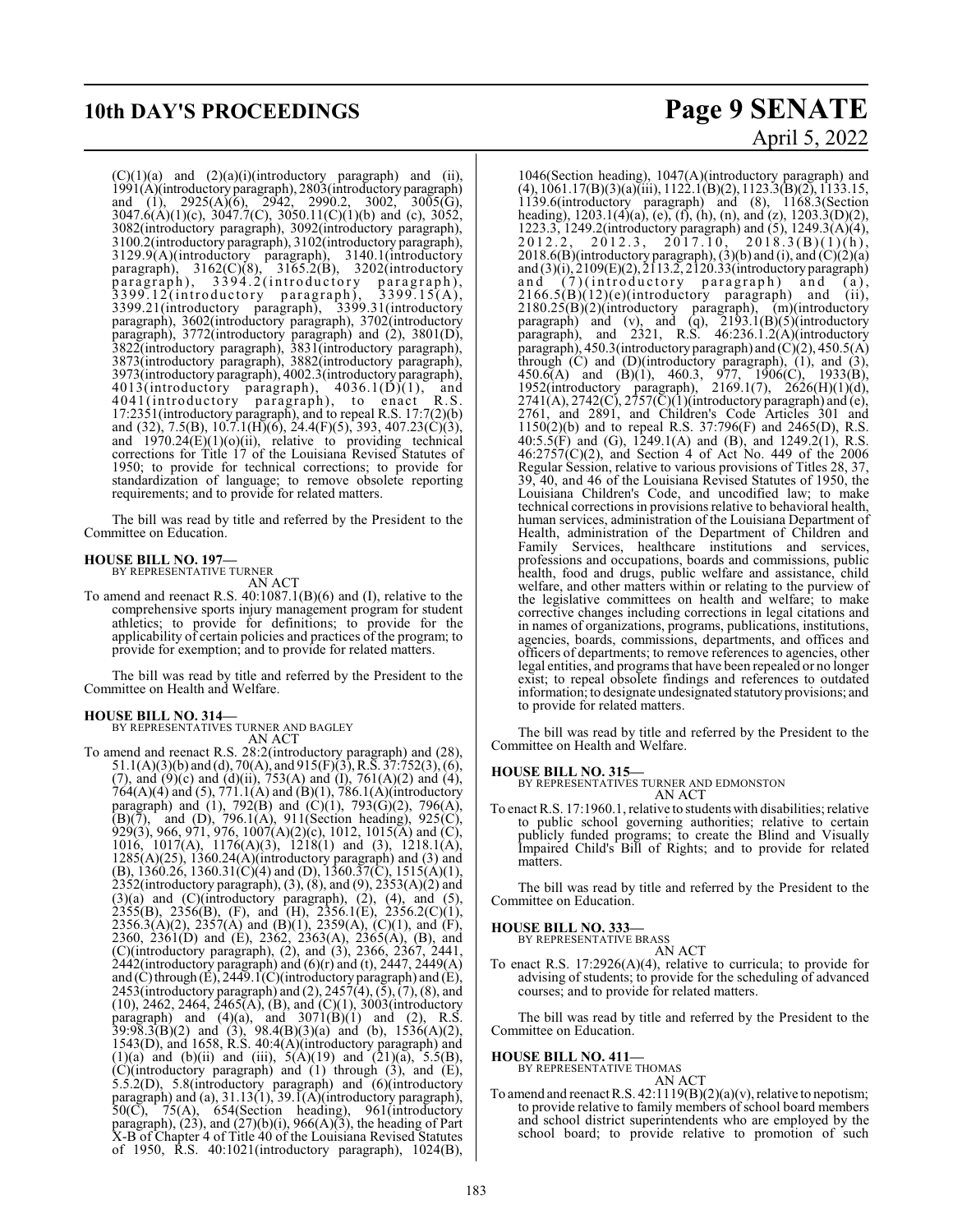# **Page 10 SENATE** 10th DAY'S PROCEEDINGS

employees; to provide for an effective date; and to provide for related matters.

The bill was read by title and referred by the President to the Committee on Senate and Governmental Affairs.

# **HOUSE BILL NO. 417—** BY REPRESENTATIVE HILFERTY

AN ACT

To amend and reenact R.S.  $17:436.1(K)(1)$  and to enact R.S. 17:407.50.2, relative to licensed early learning centers and public elementary and secondary schools; to provide with respect to anaphylaxis training; to provide with respect to the administration of medication; to authorize the maintenance of a supply of auto-injectable epinephrine; to provide for definitions; to provide for effectiveness; and to provide for related matters.

The bill was read by title and referred by the President to the Committee on Education.

### **HOUSE BILL NO. 475—**

BY REPRESENTATIVE THOMAS AN ACT

To amend and reenact R.S. 42:1119(B)(2)(a)(iii), relative to nepotism; to provide relative to family members of school board members and school district superintendents who are employed by the school board; to provide relative to the deadline for disclosing information regarding such employment to the Board of Ethics; to provide relative to penalties; and to provide for related matters.

The bill was read by title and referred by the President to the Committee on Senate and Governmental Affairs.

#### **HOUSE BILL NO. 478—**

BY REPRESENTATIVE FONTENOT AN ACT

To enact R.S.  $40:41(C)(1)(f)$ , relative to disclosure of records; to provide for the disclosure of records or issuance of certificates to an agent for the surety of a person who is the party to a criminal bail bond; to provide relative to proper documentation; and to provide for related matters.

The bill was read by title and referred by the President to the Committee on Judiciary C.

#### **HOUSE BILL NO. 525—**

BY REPRESENTATIVE MCCORMICK AN ACT

To authorize and provide for the transfer of certain state property; to authorize the transfer of certain state property in Caddo Parish; to provide for property descriptions; to provide for the reservation of mineral rights; to provide terms and conditions; to provide for termination of authority; to provide for an effective date; and to provide for related matters.

The bill was read by title and referred by the President to the Committee on Natural Resources.

#### **HOUSE BILL NO. 530—** BY REPRESENTATIVE MIGUEZ

AN ACT

To authorize and provide for the transfer of certain state property; to authorize the transfer of certain state property in Iberia and St. Martin Parish; to provide for property descriptions; to provide for the reservation of mineral rights; to provide terms and conditions; to provide for an expiration of authority; to provide for an effective date; and to provide for related matters.

The bill was read by title and referred by the President to the Committee on Natural Resources.

#### **HOUSE BILL NO. 604—**

BY REPRESENTATIVE DAVIS AN ACT

To amend and reenact R.S. 32:705(B)(3), relative to the transfer of ownership of a vehicle; and to provide for related matters.

The bill was read by title and referred by the President to the Committee on Transportation, Highways and Public Works.

#### **HOUSE BILL NO. 669—**

BY REPRESENTATIVE PIERRE AN ACT

To amend and reenact R.S. 32:408.1(E) and R.S. 40:1461(A) and to enact R.S. 15:587(A)(1)(e)(vi) and (vii), relative to background checks of private training or private driving instructor training schools or agencies; to provide for a criminal history background check of every person engaged in private driving instructor training school or agency; to provide for noncommercial driving examinations or tests; to modify the procedure for a criminal history background check of the principal of the third-party examiner or tester; to define the term " criminal history background check"; to provide for fingerprints and other identifying information; to require the office of motor vehicles to execute a thorough background investigation to be conducted by the Louisiana Bureau of Criminal Identification and Information; to provide for the cost offingerprint cards; and to provide for related matters.

The bill was read by title and referred by the President to the Committee on Transportation, Highways and Public Works.

#### **Reports of Committees**

The following reports of committees were received and read:

#### **REPORT OF COMMITTEE ON**

#### **JUDICIARY A**

Senator Barrow Peacock, Chairman on behalf of the Committee on Judiciary A, submitted the following report:

#### April 5, 2022

To the President and Members of the Senate:

I am directed by your Committee on Judiciary A to submit the following report:

**SENATE BILL NO. 130—** BY SENATOR CONNICK

AN ACT

To enact Civil Code Art. 3493.11, relative to liberative prescription; to provide for delictual actions resulting from motor vehicle accidents; to provide for two-year prescription; and to provide for related matters.

Reported with amendments.

**SENATE BILL NO. 149—**<br>BY SENATOR TALBOT

AN ACT

To amend and reenact Civil Code Arts. 3492 and 3493.10, relative to delictual actions; to provide for liberative prescription of delictual actions; to provide for delictual actions resulting from the operation or control of any motor vehicle, aircraft, watercraft, or other means of conveyance; and to provide for related matters.

Reported with amendments.

Respectfully submitted, BARROW PEACOCK Chairman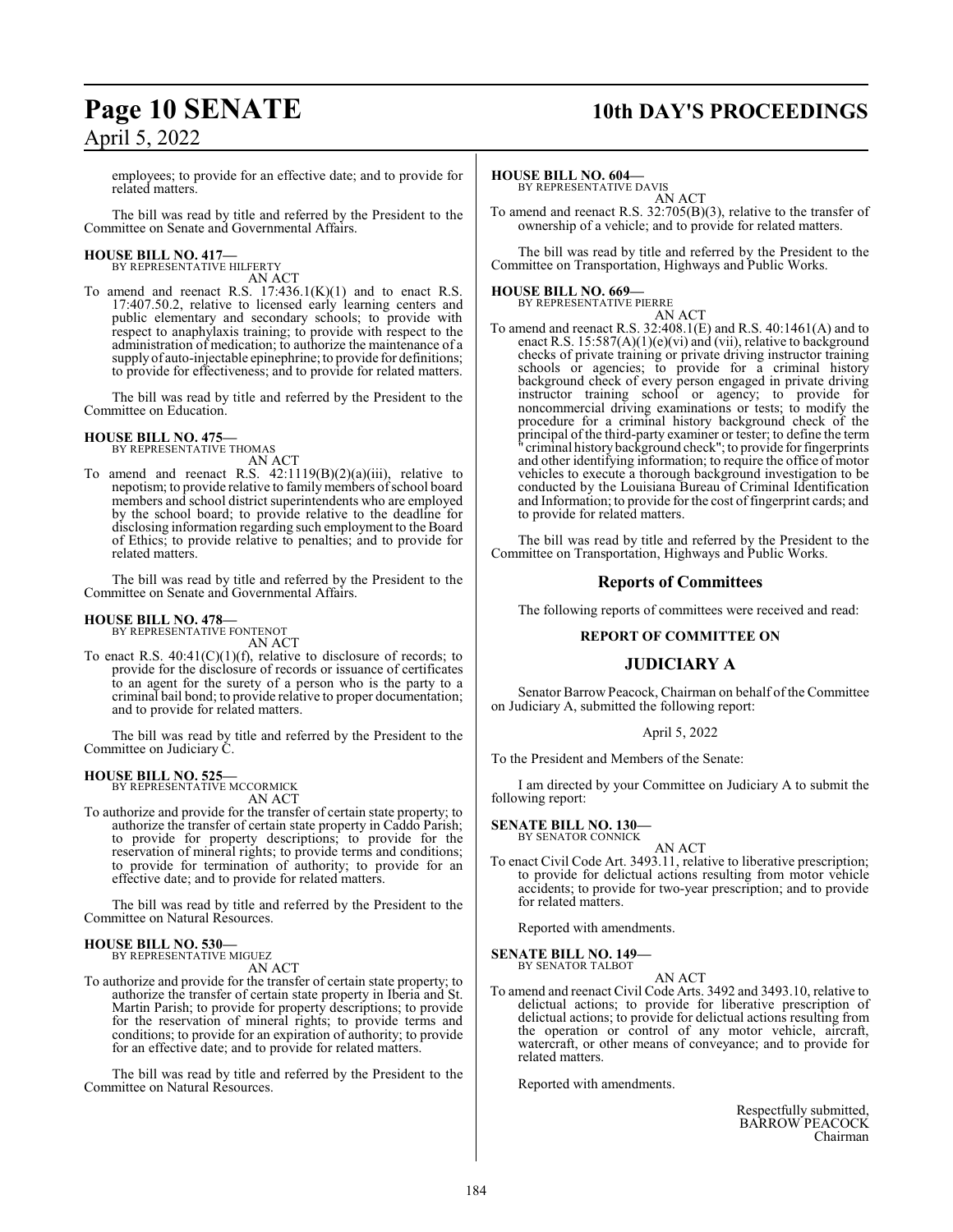#### **REPORT OF COMMITTEE ON**

#### **JUDICIARY B**

Senator GaryL. Smith Jr., Chairman on behalf ofthe Committee on Judiciary B, submitted the following report:

April 5, 2022

To the President and Members of the Senate:

I am directed by your Committee on Judiciary B to submit the following report:

#### **SENATE CONCURRENT RESOLUTION NO. 14—**

BY SENATOR FOIL A CONCURRENT RESOLUTION

To establish the Cybersecurity Redhibition Task Force and to recognize the task force as the unified and coordinated body of information technology and security professionals from various branches of federal and state government to consider creating a distinct cause of action for state agencies that respond to cyber incidents as part of the state's emergency support function to recover qualifying expenses from managed service providers and managed security service providers servicing public bodies and critical infrastructure whose actions or omissions contributed to the cyber incident.

Reported with amendments.

# **SENATE BILL NO. 71—**<br>BY SENATOR CONNICK

AN ACT

To amend and reenact Children's Code Art. 305(A)(2) and (B)(3) and to enact Children's Code Art. 305(A)(3), relative to criminal court jurisdiction over children; to provide relative to the divestiture ofthe juvenile court's jurisdiction over serious crimes committed by juveniles; to provide relative to the district attorney's discretion to prosecute a juvenile as an adult for certain offenses; and to provide for related matters.

Reported favorably.

#### **SENATE BILL NO. 72—** BY SENATOR CONNICK

AN ACT

To amend and reenact Children's Code Art. 657, 658, 763, and 764, relative to juvenile court proceedings; to remove the authority of the juvenile court to dismiss petitions in Child in Need of Care and Families in Need of Services petitions on its own motion; and to provide for related matters.

Reported favorably.

#### **SENATE BILL NO. 182—** BY SENATOR FIELDS

AN ACT

To amend and reenact R.S.  $40:2405(J)(1)$  and  $(2)$  and enact R.S. 14:134(A)(4), relative to mandatory P.O.S.T. certification revocation; to provide relative to malfeasance in office by public officers and employees; to provide additional conditions under which a peace officer's P.O.S.T. certification will be revoked; and to provide for related matters.

Reported with amendments.

## **SENATE BILL NO. 318—** BY SENATOR FOIL

#### AN ACT

To enact Chapter 62 of Title 51 of the Louisiana Revised Statues of 1950, to be comprised of R.S. 51:3221, relative to advertising; to provide for the advertisement, promotion, and conduction of live musical performances in a deceptive manner; to provide for injunctions; to provide for penalties; to provide for terms, conditions, and procedures; and to provide for related matters.

# **10th DAY'S PROCEEDINGS Page 11 SENATE** April 5, 2022

Reported with amendments.

**SENATE BILL NO. 400—**

BY SENATORS FIELDS AND FOIL<br>AN ACT AN ACT

To amend and reenact R.S. 3:2804, the introductory paragraph of 2805(A) and (B), and 2815, R.S. 11:1302(A)(3), R.S. 17:3399.18(B)(9), R.S. 22:2171(C)(21), R.S. 27:11(D), R.S. 29:726.5(B)(5), R.S. 32:267(A) and (B)(1)(b), 692(A)(2), and 863.2(F)(2), R.S. 33:2341, 2344(C), and 2345(H), R.S. 36:3(4), the introductory paragraph of  $405(A)(1)$  and  $(2)$  and  $(B)$ , and 407(B) and (C), R.S.  $37:36(E)(1)(x)$ , R.S.  $40:1005(A)(8)$ , 1312.27, 1379.1(A), (C), (D), (I), (J), (L), and (M), 1379.1.2(A) and the introductory paragraph of (C), 1386, 1392(C)(2)(a),  $2019(C)(4)$ ,  $2024.3(A)(7)$ ,  $2403(B)(1)(e)$ , and  $2531(B)(7)$ , R.S.  $46:2166(A)(10)$ , and R.S.  $49:219.2(B)(1)(a)(iii)$ ,  $219.5(B)(5)$ , and 220.26(F), and to enact R.S. 36:407(D), relative to the Department of Public Safety and Corrections, public safety services; to provide for the appointment of the deputy secretary; to provide for the appointment of the superintendent of state police; to provide for qualification of the superintendent; to provide for definitions; to provide for the appointment of the deputy secretaryto various boards, commissions, task forces and advisory groups; and to provide for related matters.

Reported with amendments.

Respectfully submitted, GARY L. SMITH JR. Chairman

#### **REPORT OF COMMITTEE ON**

#### **JUDICIARY C**

Senator Franklin J. Foil, Chairman on behalf of the Committee on Judiciary C, submitted the following report:

April 5, 2022

To the President and Members of the Senate:

I am directed by your Committee on Judiciary C to submit the following report:

**SENATE BILL NO. 148—** BY SENATOR MIZELL

AN ACT

To amend and reenact Code of Criminal Procedure Art. 987 and R.S. 14:46.2(A)(1), (C)(1) and (3)(b) and (f), and (D), to enact Code ofCriminal Procedure Art. 987.1, R.S. 14:46.2(C)(3)(k) and (l), relative to human trafficking; to provide that convictions for certain offenses may be set aside when the defendant is a victim of human trafficking; to provide relative to expungement of records of arrest and conviction for certain offenses related to human trafficking; to provide for immunity fromprosecution for victims of human trafficking; and to provide for related matters.

Reported favorably.

#### **SENATE BILL NO. 219—**

BY SENATOR JACKSON AN ACT

To enact R.S. 15:168(F), relative to the judicial district indigent defender fund; to provide for payments to expert witnesses; to provide for who qualifies for the funds; to provide for disbursement of the funds; and to provide for related matters.

Reported favorably.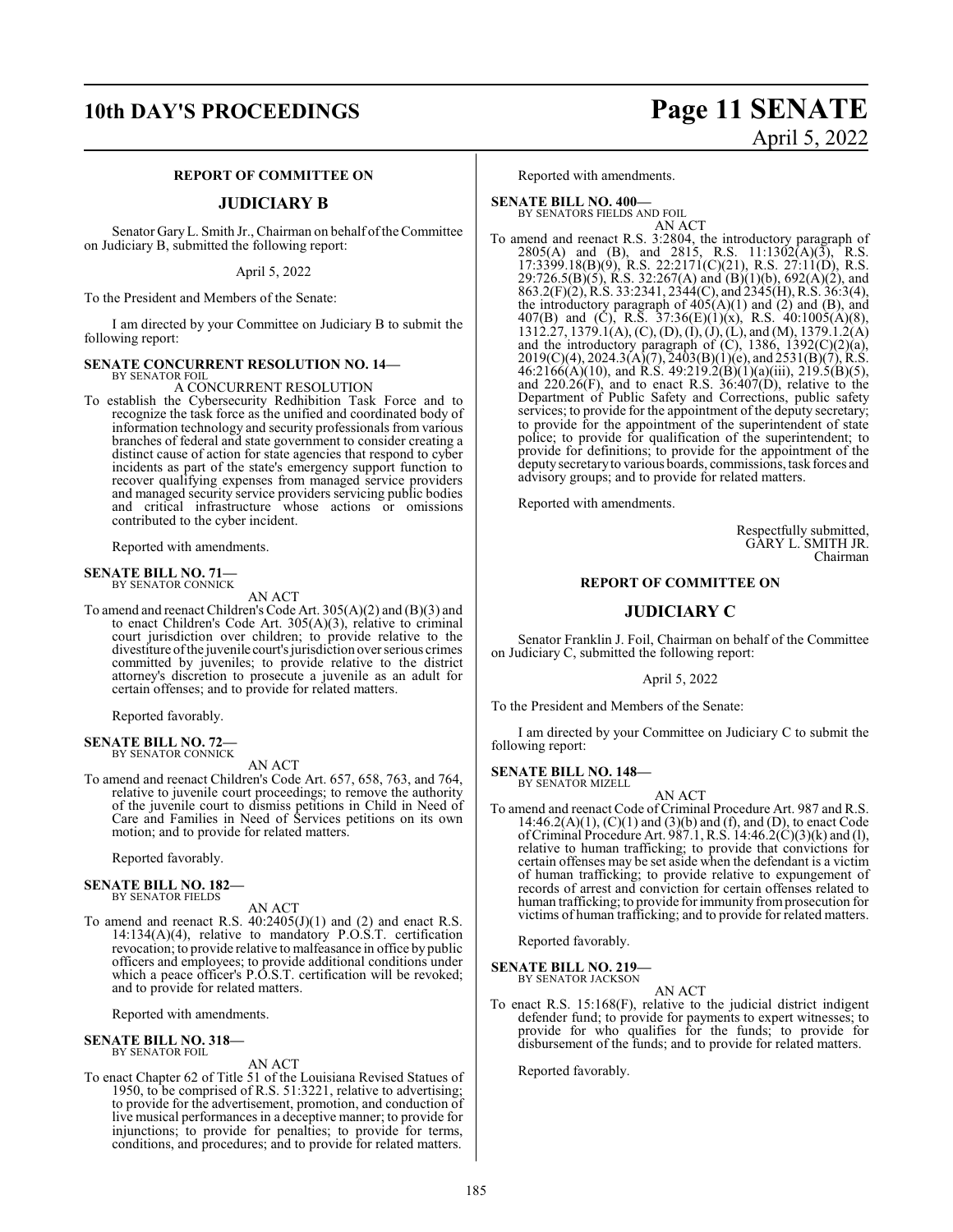# **Page 12 SENATE 10th DAY'S PROCEEDINGS**

April 5, 2022

#### **SENATE BILL NO. 315—** BY SENATOR WOMACK

AN ACT

To amend and reenact R.S. 40:967(B)(4) and to enact R.S. 40:967(F) and 1024.1, relative to fentanyl; to provide for enhanced criminal penalties for certain acts involving fentanyl; to provide for the possession or sale of fentanyl testing equipment; and to provide for related matters.

Reported with amendments.

#### **SENATE BILL NO. 334—** BY SENATOR JACKSON

AN ACT

To amend and reenact Code of Criminal Procedure Art. 978, 987, and 989, and to enact R.S. 14:134(D), relative to expungement of records; to provide relative to the crime of attempted malfeasance in office; to provide that convictions for attempted malfeasance in office may be set aside; to provide relative to expungement of records of arrest and conviction for attempted malfeasance in office; and to provide for related matters.

Reported favorably.

#### **SENATE BILL NO. 338—** BY SENATOR JACKSON

AN ACT

To amend and reenact Code of Criminal Procedure Art. 814(C) and 815, relative to responsive verdicts; to allow the court to exclude lesser-included offenses in responsive verdicts upon motion of the defendant; to exclude the crime of malfeasance in office fromhaving a lesser-included responsive verdict; and to provide for related matters.

Reported favorably.

# **SENATE BILL NO. 396—** BY SENATOR MORRIS

AN ACT

To amend and reenact Code of Criminal Procedure Art. 331(A)(1), relative to bail; to provide relative to bail obligations after a conviction; to provide relative to the rights of the district attorney; to provide relative to the obligations owed at the time of conviction; to provide relative to a judgment of bond forfeiture; and to provide for related matters.

Reported favorably.

Respectfully submitted, FRANKLIN J. FOIL Chairman

#### **Senate Bills and Joint Resolutions on Second Reading Reported by Committees**

#### **SENATE BILL NO. 6—**

BY SENATORS PRICE, FIELDS, HENSGENS, ROBERT MILLS, MIZELL, PEACOCK AND TALBOT AND REPRESENTATIVE LARVADAIN AN ACT

To provide a permanent benefit increase to retirees and beneficiaries of the Teachers' Retirement System of Louisiana; to authorize payments funded by the retirement system's experience account; to provide for qualifications for receipt of such payments; to provide relative to the amount of such payments; to provide for an effective date; and to provide for related matters.

Reported favorably by the Committee on Finance. The bill was read by title and passed to a third reading.

#### **SENATE BILL NO. 7—**

BY SENATORS PRICE, ROBERT MILLS, PEACOCK AND TALBOT AND REPRESENTATIVE LARVADAIN AN ACT

To provide a permanent benefit increase to retirees and beneficiaries of the Louisiana State Police Retirement System; to authorize payments funded by the retirement system's experience account; to provide for qualifications for receipt of such payments; to provide relative to the amount of such payments; to provide for an effective date; and to provide for related matters.

Reported favorably by the Committee on Finance. The bill was read by title and passed to a third reading.

# **SENATE BILL NO. 95—** BY SENATOR ALLAIN

AN ACT To amend and reenact R.S. 47:337.36, 337.102(H) and (I)(1) and to enact R.S. 47:337.102 $(C)(10)$  and  $(I)(4)$ , relative to the Uniform Local Sales Tax Board; to create a multi-parish audit program; to provide for confidentiality oftaxpayer information; to provide for the operations of the program; to provide relative to the funding of the board; to provide for reporting on the program to legislative committees; to provide for an effective date; and to provide for related matters.

Reported with amendments by the Committee on Revenue and Fiscal Affairs.

#### **SENATE COMMITTEE AMENDMENTS**

Amendments proposed by Senate Committee on Revenue and Fiscal Affairs to Original Senate Bill No. 95 by Senator Allain

#### AMENDMENT NO. 1

On page 1, at the end of line 2, insert "47:337.26(D)(1)(f) and "

## AMENDMENT NO. 2

On page 1, line 3, delete "47:337.102(C)(10) and (I)(4)" and insert "337.102(C)(10)"

#### AMENDMENT NO. 3

On page 1, line 10, delete "R.S. 47:337.102(C)(10) and (I)(4)" and insert "R.S. 47:337.26(D)(1)(f) and 337.102(C)(10)"

#### AMENDMENT NO. 4

On page 1, between lines 10 and 11, insert: "§337.26. Contracts for purposes relating to collection of sales and use taxes

\* \* \* D.(1) Prior to initiating an examination or audit of a taxpayer, the local collector shall provide notice of the intent to audit which shall be sent by certified mail to the taxpayer at the taxpayer's last known address. Such notice shall:

\* \* \* **(f) Beginning July 1, 2023, the notice shall advise the taxpayer that the taxpayer may request a multi-parish audit pursuant to R.S. 47:337.102.** \* \* \*"

#### AMENDMENT NO. 5

On page 2, line 27, after "taxpayer" delete the remainder of the line and insert: "**that:**

**(i) Has a location**"

#### AMENDMENT NO. 6

On page 2, line 29, after "parishes." insert:

"**(ii) Is not a recipient of a jeopardy assessment issued by any collector.**

**(iii) Is not engaged in a current audit by a collector for which a notice of intent to assess was issued prior to July 1, 2022.**

**(iv) Agrees to promptly sign all necessary agreements to suspend prescription.**

**(v) Is not involved in any litigation with any collector.**"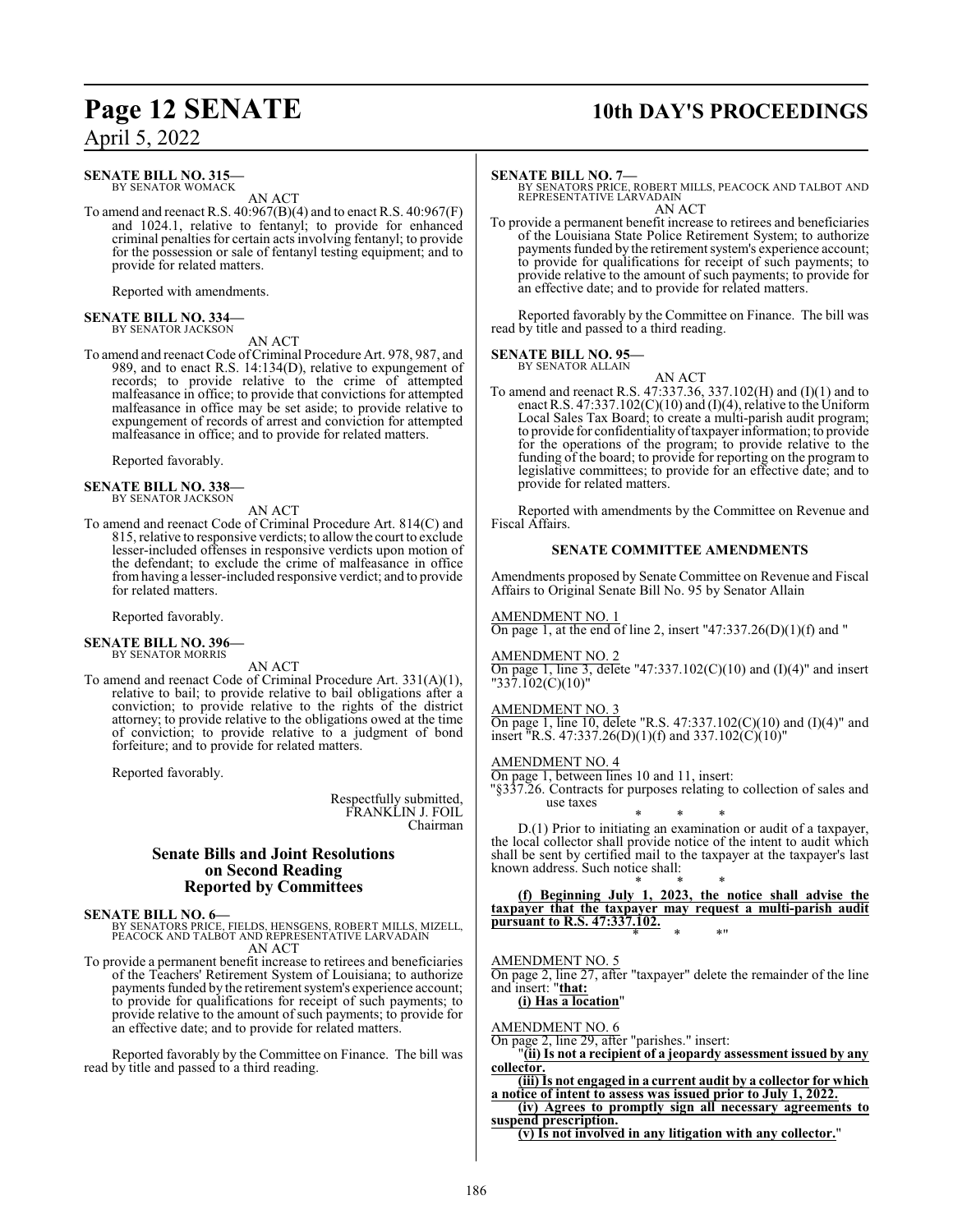# **10th DAY'S PROCEEDINGS Page 13 SENATE**

# April 5, 2022

AMENDMENT NO. 7

On page 3, line 2, before "**A taxpayer**" insert "**(b)(i)**"

AMENDMENT NO. 8

On page 3, line 3, after "**notice of**" delete the remainder of the line and insert "**examination**"

AMENDMENT NO. 9 On page 3, line 4, change "**any**" to "**all**"

AMENDMENT NO. 10 On page 3, line 4, after "**taxpayer**" delete the remainder of the line and delete line 5 and insert "**engaged in taxable transactions during the audit period.**"

AMENDMENT NO. 11 On page 3, line 6, change "**(b)(i)**" to "**(ii)**" and between "**taxpayer**" and "**identify**" insert "**to**"

AMENDMENT NO. 12 On page 3, line 7, after "**taxes**" insert "**or obligated to pay sales and use taxes**"

AMENDMENT NO. 13 On page 3, line 9, change "**fifteen**" to "**thirty**"

AMENDMENT NO. 14 On page 3, line 11, change "**(ii)**" to "**(iii)**"

AMENDMENT NO. 15

On page 3, line 12, after "**taxpayer**" delete the remainder of the line and delete line 13 and insert "**until after the completion of the multi-parish audit. This**"

AMENDMENT NO. 16

On page 3, line 17, after " **audit.**" delete the remainder of the line and insert: "**Nothing in this Subsection shall prevent a local collector from furnishing auditors at its own expense to assist the board's auditors in conducting the multi-parish audit. All auditors participating in the multi-parish audit shall be bound by R.S.**"

AMENDMENT NO. 17

On page 3, line 18, after "**protocols**" delete "**in rules promulgated**" and insert "**required**"

AMENDMENT NO. 18 On page 3, at the beginning of line 23, change "**with**" to "**within**"

AMENDMENT NO. 19 On page 3, between lines 26 and 27, insert: "**(iii) The board shall notify any parish that opted out of the multi-parish audit that the audit has beencompleted within thirty days of the completion of the audit.**"

AMENDMENT NO. 20 On page 4, line 1, after "**board**" delete "**may provide by rule for**" and insert "**shall develop**"

AMENDMENT NO. 21 On page 4, line 4, after "**(3)**" delete "**On or before**" and insert "**Beginning**" and after "**report**" insert "**annually**"

AMENDMENT NO. 22 On page 4, line 7, after "**requested**" insert "**by taxpayers**"

AMENDMENT NO. 23 On page 4, delete line 9 and insert "**and**"

AMENDMENT NO. 24

On page 4, at the end of line 13 insert: "**The report prepared and provided pursuant to this Paragraph shall not violate any individual taxpayer's confidential information under R.S. 47:1508.**"

AMENDMENT NO. 25 On page 4, delete line 14

AMENDMENT NO. 26 On page 5, delete lines 3 through 12

On motion of Senator Reese, the committee amendment was adopted. The amended bill was read by title, ordered engrossed and recommitted to the Committee on Finance.

**SENATE BILL NO. 235—** BY SENATOR ALLAIN

AN ACT

To amend and reenact R.S.  $47:340(E)(3)$ ,  $(G)(1)$  through  $(5)$ , the introductory paragraph of  $(G)(6)$ ,  $(G)(8)$ , and  $(11)$ ,  $(\overline{H})(3)$ ,  $(12)$ , and (13), and (I) and to enact R.S. 47:339.1, relative to the administration of local sales and use taxes; to provide for the powers and duties of the Louisiana Sales and Use Tax Commission for Remote Sellers; to authorize the commission to collect local sales and use taxes for collectors that enter into contracts with the commission; to provide for an effective date; and to provide for related matters.

Reported with amendments by the Committee on Revenue and Fiscal Affairs.

#### **SENATE COMMITTEE AMENDMENTS**

Amendments proposed by Senate Committee on Revenue and Fiscal Affairs to Original Senate Bill No. 235 by Senator Allain

AMENDMENT NO. 1 On page 1, line 2, after  $"({\rm E})(3)"$  insert "and  $(5)"$ 

AMENDMENT NO. 2 On page 1, line 10, after " $(E)(3)$ " insert "and  $(5)$ "

AMENDMENT NO. 3 On page 1, line 15, at the end of the line, insert "**no later than January 1, 2024,**"

AMENDMENT NO. 4 On page 1, line 17, after "**authorities**" insert "**in consultation with the Louisiana Uniform Local Sales Tax Board and the Department of Revenue**"

AMENDMENT NO. 5 On page 2, line 1, change "**Enter**" into "**Have the authority to enter**"

AMENDMENT NO. 6

On page 3, delete lines 12 through 19, and insert

"**C. Notwithstanding the provisions of Subsection A of this Section, if the commission certifies to the Senate Committee on Revenue and Fiscal Affairs and the House Committee on Ways and Means that the commission has insufficient funds available from R.S. 47:340(E)(3) to meet the January 1, 2024, deadline for the development of the single electronic return and the implementation of the other duties set forth in Subsection A of this Section, the commission may request an extension of the deadline from the committees until funds are available."**

AMENDMENT NO. 7

On page 4, between lines 11 and 12, insert:

"(5)**(a)** If use tax collections pursuant to R.S. 47:302(K) yield insufficient revenue to fulfill the dedication for the adjudication of local sales and use tax matters that is made pursuant to R.S. 47:302(K)(7) for interagency transfers to the Department of State Civil Service, Board of Tax Appeals, Local Tax Division, and there is no means of financing available to satisfy the dedication pursuant to R.S.  $47:337.102(f)(3)$ , the remaining amount necessary to satisfy the dedication shall be considered an actual expense of this commission pursuant to Paragraph (3) of this Subsection, and payment of the interagency transfer due shall be made from local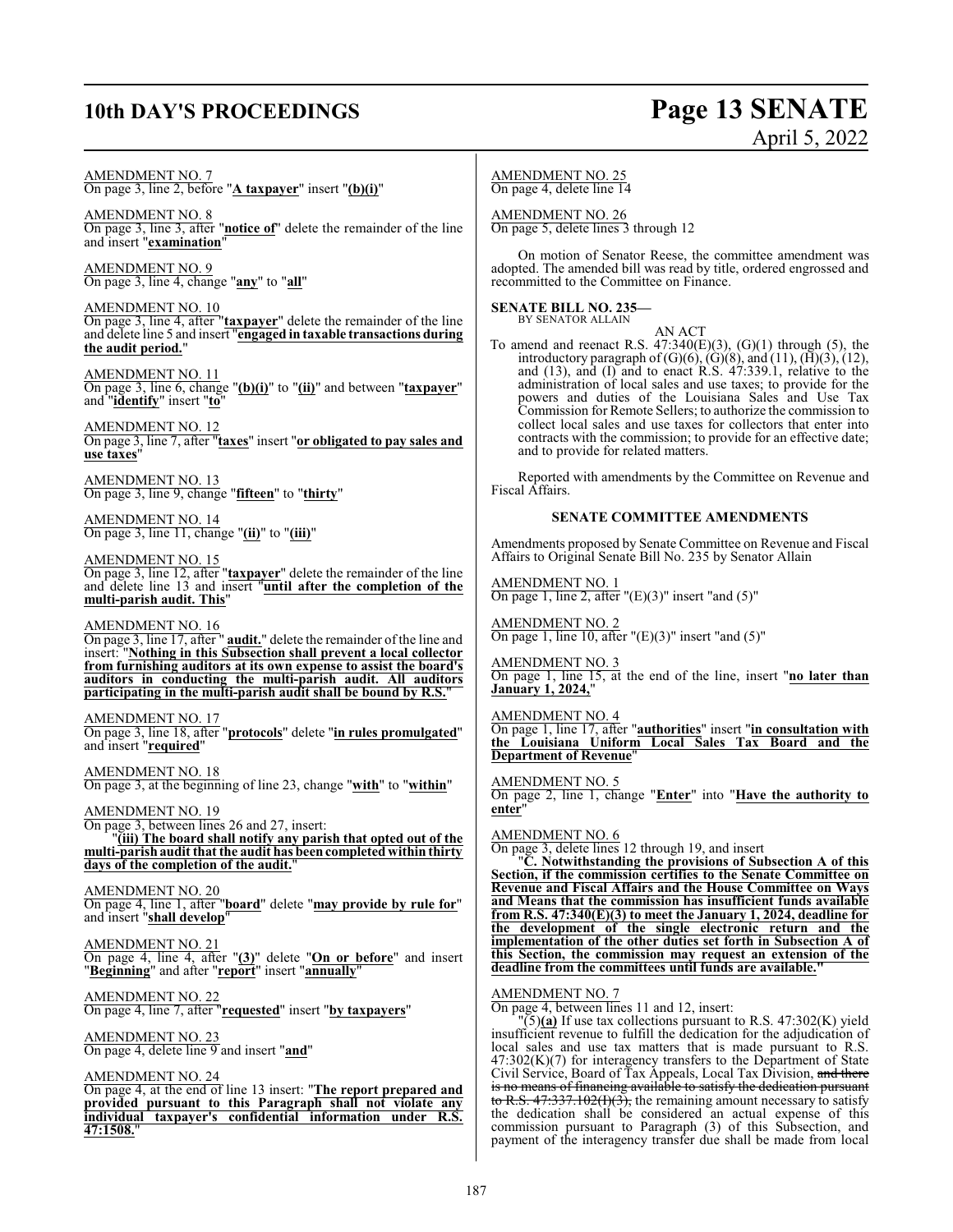# **Page 14 SENATE 10th DAY'S PROCEEDINGS**

April 5, 2022

sales and use tax collections of the commission **within the first thirty days of the fiscal year**.

**(b)** A part of the interagency transfer due pursuant to Section 2 of Act No. 198 of the 2014 Regular Session of the Legislature may be designated as an actual expense of the commission pursuant to Paragraph (3) of this Subsection, and payment of that designated part may be made from state sales and use tax collections of the commission **pursuant to a written agreement with the secretary**. \* \* \*"

On motion of Senator Reese, the committee amendment was adopted. The amended bill was read by title, ordered engrossed and recommitted to the Committee on Finance.

#### **SENATE BILL NO. 242—** BY SENATOR ALLAIN

## AN ACT

To amend and reenact R.S. 47:337.69(B) and 337.80(A)(4)(b) and to enact R.S.  $47:337.69(C)$  and  $337.70(A)(4)$ , relative to interest and penalties applicable to local sales and use tax; to provide for a limitation on the maximum interest rate on unpaid taxes; to equalize interest rates for taxes due and refunds of overpayments; to provide for the calculation of late filing and payment penalties; and to provide for related matters.

Reported with amendments by the Committee on Revenue and Fiscal Affairs.

#### **SENATE COMMITTEE AMENDMENTS**

Amendments proposed by Senate Committee on Revenue and Fiscal Affairs to Original Senate Bill No. 242 by Senator Allain

#### AMENDMENT NO. 1

On page 1, line 2, after "reenact" delete the remainder of the line and insert "R.S. 47:337.63(A)(3), (D), and (E), 337.69(B), 337.70(A)(1) and (2), and  $337.80(A)(4)(b)$  and (B) and to enact R.S. "

#### AMENDMENT NO. 2

On page 1, line 4, after "tax;" insert "to provide for remittance of tax under protest;"

#### AMENDMENT NO. 3

On page 1, line 5, after "due" insert ", taxes paid under protest,"

#### AMENDMENT NO. 4

On page 1, line 9, after "Section 1." delete the remainder of the line and insert "R.S. 47:337.63(A)(3), (D), and (E), 337.69(B),  $337.70(A)(1)$  and  $(2)$ , and  $337.80(A)(4)(b)$  and  $(B)$  are hereby amended and reenacted"

#### AMENDMENT NO. 5

On page 1, between lines 10 and 11, insert:

"§337.63. Remittance of tax under protest; suits to recover

A.  $*$  \* \* \* (3) To the extent the taxpayer prevails, the collector shall refund the amount to the claimant, with interest at the rate established pursuant to R.S. 47:337.80 **R.S. 47:337.69(C)**, except as provided in Subsection E of this Section. **To the extent the collector prevails, the taxpayer shall pay the collector additional interest calculated on the disputed amount at the same rate established for tax obligations pursuant to R.S. 47:337.69(C), except as provided in Subsection E.**

\* \* \* D.**(1)** Upon request of a taxpayer and upon proper showing by such taxpayer that the principle of law involved in an additional assessment is already pending before the courts for judicial determination or before the Board of Tax Appeals, the taxpayer, upon agreement to abide by the decision of the courts, the Board of Tax Appeals, or by a final judgment of a court upon a timely appeal of a decision of the Board of Tax Appeals, may remit the additional assessment under protest, but need not file an additional suit or petition. In such cases, the tax so paid under protest shall be placed in an escrow account and held by the collector until the question of law involved has been determined by the courts, the Board of Tax

Appeals, or by a final judgment of a court upon a timely appeal of a decision of the Board of Tax Appeals, and shall then be disposed of as therein provided.

**(2) Upon request of a collector and if a principle of law involved in a refund claim filed by a taxpayer is already pending before the collector at the administrative stage, before the courts for judicial determination, or before the Board of Tax Appeals, the taxpayer may, upon agreement to abide by the decision of the courts, the Board of Tax Appeals, or by a final judgment of a court upon a timely appeal of a decision from the collector, the courts, or the Board of Tax Appeals, remit the taxes involving the same principle of law for all current and future tax periods under protest, but need not file an additional suit or petition. The tax paid under protest pursuant to this Paragraph shall be placed in an escrow account and held by the collector until the principle of law involved has been determined by the courts, the Board of Tax Appeals, or by a final judgment of a court upon a timely appeal of a decision of the Board of Tax Appeals.**

E. **(1)** When the collector has pursued collection of taxes pursuant to any remedy provided for in R.S. 47:337.45(A)(2) or (3) and the taxpayer has made a timely payment under protest concerning the same tax obligation, and if the collector has deposited the monies into an interest-bearing account in accordance with this Section, the interest to be paid on the tax obligation to the party or parties adjudged to be entitled to the interest shall be that interest actually earned and received by the collector on the payment.

**(2) When the taxpayer has pursued an appeal remedy provided for in R.S. 47:337.81 and the collector and the taxpayer have entered into an agreement to abide for current and future tax periods, the interest to be paid on the tax obligation to the party or parties adjudged to be entitled to the interest shall be only that interest actually earned and received by the collector on the payments.**

\* \* \*"

## AMENDMENT NO. 6

On page 2, delete line 3 and insert:

"A.(1) When any taxpayer fails to make and file any return required to be made under the provisions of this Chapter before the time that the return becomes delinquent or when any taxpayer fails to timely remit to the collector the total amount of tax that is due on a return which he has filed, there shall be imposed, in addition to any other penalties provided, a specific penalty to be added to the tax **in the amount of five percent of the tax owed for each and every thirty-day period after the return was required to be filed or the tax was required to be remitted, subject to the limitations of this Paragraph**.

(2) In the case of the filing of a return without remittance of the full amount due, the specific penalty imposed by this Paragraph **in the amount of five percent of the tax owed** for each thirty-day period shall be calculated only on the additional amount due fromthe taxpayer after the deduction of payments timely submitted, or submitted during any preceding thirty-day period**, subject to the limitations of this Paragraph**. The penalty provided by this Paragraph shall not be imposed for any thirty-day period for which a penalty for failure to file a tax return or for filing after the return becomes delinquent is assessed.

#### AMENDMENT NO. 7

On page 2, delete lines 4 through 6, and insert:

"**(4) The penalties for delinquent returns and failure to remit the total amount of tax due shall accrue beginning the day after the due date subject to the limitations of this Subsection.**"

\* \* \*"

#### AMENDMENT NO. 8

On page 2, after line 18, insert:

"B. No interest on refunds or credits shall be allowed if it is determined that a person **taxpayer** has deliberately overpaid a tax in order to derive the benefit of the interest allowed by this Section **or if a taxpayer has not entered into an agreement to abide authorized by R.S. 47:337.63(D)(2) and the same principle of law is involved**. Payments of interest authorized by this Section shall be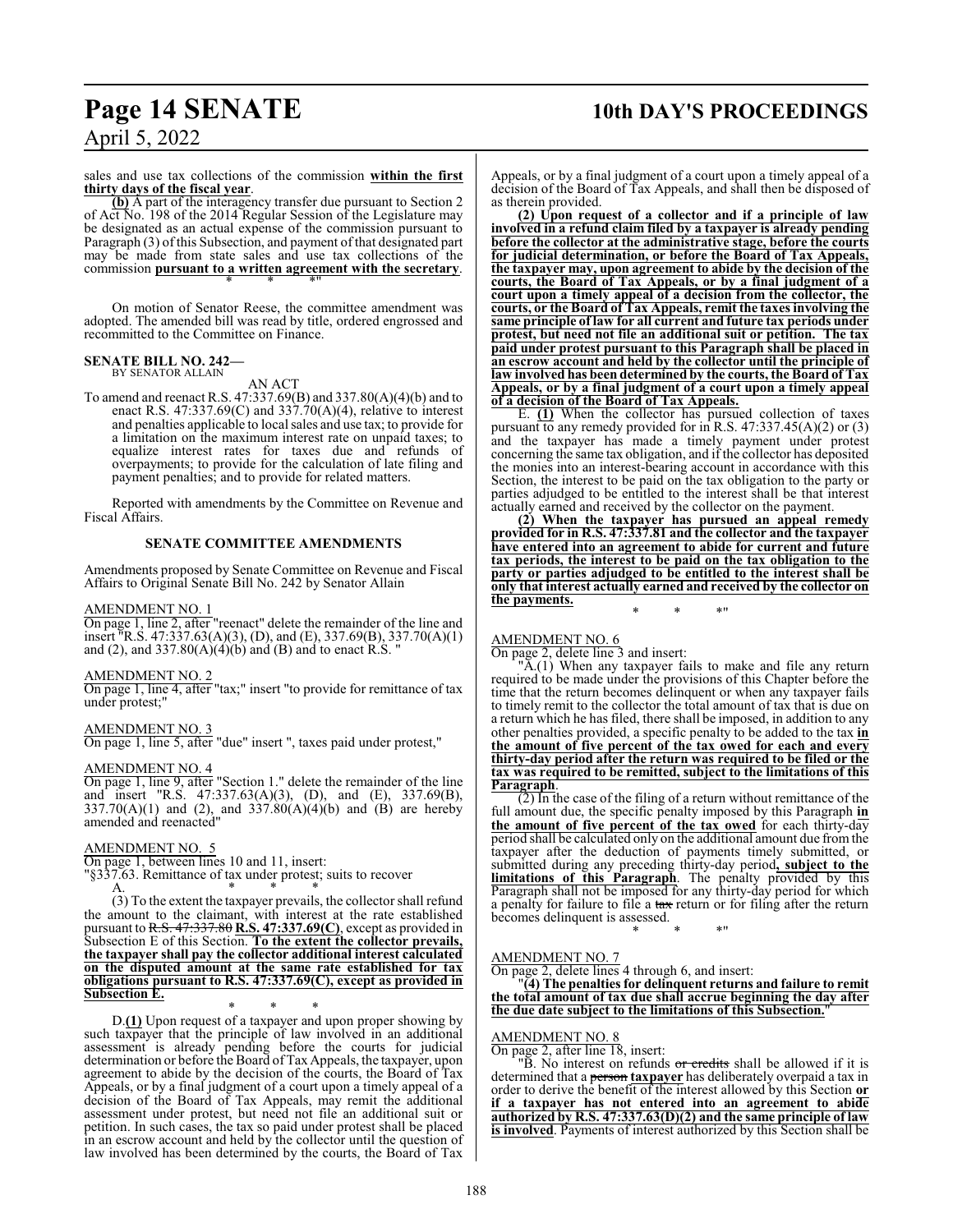# **10th DAY'S PROCEEDINGS Page 15 SENATE**

# April 5, 2022

made from funds derived from current collections of the tax to be refunded or credited. \* \* \*"

On motion of Senator Reese, the committee amendment was adopted. The amended bill was read by title, ordered engrossed and passed to a third reading.

# **SENATE BILL NO. 244—** BY SENATOR ALLAIN

#### AN ACT

To enact R.S. 47:337.14.1, relative to reporting requirements for certain local tax collectors; to require the legislative auditor and the Louisiana Uniform Local Sales Tax Board to develop uniform reporting requirements for collectors compensated on the basis of cost of collection; to provide for minimum reporting requirements; to provide for the due date of required reports; and to provide for related matters.

Reported with amendments by the Committee on Revenue and Fiscal Affairs.

#### **SENATE COMMITTEE AMENDMENTS**

Amendments proposed by Senate Committee on Revenue and Fiscal Affairs to Original Senate Bill No. 244 by Senator Allain

#### AMENDMENT NO. 1

On page 1, line 4, delete "requirements" and insert "schedules"

AMENDMENT NO. 2 On page 1, line 12, delete "**format**" and insert "**reporting schedule**"

AMENDMENT NO. 3 On page 2, line 2, delete "**such uniform audit reports**" and insert "**the uniform reporting schedule**"

AMENDMENT NO. 4 On page 2, line 13, delete "**reporting**" and insert "**the reporting schedule**"

AMENDMENT NO. 5

On page 2, line 17, delete "**audit reports**" and insert "**reporting schedule**"

AMENDMENT NO. 6

On page 2, line 20, after "**auditor**" delete the remainder of the line, delete line 21, and insert: "**as part of the legislative auditor's annual audit of the collector.**"

On motion of Senator Reese, the committee amendment was adopted. The amended bill was read by title, ordered engrossed and recommitted to the Committee on Finance.

#### **Senate Bills and Joint Resolutions on Third Reading and Final Passage**

**SENATE BILL NO. 27—** BY SENATOR LAMBERT

#### AN ACT

To enact R.S. 49:191(13)(a) and to repeal R.S. 49:191(10)(f), relative to the Department of Environmental Quality, including provisions to provide for the re-creation of the Department of Environmental Quality and the statutory entities made a part of the department by law; to provide for the effective termination date for all statutory authority for the existence of such statutory entities; and to provide for related matters.

The bill was read by title. Senator Lambert moved the final passage of the bill.

### **ROLL CALL**

The roll was called with the following result:

#### YEAS

| Mr. President | Henry       | Peacock  |
|---------------|-------------|----------|
| Abraham       | Hensgens    | Peterson |
| Barrow        | Hewitt      | Pope     |
| Bernard       | Jackson     | Price    |
| Boudreaux     | Lambert     | Reese    |
| Bouie         | Luneau      | Smith    |
| Cloud         | McMath      | Stine    |
| Connick       | Milligan    | Talbot   |
| Fesi          | Mills, F.   | Tarver   |
| Fields        | Mills, R.   | Ward     |
| Foil          | Mizell      | White    |
| Harris        | Morris      | Womack   |
| Total - 36    |             |          |
|               | <b>NAYS</b> |          |
| Total - 0     |             |          |

Allain Carter Cathey Total - 3

The Chair declared the bill was passed and ordered it sent to the House. Senator Lambert moved to reconsider the vote by which the

bill was passed and laid the motion on the table.

ABSENT

**SENATE BILL NO. 36—**

BY SENATOR HENRY

AN ACT

To amend and reenact R.S. 14:38(B) and to enact R.S. 14:38(C), relative to the crime of simple assault; to provide for increased penalties when the offense is committed upon a store's employee during a theft of goods; and to provide for related matters.

#### **Floor Amendments**

Senator Fred Mills sent up floor amendments.

#### **SENATE FLOOR AMENDMENTS**

Amendments proposed by Senator Fred Mills on behalf of the Legislative Bureau to Engrossed Senate Bill No. 36 by Senator Henry

AMENDMENT NO. 1 On page 1, line 16, delete "**of goods**"

On motion of Senator Fred Mills, the amendments were adopted.

#### **Floor Amendments**

Senator Foil proposed the following amendments.

#### **SENATE FLOOR AMENDMENTS**

Amendments proposed by Senator Foil to Engrossed Senate Bill No. 36 by Senator Henry

AMENDMENT NO. 1 On page 1, line 4, delete "of goods"

AMENDMENT NO. 2 On page 1, line 15, delete "**or a principal of the offense**"

AMENDMENT NO. 3 On page 1, line 16, delete "**of goods, the offender or principal of the offense**" and insert "**the offender**"

On motion of Senator Foil, the amendments were adopted.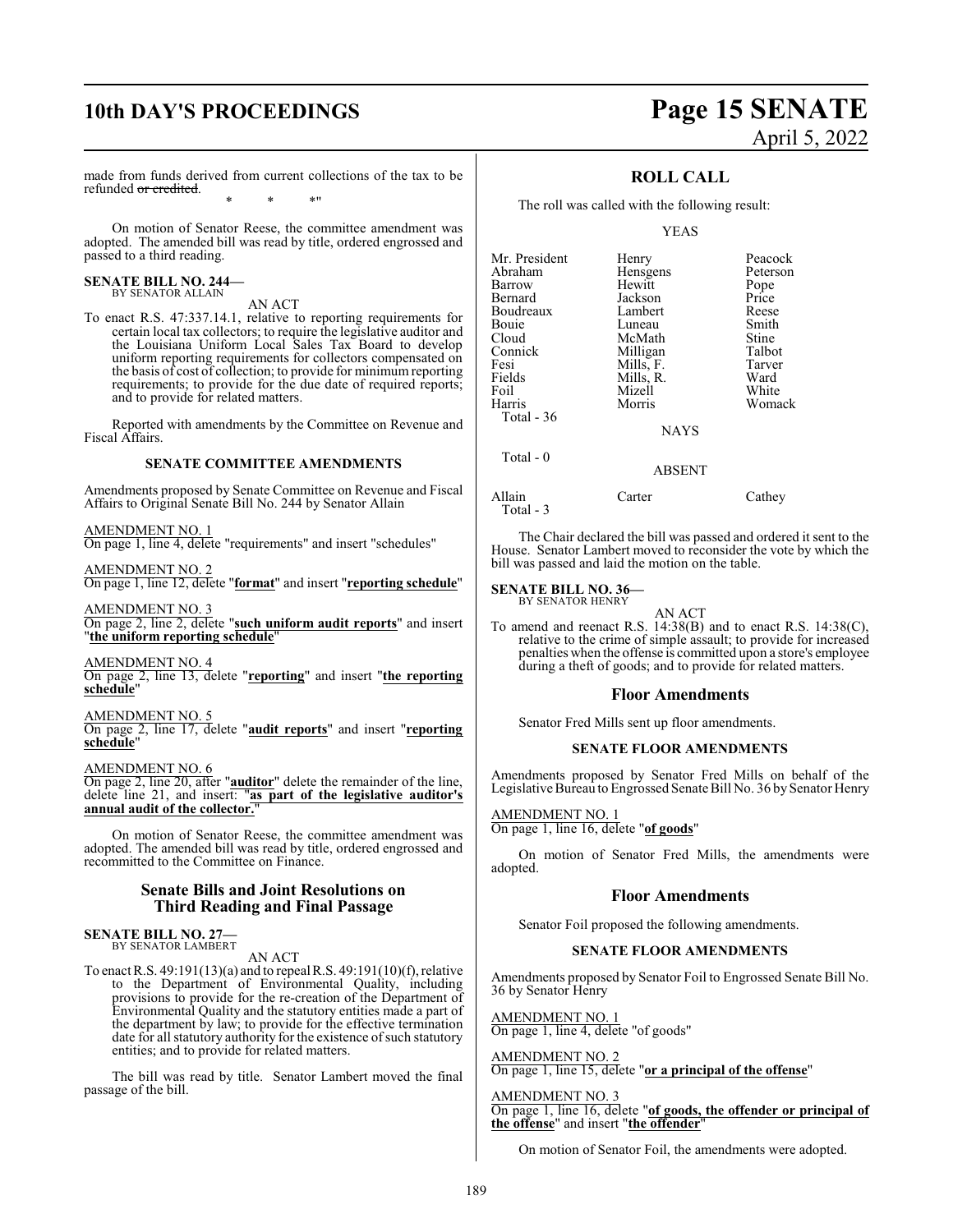# **Page 16 SENATE 10th DAY'S PROCEEDINGS** April 5, 2022

The bill was read by title. Senator Henry moved the final passage of the amended bill.

#### **ROLL CALL**

The roll was called with the following result:

#### YEAS

| Mr. President<br>Abraham<br>Barrow<br>Bernard<br>Boudreaux<br><b>Bouje</b><br>Carter<br>Cloud<br>Connick<br>Fesi<br>Fields | Harris<br>Henry<br>Hensgens<br>Hewitt<br>Lambert<br>Luneau<br>McMath<br>Milligan<br>Mills, F.<br>Mills, R.<br>Mizell | Peacock<br>Pope<br>Price<br>Reese<br>Smith<br>Stine<br>Talbot<br>Tarver<br>Ward<br>White<br>Womack |
|----------------------------------------------------------------------------------------------------------------------------|----------------------------------------------------------------------------------------------------------------------|----------------------------------------------------------------------------------------------------|
| Foil<br>Total $-35$                                                                                                        | Morris<br><b>NAYS</b>                                                                                                |                                                                                                    |
| Peterson<br>Total - 1                                                                                                      | A DOENT                                                                                                              |                                                                                                    |

#### ABSENT

| Allain    | Cathey | Jackson |
|-----------|--------|---------|
| Total - 3 |        |         |

The Chair declared the amended bill was passed, ordered reengrossed and sent to the House. Senator Henry moved to reconsider the vote by which the bill was passed and laid the motion on the table.

#### **SENATE BILL NO. 101—** BY SENATOR CATHEY

AN ACT

To amend and reenact R.S. 13:1900(D), relative to city and municipal courts; to provide relative to a traffic violations bureau; to provide with respect to a traffic violations bureau in city courts in Ouachita Parish; to provide for an effective date; and to provide for related matters.

The bill was read by title and returned to the Calendar, subject to call.

**SENATE BILL NO. 115—**<br>BY SENATORS MIZELL AND BARROW AND REPRESENTATIVES<br>NEWELL, MOORE AND PHELPS AN ACT

To enact R.S. 40:2405.7(D) and (E), relative to mandatory training by peace officers regarding human trafficking; to provide reporting requirements; and to provide for related matters.

#### **Floor Amendments**

Senator Mizell proposed the following amendments.

#### **SENATE FLOOR AMENDMENTS**

Amendments proposed by Senator Mizell to Engrossed Senate Bill No. 115 by Senator Mizell

#### AMENDMENT NO. 1

On page 2, line 2, after "**fifteenth**" and before the "**.**" insert "**of each year**"

On motion of Senator Mizell, the amendments were adopted.

The bill was read by title. Senator Mizell moved the final passage of the amended bill.

### **ROLL CALL**

The roll was called with the following result:

#### YEAS

| Mr. President | Henry         | Peterson |
|---------------|---------------|----------|
|               |               |          |
| Abraham       | Hensgens      | Pope     |
| Barrow        | Hewitt        | Price    |
| Bernard       | Jackson       | Reese    |
| Boudreaux     | Lambert       | Smith    |
| Bouie         | Luneau        | Stine    |
| Carter        | McMath        | Talbot   |
| Cloud         | Milligan      | Tarver   |
| Connick       | Mills, F.     | Ward     |
| Fesi          | Mills, R.     | White    |
| Fields        | Mizell        | Womack   |
| Foil          | Morris        |          |
| Harris        | Peacock       |          |
| Total - 37    |               |          |
|               | <b>NAYS</b>   |          |
| Total $-0$    |               |          |
|               | <b>ABSENT</b> |          |
|               |               |          |

Allain Cathey Total - 2

The Chair declared the amended bill was passed, ordered reengrossed and sent to the House. Senator Mizell moved to reconsider the vote by which the bill was passed and laid the motion on the table.

#### **SENATE BILL NO. 136—**

BY SENATOR CONNICK AND REPRESENTATIVE DUSTIN MILLER AN ACT

To amend and reenact R.S.  $14:34.8(A)(1)$ ,  $(B)(3)$ , and  $(C)$  and to enact R.S. 14:2(B)(56), 38.5, and 40.9, relative to crimes of violence; to provide enhanced penalties for the crime of battery of emergency roompersonnel, emergencyservices personnel, or a healthcare professional; to create the crime of assault on emergency room personnel, emergency services personnel, or a healthcare professional; to create the crime of unlawful disruption of the operation of a healthcare facility; to provide definitions; to provide penalties; and to provide for related matters.

#### **Floor Amendments**

Senator Connick proposed the following amendments.

#### **SENATE FLOOR AMENDMENTS**

Amendments proposed by Senator Connick to Engrossed Senate Bill No. 136 by Senator Connick

#### AMENDMENT NO. 1 On page 3, line 11, delete "**fifteen**" and insert "**forty-five**"

AMENDMENT NO. 2

On page 3, line 16, delete "**thirty**" and insert "**sixty**"

AMENDMENT NO. 3 On page 3, line 21, delete "**sixty**" and insert "**ninety**"

On motion of Senator Connick, the amendments were adopted.

The bill was read by title. Senator Connick moved the final passage of the amended bill.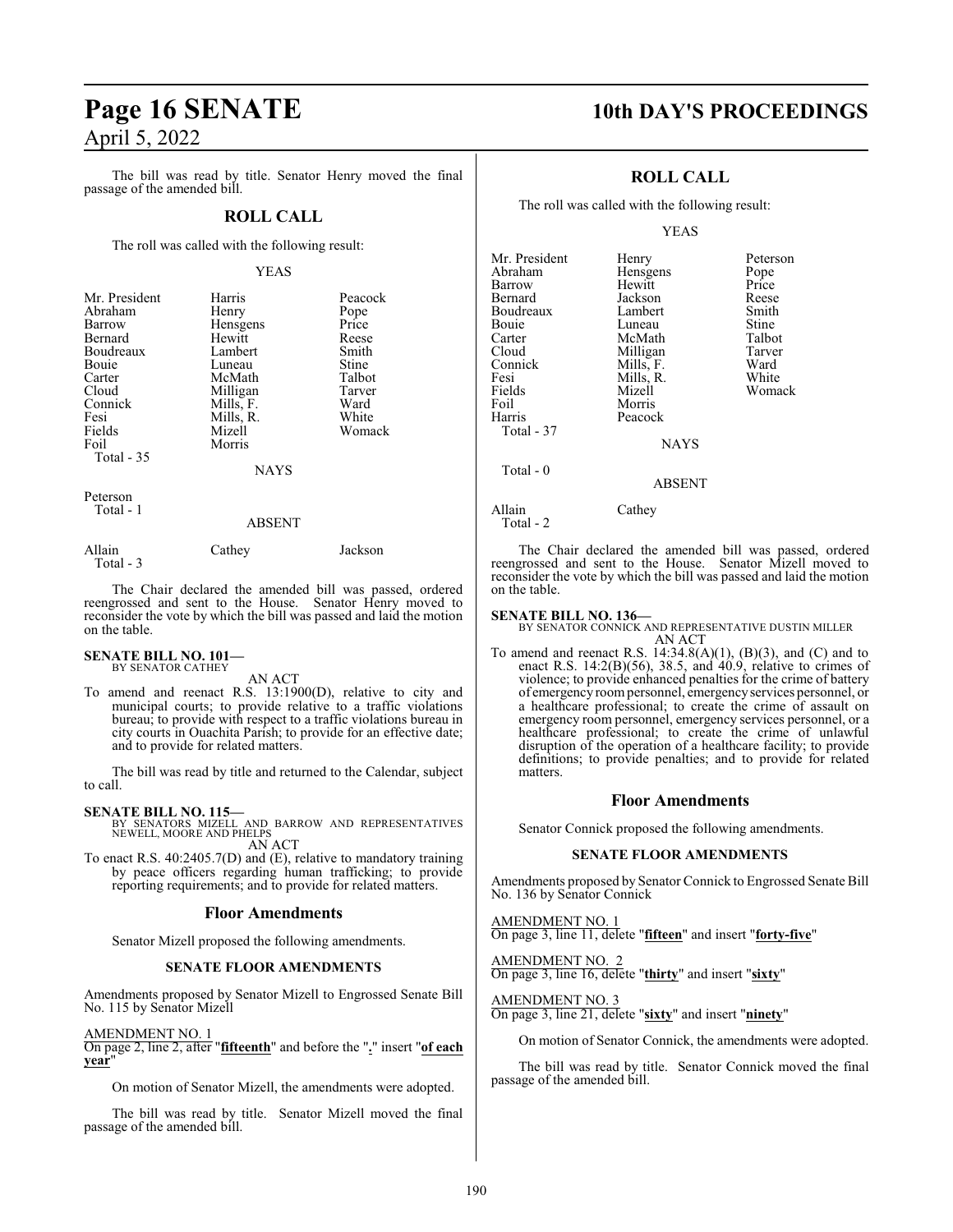### **ROLL CALL**

The roll was called with the following result:

#### YEAS

| Mr. President<br>Abraham<br>Bernard<br>Boudreaux<br>Bouie<br>Carter<br>Cloud<br>Connick | Henry<br>Hensgens<br>Hewitt<br>Jackson<br>Lambert<br>Luneau<br>McMath<br>Milligan | Peacock<br>Pope<br>Price<br>Reese<br>Smith<br>Stine<br>Talbot<br>Tarver |
|-----------------------------------------------------------------------------------------|-----------------------------------------------------------------------------------|-------------------------------------------------------------------------|
| Fesi<br>Fields                                                                          | Mills, F.<br>Mills, R.                                                            | Ward<br>White                                                           |
| Foil<br>Harris                                                                          | Mizell<br>Morris                                                                  | Womack                                                                  |
| Total $-35$                                                                             |                                                                                   |                                                                         |
|                                                                                         | <b>NAYS</b>                                                                       |                                                                         |
| Total - 0                                                                               | ABSENT                                                                            |                                                                         |

Peterson

Allain Cathey<br>Barrow Peterso

Total - 4

The Chair declared the amended bill was passed, ordered reengrossed and sent to the House. Senator Connick moved to reconsider the vote by which the bill was passed and laid the motion on the table.

## **SENATE BILL NO. 140—** BY SENATOR ABRAHAM

AN ACT

To amend and reenact R.S. 13:5554(G)(4)(c) and to enact R.S.  $13:5554(G)(4)(d)$ , (e), (f), and (g), relative to insurance benefits for certain sheriffs and deputies; to provide for eligibility requirements for the payment of insurance premium costs for retired sheriffs and deputies of the Acadia Parish Sheriff's Office; and to provide for related matters.

#### **Floor Amendments**

Senator Fred Mills sent up floor amendments.

#### **SENATE FLOOR AMENDMENTS**

Amendments proposed by Senator Fred Mills on behalf of the Legislative Bureau to Engrossed Senate Bill No. 140 by Senator Abraham

AMENDMENT NO. 1

On page 1, line 2, delete "amend and reenact R.S. 13:5554(G)(4)(c) and to"

AMENDMENT NO. 2 On page 1, line 8, delete "13:554(G)(4)(c) is amended and reenacted and R.S."

AMENDMENT NO. 3 On page 2, delete lines 1 through 7

On motion of Senator Fred Mills, the amendments were adopted.

The bill was read by title. Senator Abraham moved the final passage of the amended bill.

# **10th DAY'S PROCEEDINGS Page 17 SENATE** April 5, 2022

## **ROLL CALL**

The roll was called with the following result:

YEAS

| Mr. President<br>Abraham<br>Barrow<br>Bernard<br>Boudreaux<br>Bouie<br>Carter<br>Cloud<br>Connick<br>Fesi<br>Fields | Harris<br>Henry<br>Hensgens<br>Hewitt<br>Lambert<br>Luneau<br>McMath<br>Milligan<br>Mills, F.<br>Mills, R.<br>Mizell | Peacock<br>Peterson<br>Pope<br>Price<br>Reese<br>Smith<br>Stine<br>Talbot<br>Tarver<br>Ward<br>White |
|---------------------------------------------------------------------------------------------------------------------|----------------------------------------------------------------------------------------------------------------------|------------------------------------------------------------------------------------------------------|
| Foil<br><b>Total - 36</b><br>Total - 0                                                                              | Morris<br><b>NAYS</b>                                                                                                | Womack                                                                                               |
|                                                                                                                     | <b>ABSENT</b>                                                                                                        |                                                                                                      |
| Allain<br>Total $-3$                                                                                                | Cathey                                                                                                               | Jackson                                                                                              |

The Chair declared the amended bill was passed, ordered reengrossed and sent to the House. Senator Abraham moved to reconsider the vote by which the bill was passed and laid the motion on the table.

#### **SENATE BILL NO. 157—** BY SENATOR MILLIGAN

AN ACT To amend and reenact R.S.  $15:587(A)(1)(a)$  and to enact R.S.  $15:587(A)(1)(m)$  and  $587.5(B)(3)$ , relative to criminal history records and identification files; to provide for access to criminal history records and identification files by the office of technology services; to provide for responsibilities of division of administration, office of technology services; and to provide for related matters.

The bill was read by title. Senator Milligan moved the final passage of the bill.

#### **ROLL CALL**

The roll was called with the following result:

#### YEAS

| Mr. President<br>Abraham<br>Barrow<br>Bernard<br>Boudreaux<br>Bouie<br>Carter<br>Cloud<br>Connick<br>Fesi<br>Fields | Henry<br>Hensgens<br>Hewitt<br>Jackson<br>Lambert<br>Luneau<br>McMath<br>Milligan<br>Mills, F.<br>Mills, R.<br>Mizell | Peterson<br>Pope<br>Price<br>Reese<br>Smith<br>Stine<br>Talbot<br>Tarver<br>Ward<br>White<br>Womack |
|---------------------------------------------------------------------------------------------------------------------|-----------------------------------------------------------------------------------------------------------------------|-----------------------------------------------------------------------------------------------------|
| Foil<br>Harris<br>Total - 37                                                                                        | Morris<br>Peacock<br><b>NAYS</b>                                                                                      |                                                                                                     |
| Total - 0                                                                                                           | ABSENT                                                                                                                |                                                                                                     |
| Allain<br>Total - 2                                                                                                 | Cathey                                                                                                                |                                                                                                     |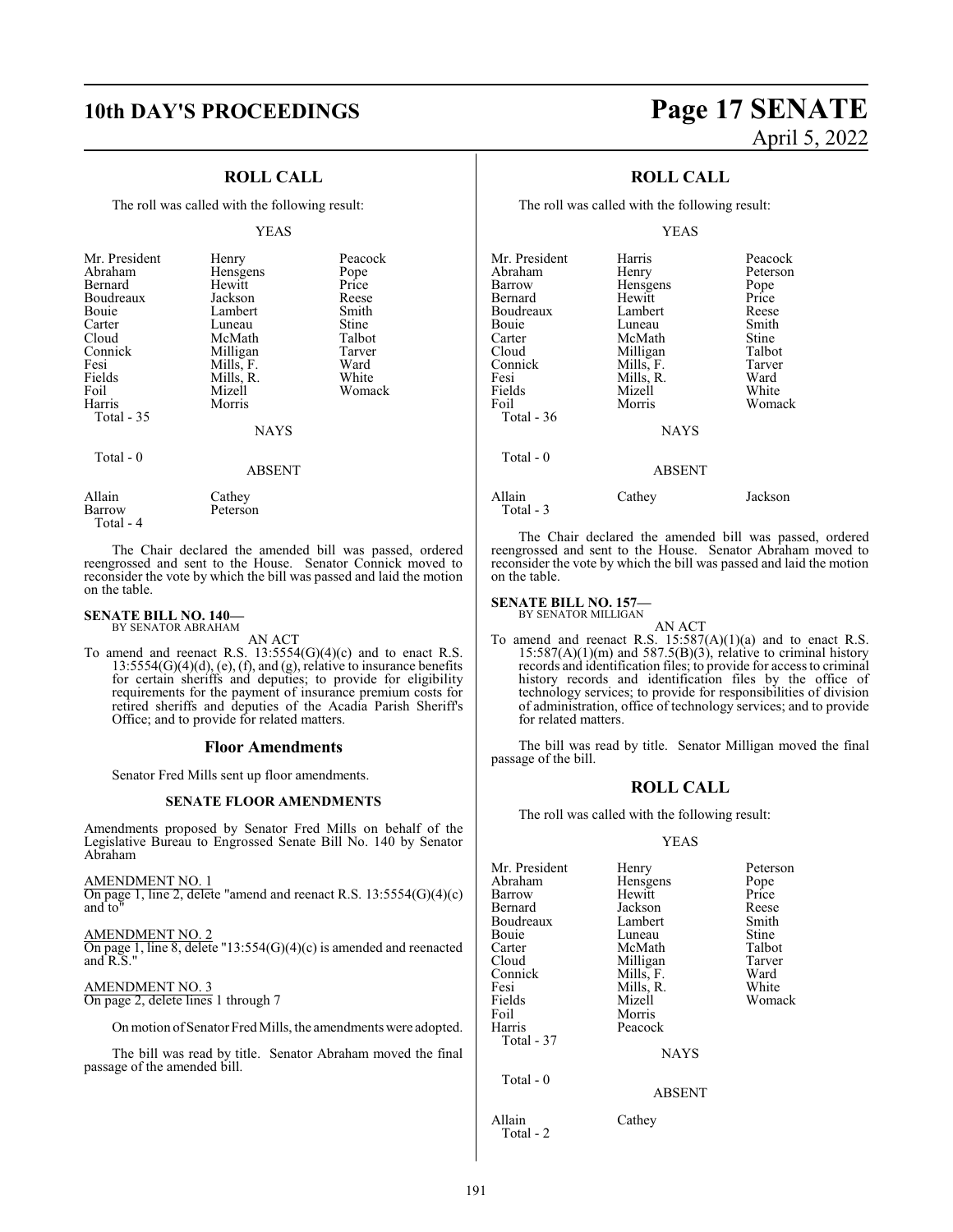The Chair declared the bill was passed and ordered it sent to the House. Senator Milligan moved to reconsider the vote by which the bill was passed and laid the motion on the table.

#### **SENATE BILL NO. 171—** BY SENATOR FOIL

AN ACT

To enact R.S. 49:191(13) and to repeal R.S. 49:191(10)(i), relative to the Department of Veterans Affairs; to provide for re-creation of the Department of Veterans Affairs and the statutory entities made a part of the department by law; to provide for the effective termination date for all statutory authority for the existence of such statutory entities; to provide for an effective date; and to provide for related matters.

The bill was read by title. Senator Foil moved the final passage of the bill.

#### **ROLL CALL**

The roll was called with the following result:

#### YEAS

| Mr. President | Henry       | Peterson |
|---------------|-------------|----------|
| Abraham       | Hensgens    | Pope     |
| Barrow        | Hewitt      | Price    |
| Bernard       | Jackson     | Reese    |
| Boudreaux     | Lambert     | Smith    |
| Bouie         | Luneau      | Stine    |
| Carter        | McMath      | Talbot   |
| Cloud         | Milligan    | Tarver   |
| Connick       | Mills, F.   | Ward     |
| Fesi          | Mills, R.   | White    |
| Fields        | Mizell      | Womack   |
| Foil          | Morris      |          |
| Harris        | Peacock     |          |
| Total - 37    |             |          |
|               | <b>NAYS</b> |          |
| Total - 0     |             |          |
|               | ABSENT      |          |

Allain Cathey Total - 2

The Chair declared the bill was passed and ordered it sent to the House. Senator Foil moved to reconsider the vote by which the bill was passed and laid the motion on the table.

## **SENATE BILL NO. 216—** BY SENATOR JACKSON

AN ACT

To enact R.S.  $15:255(X)$ , relative to compulsory process of certain courts; to provide for the witness fee fund for the Bastrop City Court; to provide for excess funds to be used for operating expenses; and to provide for related matters.

The bill was read by title. Senator Morris moved the final passage of the bill.

#### **ROLL CALL**

The roll was called with the following result:

#### YEAS

| Mr. President | Henry    | Peterson     |
|---------------|----------|--------------|
| Abraham       | Hensgens | Pope         |
| Barrow        | Hewitt   | Price        |
| Bernard       | Jackson  | Reese        |
| Boudreaux     | Lambert  | Smith        |
| Bouie         | Luneau   | <b>Stine</b> |
| Carter        | McMath   | Talbot       |

# **Page 18 SENATE 10th DAY'S PROCEEDINGS**

| Cloud      | Milligan      | Tarver |
|------------|---------------|--------|
| Connick    | Mills, F.     | Ward   |
| Fesi       | Mills, R.     | White  |
| Fields     | Mizell        | Womack |
| Foil       | Morris        |        |
| Harris     | Peacock       |        |
| Total - 37 |               |        |
|            | <b>NAYS</b>   |        |
| Total $-0$ |               |        |
|            | <b>ABSENT</b> |        |
| Allain     | Cathey        |        |
| Total - 2  |               |        |

The Chair declared the bill was passed and ordered it sent to the House. Senator Morris moved to reconsider the vote by which the bill was passed and laid the motion on the table.

#### **SENATE BILL NO. 319—**

BY SENATOR FOIL

AN ACT

To amend, reenact, and redesignate R.S. 29:183, 198, 205, 215, 220, 220a, 223 and 232, and to enact R.S. 29:204a, 206a, 214, 217a, 221a, 221b, 222a, 223a, 224, 230, 231a, 231b, 231c, 231d, 231e, and 231f, relative to the Louisiana Code of Military Justice; to provide for punitive articles; to redesignate certain punitive articles to conform with the Uniform Code of Military Justice; to provide for the offense of malingering; to provide for the offense of misconduct as a prisoner; to provide for the offense of fraudulent enlistment, appointment or separation; to provide for the offense of forgery; to provide for the offense of wearing unauthorized insignia, decoration, badge, ribbon, device, or lapel button; to provide for endangerment offenses; to provide for the offense of communicating threats; to provide for the offense of wrongful broadcast or distribution of intimate visual images; to provide for the offense of sexual assault; to provide for the offense of depositing obscene matter in the mail; to provide for the offense of fraudulent use of credit cards, debit cards, or other access devices; to provide for the offense of false pretenses to obtain services; to provide for the offense of receiving stolen property; to provide for offenses concerning government computers; to provide for the offense of making, drawing, or uttering check, draft, or order without sufficient funds; to provide for frauds against the government; to provide for the offense of stalking; to provide for the offense of subornation of perjury; to provide for the offense of obstructing justice; to provide for the offense of misprision of serious offense; to provide for the offense of wrongful refusal to testify; to provide for the offense of prevention of unauthorized seizure of property; to provide for the offense of noncompliance with procedural rules; to provide for the offense of retaliation; and to provide for related matters.

#### **Floor Amendments**

Senator Fred Mills sent up floor amendments.

#### **SENATE FLOOR AMENDMENTS**

Amendments proposed by Senator Fred Mills on behalf of the Legislative Bureau to Engrossed Senate Bill No. 319 by Senator Foil

AMENDMENT NO. 1 On page 5, line 15, change "**18**" to "**eighteen**"

#### AMENDMENT NO. 2

On page 14, line 22, change "130a." to "120a."

On motion of Senator Fred Mills, the amendments were adopted.

The bill was read by title. Senator Foil moved the final passage of the amended bill.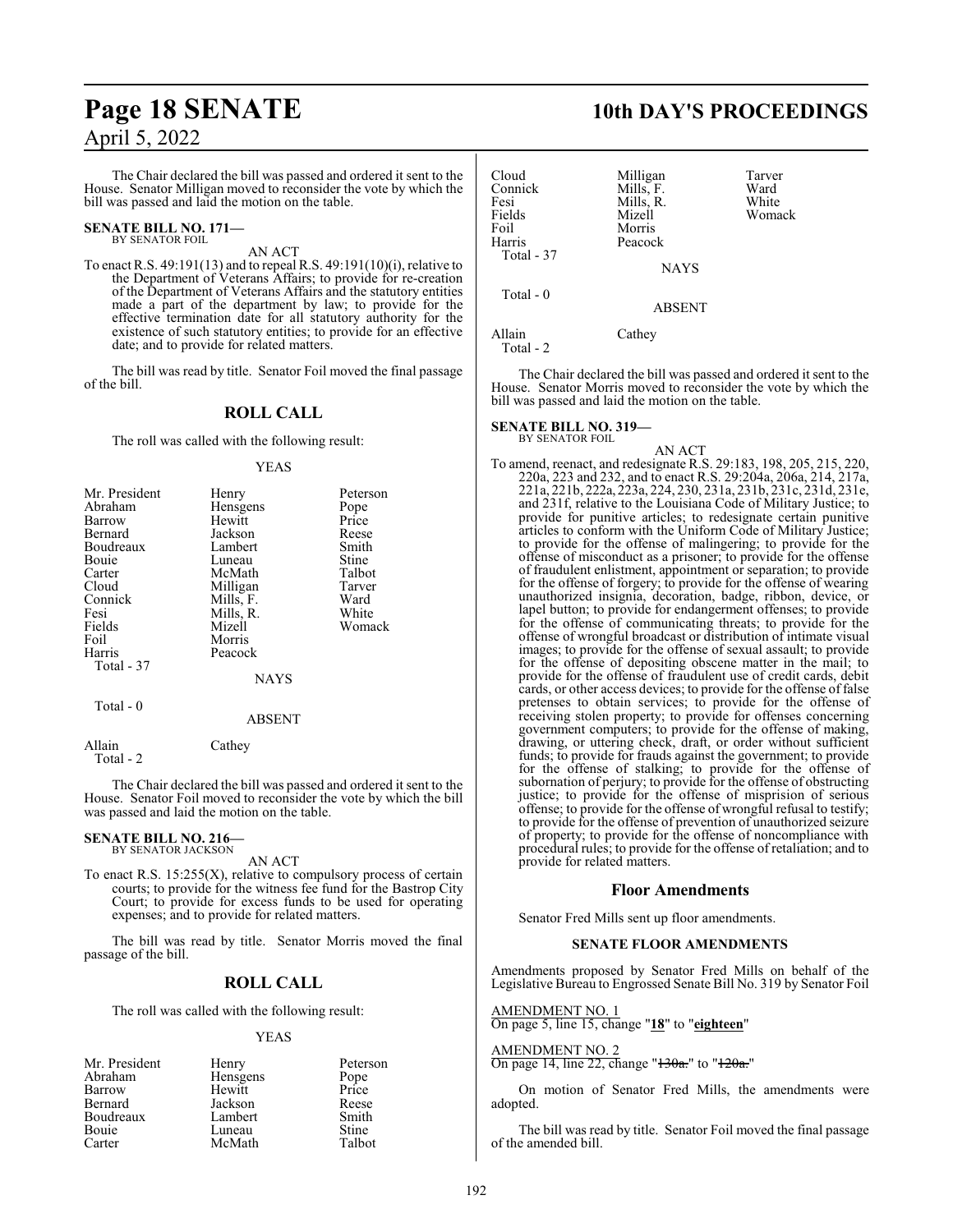### **ROLL CALL**

The roll was called with the following result:

#### YEAS

| Mr. President | Henry     | Peterson |
|---------------|-----------|----------|
| Abraham       | Hensgens  | Pope     |
| Barrow        | Hewitt    | Price    |
| Bernard       | Jackson   | Reese    |
| Boudreaux     | Lambert   | Smith    |
| Bouie         | Luneau    | Stine    |
| Carter        | McMath    | Talbot   |
| Cloud         | Milligan  | Tarver   |
| Connick       | Mills, F. | Ward     |
| Fesi          | Mills, R. | White    |
| Fields        | Mizell    | Womack   |
| Foil          | Morris    |          |
| Harris        | Peacock   |          |
| Total - 37    |           |          |
|               | NAYS      |          |

 $Total - 0$ 

ABSENT

Allain Cathey Total - 2

The Chair declared the amended bill was passed, ordered reengrossed and sent to the House. Senator Foil moved to reconsider the vote by which the bill was passed and laid the motion on the table.

#### **SENATE BILL NO. 332—** BY SENATOR HENRY

AN ACT

To amend and reenact R.S. 26:80(A)(2) and 280(A)(2), relative to the office of alcohol and tobacco control; to provide relative to permits; to provide relative to residency requirements; to remove the two-year residency requirement for alcohol retail permits; and to provide for related matters.

The bill was read by title. Senator Henry moved the final passage of the bill.

#### **ROLL CALL**

The roll was called with the following result:

#### YEAS

| Mr. President<br>Abraham<br>Barrow<br>Bernard<br>Boudreaux<br>Bouie<br>Carter<br>Cloud<br>Connick<br>Fesi<br>Fields<br>Foil<br>Total - 34<br>Total - 0 | Henry<br>Hensgens<br>Hewitt<br>Lambert<br>Luneau<br>McMath<br>Milligan<br>Mills, F.<br>Mills, R.<br>Mizell<br>Morris<br>Peacock<br><b>NAYS</b><br><b>ABSENT</b> | Pope<br>Price<br>Reese<br>Smith<br>Stine<br>Talbot<br>Tarver<br>Ward<br>White<br>Womack |
|--------------------------------------------------------------------------------------------------------------------------------------------------------|-----------------------------------------------------------------------------------------------------------------------------------------------------------------|-----------------------------------------------------------------------------------------|
| Allain                                                                                                                                                 | Harris                                                                                                                                                          | Peterson                                                                                |
| Cathey                                                                                                                                                 | Jackson                                                                                                                                                         |                                                                                         |

# **10th DAY'S PROCEEDINGS Page 19 SENATE** April 5, 2022

The Chair declared the bill was passed and ordered it sent to the House. Senator Henrymoved to reconsider the vote bywhich the bill was passed and laid the motion on the table.

#### **SENATE BILL NO. 370—** BY SENATOR HARRIS

AN ACT

To amend and reenact Children's Code Articles 897(B)(2) and  $899(B)(2)(c)$  and to enact Children's Code Article  $899(B)(2)(h)$ , relative to conditions for probation; to provide relative to the payment of restitution for damages caused by the delinquent act of a child; to authorize the court to order the parents, tutor, guardian, or legal custodian of a child to pay restitution for acts committed by the child; to authorize the court to require the child and parent or legal guardian to participate in a courtapproved decision making course; and to provide for related matters.

#### **Floor Amendments**

Senator Harris proposed the following amendments.

#### **SENATE FLOOR AMENDMENTS**

Amendments proposed by Senator Harris to Engrossed Senate Bill No. 370 by Senator Harris

#### AMENDMENT NO. 1

On page 2, delete lines 5 through 7 in their entirety and insert the following:

"(c) **A requirement that the child and his parent or legal guardian cooperate in connection with any part of the disposition order, including but not limited to a court approved decision making course necessary for his rehabilitation.**"

AMENDMENT NO. 2

On page 3, delete lines 21 through 23 in their entirety and insert the following:

"**(h) A requirement that the child and his parent or legal guardian cooperate in connection with any part of the disposition order, including but not limited to a court approved decision** making course necessary for his rehabilitation.

On motion of Senator Harris, the amendments were adopted.

The bill was read by title. Senator Harris moved the final passage of the amended bill.

#### **ROLL CALL**

The roll was called with the following result:

#### YEAS

Mr. President Henry Peterson<br>Abraham Hensgens Pope Hensgens Pope<br>
Hewitt Price Barrow Hewitt Price<br>Bernard Jackson Reese Jackson Reese<br>Lambert Smith Boudreaux Lambert Smith Bouie Luneau Stine<br>Carter McMath Talbot Carter McMath Talbot<br>Cloud Milligan Tarver Cloud Milligan Tarver<br>
Connick Mills, F. Ward Connick Mills, F. Ward<br>Fesi Mills, R. White Fesi Mills, R.<br>Fields Mizell Fields Mizell Womack<br>
Foil Morris Foil Morris<br>Harris Peacoc Peacock Total - 37

NAYS

Total - 5

Total - 0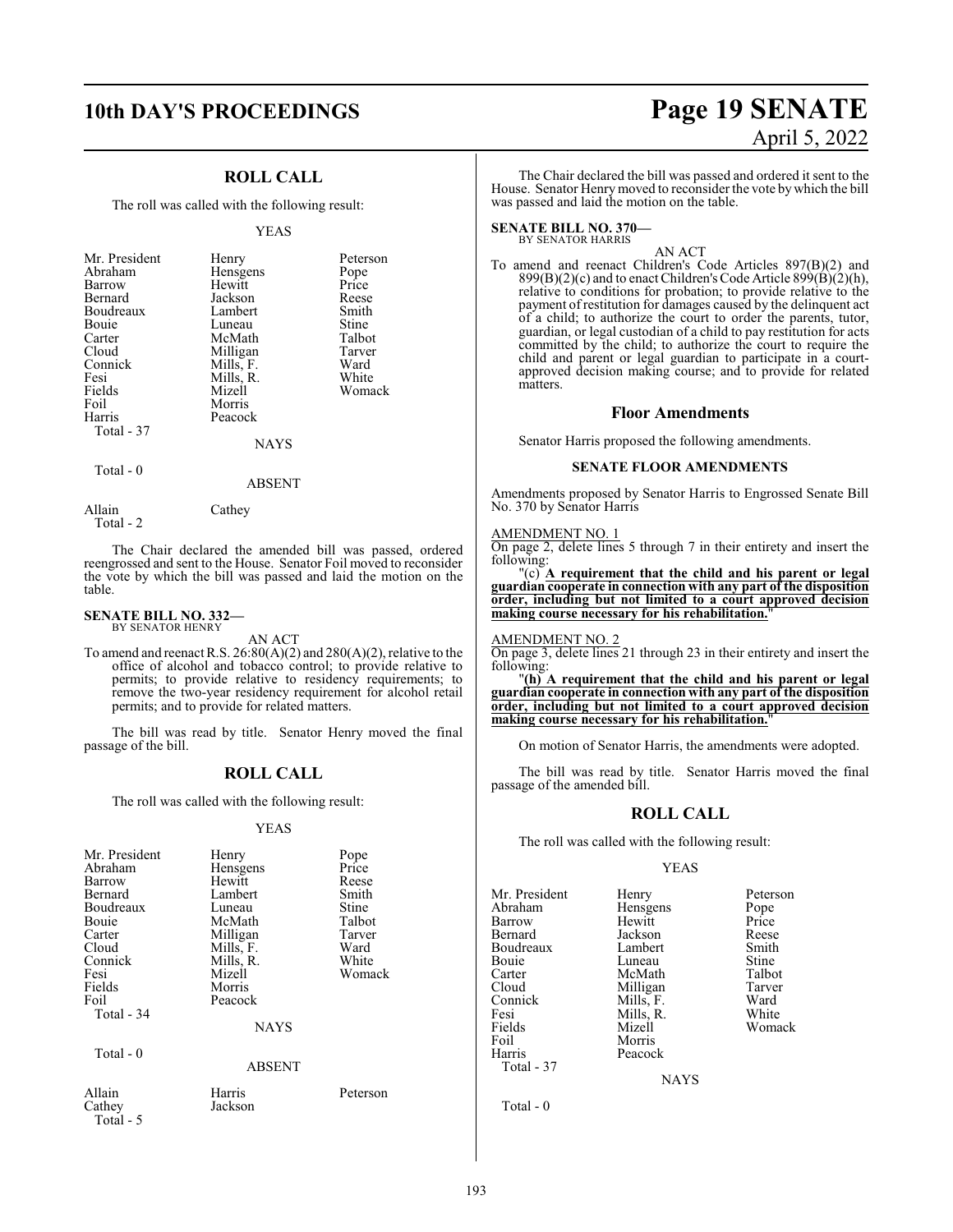#### ABSENT

Allain Cathey Total - 2

The Chair declared the amended bill was passed, ordered reengrossed and sent to the House. Senator Harris moved to reconsider the vote by which the bill was passed and laid the motion on the table.

#### **SENATE BILL NO. 383—** BY SENATOR PEACOCK

AN ACT

To amend and reenact R.S. 37:223 relative to advertisements; to provide for advertisements of legal services; to require certain disclosures; to provide for terms and conditions; and to provide for related matters.

#### **Floor Amendments**

Senator Fred Mills sent up floor amendments.

#### **SENATE FLOOR AMENDMENTS**

Amendments proposed by Senator Fred Mills on behalf of the Legislative Bureau to Engrossed Senate Bill No. 383 by Senator Peacock

AMENDMENT NO. 1 On page 2, line 23, before "**be clearly**" change "**must**" to "**shall**"

On motion of Senator Fred Mills, the amendments were adopted.

#### **Floor Amendments**

Senator Peacock proposed the following amendments.

#### **SENATE FLOOR AMENDMENTS**

Amendments proposed by Senator Peacock to Engrossed Senate Bill No. 383 by Senator Peacock

AMENDMENT NO. 1 On page 3, at the end of line 29, delete "Any expenses"

AMENDMENT NO. 2 On page 4, delete lines 1 and 2

On motion of Senator Peacock, the amendments were adopted.

#### **Floor Amendments**

Senator Luneau proposed the following amendments.

#### **SENATE FLOOR AMENDMENTS**

Amendments proposed by Senator Luneau to Engrossed Senate Bill No. 383 by Senator Peacock

AMENDMENT NO. 1 On page 1, line 3, after "legal" insert "or insurance"

AMENDMENT NO. 2 On page 7, after "legal" insert "**and insurance**"

AMENDMENT NO. 3 On page 1, line 9, after "**Legal**" insert "**and insurance service**"

AMENDMENT NO. 4 On page 1, line 10, after "legal" insert "**or insurance**"

AMENDMENT NO. 5 On page 1, line 10, after "litigants" insert "**and consumers**"

# **Page 20 SENATE 10th DAY'S PROCEEDINGS**

AMENDMENT NO. 6 On page 1, line 11, after "representation" insert "**and insurance coverage**"

AMENDMENT NO. 7 On page 1, line 15, after "**Attorney**" insert "**and insurance service**"

AMENDMENT NO. 8 On page 2, line 14, after "**legal**" insert "**or insurance**"

AMENDMENT NO. 9 On page 2, line 18, after "**legal**" insert "**or insurance**"

AMENDMENT NO. 10 On page 3, line 1, after "**attorney**" insert "**or insurance service**"

AMENDMENT NO. 11 On page 3, line 3, after "**legal**" insert "**or insurance**"

AMENDMENT NO. 12 On page 3, line 6, after "**legal**" insert "**or insurance**"

On motion of Senator Luneau the amendments were withdrawn.

The bill was read by title. Senator Peacock moved the final passage of the amended bill.

## **ROLL CALL**

The roll was called with the following result:

Peacock<br>Pope

Jackson

YEAS

Mr. President Hewitt Price<br>Abraham Lambert Reese Abraham Lambert Reese Bernard McMath Smith<br>Bouie Milligan Stine Bouie Milligan Stine<br>Cloud Mills, F. Talbot Cloud Mills, F. Talbot Connick Mills, R. Tarve<br>
Fesi Mizell Ward Fesi Mizell Ward Foil Morris White<br>
Henry Peacock Womack Hensgens Total - 29 Boudreaux<br>Carter

Total - 8

Barrow Fields Luneau

ABSENT

**NAYS** 

Allain Cathey Total - 2

The Chair declared the amended bill was passed, ordered reengrossed and sent to the House. Senator Peacock moved to reconsider the vote by which the bill was passed and laid the motion on the table.

**SENATE BILL NO. 386—** BY SENATOR MILLIGAN

AN ACT

To amend and reenact R.S. 4:707(A)(1), (2) and (3), (B), (C), (E)(1),  $(2)$ ,  $(4)$  and  $(5)$ ,  $(F)$ ,  $(G)(1)$ ,  $(H)$ , and  $(I)$ , and to repeal R.S.  $4:707(J)$ , relative to charitable raffles, bingo and keno licensing; to provide for authorization to license certain organizations; to provide for requirements for a state license; to provide for types of licenses; and to provide for related matters.

On motion of Senator Milligan, the bill was read by title and returned to the Calendar, subject to call.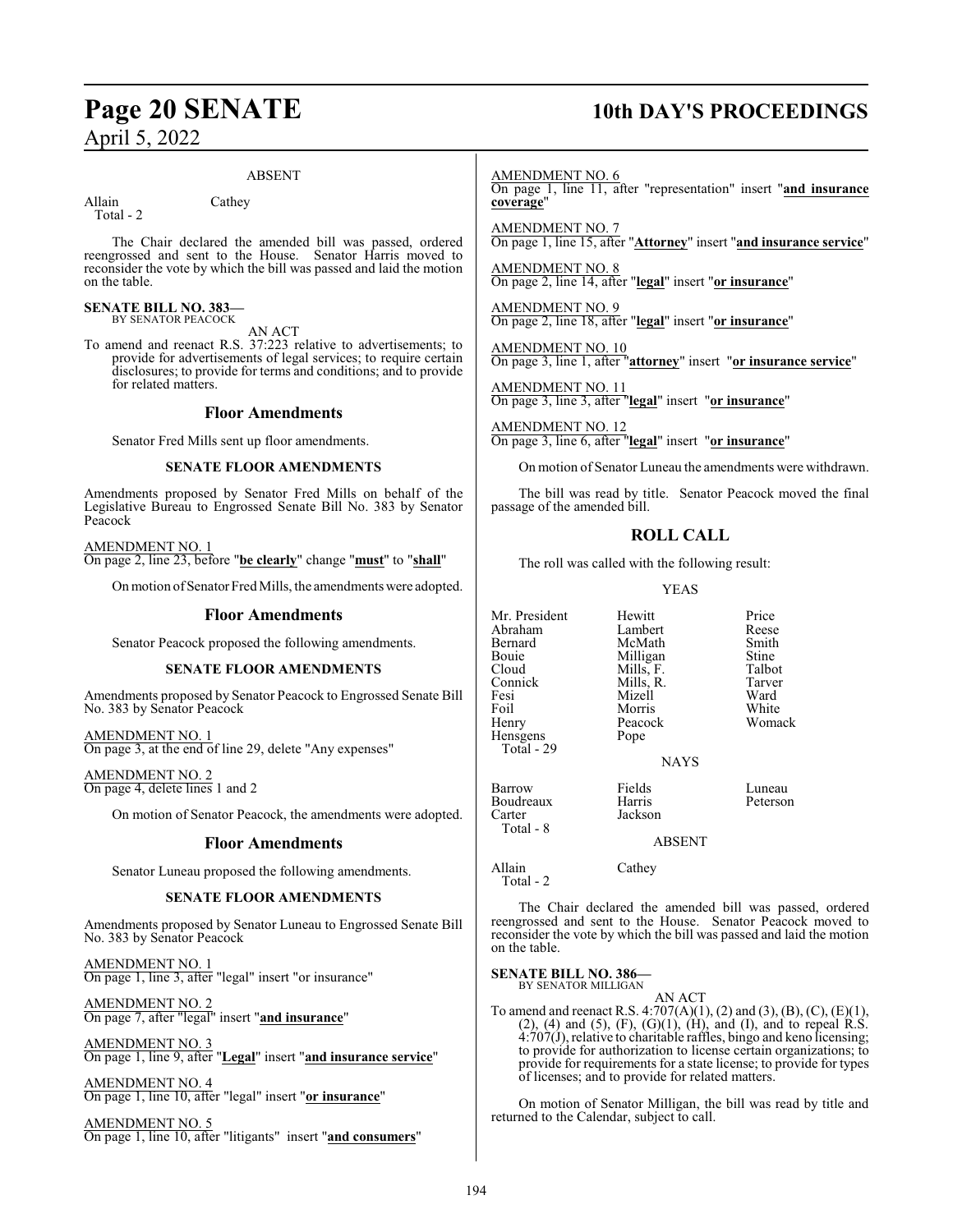# **10th DAY'S PROCEEDINGS Page 21 SENATE**

#### **SENATE BILL NO. 393—** BY SENATOR WHITE

AN ACT

To amend and reenact R.S. 14:95.1(D) and to enact R.S. 14:2(B)(29) and 95.1(E), relative to crimes of violence; to designate the crime of possession of firearm or carrying concealed weapon by a person convicted of certain felonies as a crime of violence; to provide for an effective date; and to provide for related matters.

The bill was read by title. Senator White moved the final passage of the bill.

### **ROLL CALL**

The roll was called with the following result:

#### YEAS

| Mr. President<br>Abraham<br>Barrow<br>Bernard<br>Boudreaux<br>Bouie<br>Carter<br>Cloud<br>Connick<br>Fesi<br>Fields<br>Foil<br>Total - 34 | Henry<br>Hensgens<br>Hewitt<br>Lambert<br>Luneau<br>McMath<br>Milligan<br>Mills, F.<br>Mills, R.<br>Mizell<br>Morris<br>Peacock<br><b>NAYS</b> | Pope<br>Price<br>Reese<br>Smith<br>Stine<br>Talbot<br>Tarver<br>Ward<br>White<br>Womack |
|-------------------------------------------------------------------------------------------------------------------------------------------|------------------------------------------------------------------------------------------------------------------------------------------------|-----------------------------------------------------------------------------------------|
| Total $-0$                                                                                                                                |                                                                                                                                                |                                                                                         |
|                                                                                                                                           | <b>ABSENT</b>                                                                                                                                  |                                                                                         |
| Allain<br>Cathev                                                                                                                          | Harris<br>Jackson                                                                                                                              | Peterson                                                                                |

The Chair declared the bill was passed and ordered it sent to the House. Senator White moved to reconsider the vote by which the bill was passed and laid the motion on the table.

#### **Rules Suspended**

Senator Bouie asked for and obtained a suspension of the rules to revert to the Morning Hour.

#### **Introduction of Senate Bills and Joint Resolutions**

**SENATE BILL NO. 465—** BY SENATOR CONNICK

Total - 5

AN ACT

To amend and reenact R.S.  $38:330.1(C)(2)(c)$ ,  $(3)(a)$ ,  $(b)$ , and  $(c)$ , and (4)(a), relative to flood protection authorities; to provide for vacancies on a flood protection authority board; to provide for nominating committees; to provide for the custodian of records; to provide for notifications; and to provide for related matters.

The bill was read by title and placed on the Calendar for a second reading.

#### **SENATE BILL NO. 466—** BY SENATOR SMITH

AN ACT

To amend and reenact R.S. 47:1907(K), relative to assessors; to authorize assessors to increase their compensation up to five percent for four calendar years; to provide for an effective date; and to provide for related matters.

The bill was read by title and placed on the Calendar for a second reading.

#### **SENATE BILL NO. 467—**

BY SENATOR CARTER

AN ACT To enact R.S. 48:385, relative to passenger rail service connecting the parishes of East Baton Rouge, St. John the Baptist, Ascension, Jefferson, and Orleans; to direct the Louisiana Department of Transportation and Development to initiate the necessary engineering, financial and other studies to begin passenger rail service between Baton Rouge and New Orleans; to pursue the federal funds provided for in the Infrastructure Investment and Jobs Act of 2021; and to provide for related matters.

The bill was read by title and placed on the Calendar for a second reading.

#### **SENATE BILL NO. 468—**

BY SENATOR SMITH AN ACT

To amend and reenact R.S. 14:30, the introductory paragraph of 30.1(A), and 30.1(A)(1) and (B), and to enact R.S. 14:30.1(C) and (D), relative to murder; to provide for first degree murder; to provide for second degree murder; to provide for elements of the crimes; to provide for requirements in seeking a capital verdict; to provide for punishments; and to provide for related matters.

The bill was read by title and placed on the Calendar for a second reading.

#### **SENATE BILL NO. 469—**

BY SENATORS WHITE AND CLOUD AN ACT

To enact Subpart Q-2 of Part II-A of Chapter 1 of Subtitle I of the Louisiana Revised Statutes of 1950, to be comprised of R.S. 39:100.123, relative to special funds in the state treasury; to create the 2024 American Rescue Plan and Excess Revenue Fund as a special fund in the state treasury; to provide for the transfer, dedication, deposit, and use, as specified, of the 2024 American Rescue Plan and Excess Revenue Fund; to provide for an effective date; and to provide for related matters.

The bill was read by title and placed on the Calendar for a second reading.

#### **SENATE BILL NO. 470—**

BY SENATOR MIZELL AN ACT

To amend and reenact R.S.  $51:1426(E)$  and to enact R.S.  $51:1426(F)$ , relative to the internet; to provide relative to specific websites and domains; to provide for age verification; to provide for restrictions; to provide for unfair acts or practices; and to provide for related matters.

The bill was read by title and placed on the Calendar for a second reading.

#### **SENATE BILL NO. 471—**

#### BY SENATOR MILLIGAN AND REPRESENTATIVE MIKE JOHNSON AN ACT

To enact R.S. 38:2191.1, relative to public contracts; to provide for foreign sources of funds for gifts and contracts involving state agencies and political subdivisions; to provide for reporting of sources of monies used as gifts or grants or in contracts involving state agencies and political subdivisions; and to provide for related matters.

The bill was read by title and placed on the Calendar for a second reading.

#### **SENATE BILL NO. 472—**

BY SENATOR MILLIGAN AND REPRESENTATIVE MIKE JOHNSON AN ACT

To enact Chapter 49 of Title 51 of the Louisiana Revised Statutes of 1950, to be comprised of R.S. 51:3051 through 3054, relative to homeland security; to provide relative to ownership of

# April 5, 2022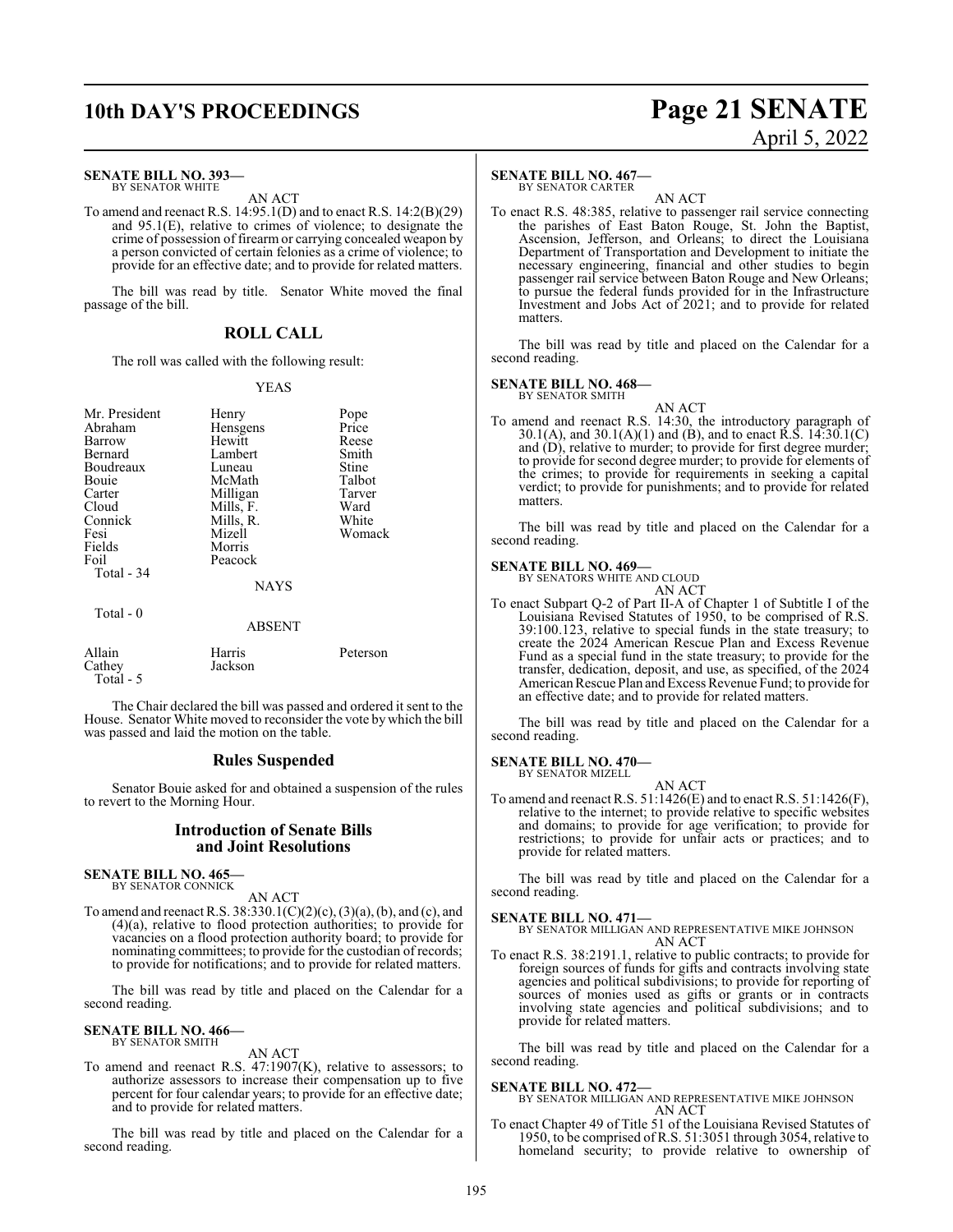# **Page 22 SENATE 10th DAY'S PROCEEDINGS**

## April 5, 2022

immovable property; to require transparency of ownership of certain types of immovable property deemed to be critical to the health, safety, and welfare of the people of the state of Louisiana; and to provide for related matters.

The bill was read by title and placed on the Calendar for a second reading.

**SENATE BILL NO. 473—** BY SENATOR MILLIGAN AND REPRESENTATIVE MIKE JOHNSON AN ACT

To enact R.S. 17:1818.1 through 1818.3, relative to foreign sources of funds; to provide for reporting of certain foreign sources of monies used as gifts or grants or in contracts involving certain postsecondary education institutions; to provide for use of certain monies to fund employment of and study by foreign students and faculty; and to provide for related matters.

The bill was read by title and placed on the Calendar for a second reading.

# **SENATE BILL NO. 474—**<br>BY SENATORS WOMACK AND MCMATH

AN ACT

To amend and reenact R.S. 38:2212(M)(3) and (5), relative to change orders on public works contracts; to provide for time periods for change orders to be executed and paid; to provide for mandamus against public entities failing to act in accordance with law as well as the recovery of reasonable attorney fees and interest; and to provide for related matters.

The bill was read by title and placed on the Calendar for a second reading.

#### **SENATE BILL NO. 475—** BY SENATOR BARROW

AN ACT

To enact R.S. 33:9038.74, relative to cooperative and economic development in East Baton Rouge Parish; to create the Baker Main Street Economic Development District as a special taxing and tax increment financing district in East Baton Rouge Parish; to provide for the boundaries of the district; to provide for the governance of the district; to provide for the authority, powers, duties, and functions of the governing body; to provide for the levy and collection of taxes within the district; to authorize the district to issue and sell bonds; to authorize the district to engage in tax increment financing; to provide for an effective date; and to provide for related matters.

The bill was read by title and placed on the Calendar for a second reading.

# **SENATE BILL NO. 476—** BY SENATOR BARROW

AN ACT

To amend and reenact R.S. 33:2740.67(B) and (C)(1), relative to the Baton Rouge North Economic Development District; to provide relative to the boundaries of the district; to provide for the governance of the district; and to provide for related matters.

The bill was read by title and placed on the Calendar for a second reading.

#### **SENATE BILL NO. 477—** BY SENATOR SMITH

AN ACT

To enact R.S. 32:387.2, relative to special permits; to establish a permit for the operation of a combination of vehicles or tandem loads hauling containers to and from port facilities; to provide for the adoption of administrative rules; to provide for terms, conditions, requirements, and specifications; and to provide for related matters.

The bill was read by title and placed on the Calendar for a second reading.

#### **SENATE BILL NO. 478—**

BY SENATOR BERNARD AN ACT

To amend and reenact R.S.  $44:1(A)(2)(a)$ ,  $32(A)$ ,  $(C(1)(a)$ , and  $(D)$ , 35(E)(2), and 37, relative to public records; to provide for the scope of records requests; to provide for response time; to provide for liability of custodians of records; and to provide for related matters.

The bill was read by title and placed on the Calendar for a second reading.

#### **SENATE BILL NO. 479—**

BY SENATOR LUNEAU AN ACT

To amend and reenact R.S.  $9:315.1(C)(1)(a)$  and  $315.2(D)$ , and to repeal R.S. 9:315.14, relative to child support; to provide relative to the guidelines for determination of child support; to provide with respect to the calculation of basic chid support obligation; to provide relative to the mandatory minimum child support award; to provide for an effective date; and to provide for related matters.

The bill was read by title and placed on the Calendar for a second reading.

#### **SENATE BILL NO. 480—**

BY SENATORS BOUDREAUX AND CORTEZ AN ACT

To amend and reenact the introductory paragraph of R.S.  $34:291(B)(1)$  and  $292(B)(1)$ , to enact R.S.  $34:291(B)(3)$  and  $292(B)(1)(e)$  and (g), and to repeal R.S. 34:291.1 and 295, relative to the Lafayette Economic Development Authority; to provide for oversight responsibility; to remove certain responsibilities for examinations and investigations; to provide for board appointment; to provide for transition; to provide for an effective date; and to provide for related matters.

The bill was read by title and placed on the Calendar for a second reading.

#### **SENATE BILL NO. 481—**

BY SENATOR CLOUD AN ACT

To enact R.S. 23:1601(12), relative to unemployment insurance; to provide for the disqualification of benefits for certain workers; to provide for terms and conditions; and to provide for related matters.

The bill was read by title and placed on the Calendar for a second reading.

**SENATE BILL NO. 482—** BY SENATOR CLOUD

AN ACT

To amend and reenact R.S. 48:344, relative to entrances and exits near highways; to provide for an appeals process; and to provide for related matters.

The bill was read by title and placed on the Calendar for a second reading.

**SENATE BILL NO. 483—** BY SENATOR CATHEY

AN ACT

To enact Chapter 1-E of Title 37 of the Louisiana Revised Statues of 1950, to be comprised of R.S. 37:51 through 60, relative to occupational licenses; to provide for licensure; to provide for certain criteria; to provide for an appeals process; to provide for a rulemaking process; to provide for exceptions; to provide for definitions; and to provide for related matters.

The bill was read by title and placed on the Calendar for a second reading.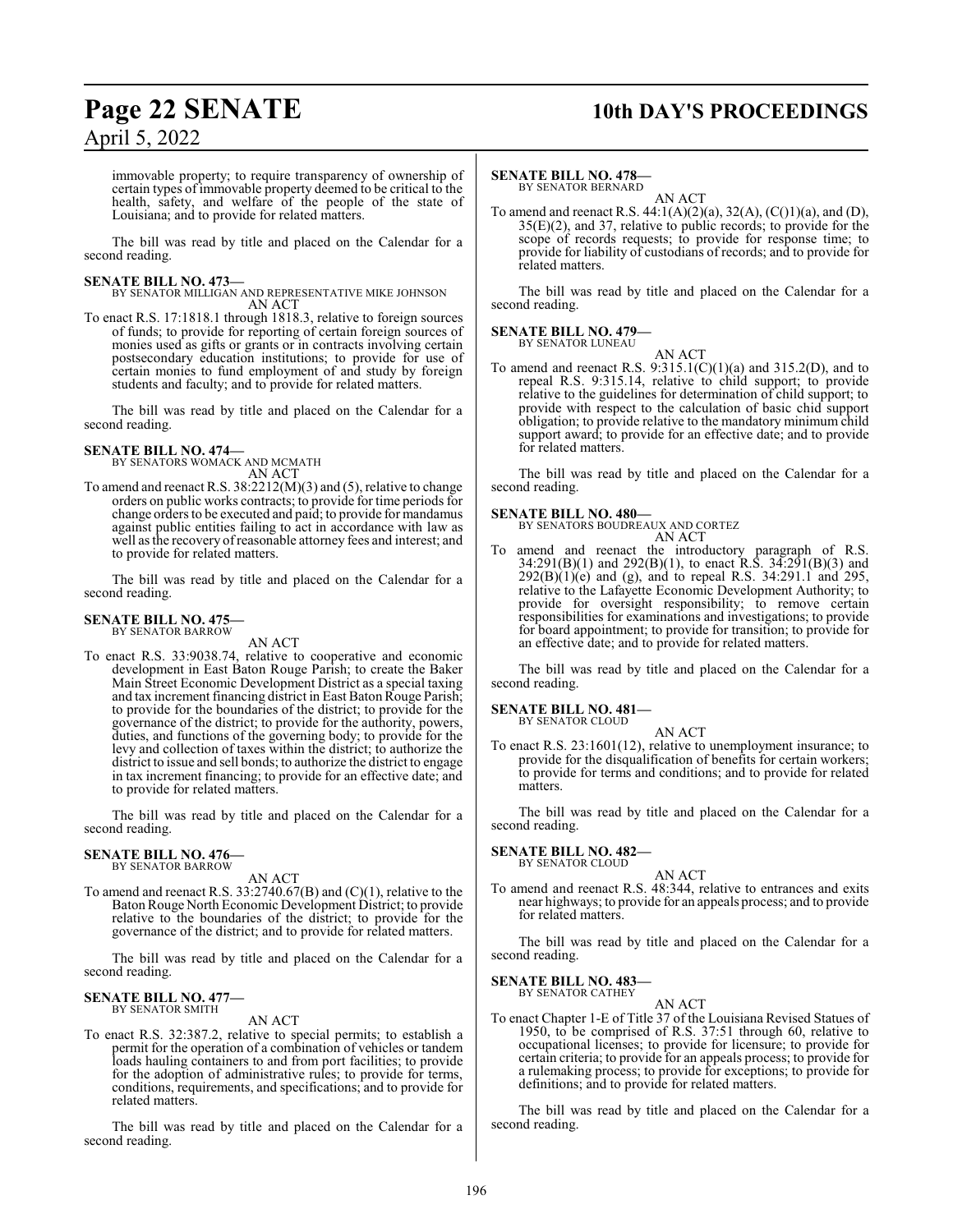# **10th DAY'S PROCEEDINGS Page 23 SENATE**

#### **SENATE BILL NO. 484—**

BY SENATOR LUNEAU

AN ACT To amend and reenact R.S. 22:868(D), relative to insurers; to provide relative to insurance contracts; to provide relative to limiting of actions; to provide certain prohibitions; to provide relative to jurisdiction and venue; authorizes a commercial insurer to select a forum or venue in a policy form; and to provide for related matters.

The bill was read by title and placed on the Calendar for a second reading.

#### **SENATE BILL NO. 485—**

BY SENATORS PETERSON AND BOUIE AN ACT

To amend and reenact R.S. 33:9091.25(B) and (D), relative to Orleans Parish; to provide relative to the Delachaise Security and Improvement District; to provide relative to the boundaries and governance of the district; and to provide for related matters.

The bill was read by title and placed on the Calendar for a second reading.

#### **SENATE BILL NO. 486—** BY SENATOR MORRIS

AN ACT

To amend and reenact Code of Civil Procedure Art. 253(B), relative to clerks of court; to provide relative to pleadings, documents, and exhibits filed with the clerk of court; to provide for electronic transmittal of filings; to provide certain procedures for electronic filing and storage of documents; to provide for the conversion of filings into electronic records; and to provide for related matters.

The bill was read by title and placed on the Calendar for a second reading.

# **SENATE BILL NO. 487—** BY SENATOR MORRIS

AN ACT

To enact R.S. 22:1284.2, relative to insurance coverage for damage to a motor vehicle; to provide for a waiver of liability against a collision shop under certain circumstances; to provide terms and conditions; to provide rules and regulations; and to provide for related matters.

The bill was read by title and placed on the Calendar for a second reading.

# **SENATE BILL NO. 488—** BY SENATOR HEWITT

AN ACT

To amend and reenact R.S. 47:1705.1, relative to ad valorem tax millages; to provide with respect to constitutionally authorized millage adjustments; to provide for increases in the millage rate in certain parishes; to provide public hearing requirements; to provide for an effective date, and to provide for related matters.

The bill was read by title and placed on the Calendar for a second reading.

#### **SENATE BILL NO. 489—** BY SENATOR JACKSON

AN ACT

To amend and reenact R.S. 9:315.30 and to enact R.S. 9:315.30(A) and (B), relative to child support; to provide for penalties; to provide for failure to comply with a subpoena, warrant, or court order in child support or paternity proceedings; to provide for the suspension of certain licenses; to provide for an effective date; and to provide for related matters.

The bill was read by title and placed on the Calendar for a second reading.

#### **SENATE BILL NO. 490—**

BY SENATOR CORTEZ

AN ACT To enact Chapter 12 of Title 24 of the Louisiana Revised Statutes of 1950, to be comprised of R.S. 24:681 through 685 and 691 through 693, relative to capitol security; to provide for a director of capitol security; to provide for the qualifications, compensation, duties and functions of the director; to provide for capitol security officers; to provide for the manner in which certain special officer commissions may be issued; to create the Capitol Security Council; to provide for the composition and membership of the council; to provide for the powers and duties of the council; and to provide for related matters.

The bill was read by title and placed on the Calendar for a second reading.

#### **SENATE BILL NO. 491—** BY SENATOR FESI

AN ACT To amend and reenact the introductory paragraph of R.S. 9:5363.1(B)(1), R.S. 32:471(1), R.S. 32:476(A)(3), and R.S. 33:4876(B), relative to abandonedmovable property; to provide relative to abandoned mobile homes and motor vehicles; to provide with respect to the right to take possession of abandoned movable property; to provide for the removal and disposition of abandoned moveable property; to provide relative to sale by municipalities; to provide for procedure; to provide relative to funds received from the sale of an abandoned motor vehicle; and to provide for related matters.

The bill was read by title and placed on the Calendar for a second reading.

#### **SENATE BILL NO. 492—**

BY SENATOR ROBERT MILLS

AN ACT

To amend and reenact R.S. 15:587.1(B)(1)(a) and R.S. 17:15(B) and to enact R.S. 17:15.1, relative to criminal history records for certain educators and substitute educators; to provide for criminal history records; to expedite the process for obtaining criminal history records; to provide for requests for criminal history records on behalf of the school governing authorities; to provide for a secure central registry to collect and retain information related to criminal history records; to prohibit disclosure of criminal history records; to provide for definitions; to provide for due process; and to provide for related matters.

The bill was read by title and placed on the Calendar for a second reading.

#### **SENATE BILL NO. 493—** BY SENATOR HEWITT

AN ACT

To enact R.S. 38:1674.16.1, relative to drainage districts; to provide relative to parishes with a population between 245,000 and 265,000; to provide for the levy of a maintenance and operation tax; to provide for an effective date; and to provide for related matters.

The bill was read by title and placed on the Calendar for a second reading.

#### **SENATE BILL NO. 494—** BY SENATOR FOIL

AN ACT

To amend and reenact Code of Civil Procedure Arts. 2334, 2335, and 2721(B), relative to summary and executory proceedings; to provide relative to the notice of seizure of property; to provide relative to service of the notice of seizure; to provide relative to sherriff's sales; to provide for online auction of seized property; and to provide for related matters.

The bill was read by title and placed on the Calendar for a second reading.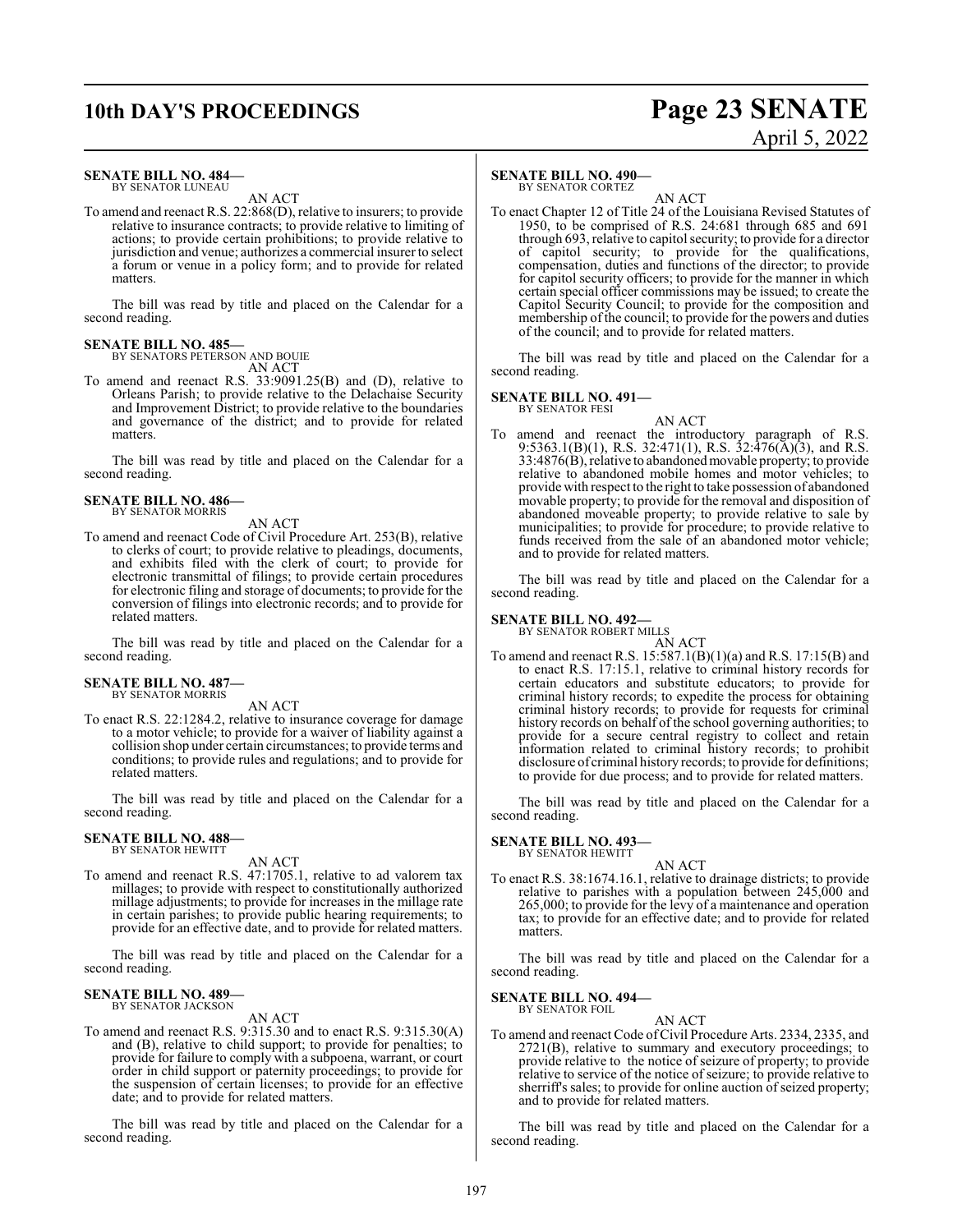# **Page 24 SENATE 10th DAY'S PROCEEDINGS**

## April 5, 2022

# **Introduction of Senate Resolutions**

**SENATE RESOLUTION NO. 37—**

BY SENATOR BOUDREAUX

A RESOLUTION

To commend and congratulate Ben Berthelot, President & CEO of Lafayette Travel upon being elected as chairman of the Louisiana TravelPAC Board of Directors.

The resolution was read by title and placed on the Calendar for a second reading.

#### **SENATE RESOLUTION NO. 38—** BY SENATOR TALBOT

A RESOLUTION

To urge and request the Louisiana Department of Health to study programs implemented in other states or through Medicaid waiver programs to evaluate options for delaying institutionalization for frail elders.

The resolution was read by title and placed on the Calendar for a second reading.

#### **Introduction of Senate Concurrent Resolutions**

#### **SENATE CONCURRENT RESOLUTION NO. 21—** BY SENATOR LUNEAU A CONCURRENT RESOLUTION

To amend the Medical Reimbursement Schedule (LAC 40:I.5115) that provides relative to surgery guidelines; to provide relative to implants and graft materials; provides directions relative to physician reimbursement and invoicing; to provide definitions; and to direct the office of the state register to print the amendment in the Louisiana Administrative Code.

The resolution was read by title and placed on the Calendar for a second reading.

#### **SENATE CONCURRENT RESOLUTION NO. 22—** BY SENATOR FOIL

A CONCURRENT RESOLUTION

To commend and recognize Woman's Hospital and its employees and medical staff on being identified as one of the World's Best Hospitals for gynecology and maternity care.

The resolution was read by title and placed on the Calendar for a second reading.

#### **Message from the House**

#### **ASKING CONCURRENCE IN HOUSE BILLS AND JOINT RESOLUTIONS**

#### April 5, 2022

To the Honorable President and Members of the Senate:

I am directed to inform your honorable body that the House of Representatives has finally passed and asks your concurrence in the following House Bills and Joint Resolutions:

| HB No. 550 | HB No. 679 | HB No. 691 |
|------------|------------|------------|
| HB No. 695 | HB No. 706 | HB No. 717 |
| HB No. 753 |            |            |

Respectfully submitted, MICHELLE D. FONTENOT Clerk of the House of Representatives

#### **House Bills and Joint Resolutions on First Reading**

#### **HOUSE BILL NO. 550—**

BY REPRESENTATIVE EMERSON AN ACT

To enact R.S. 17:3996(I), relative to elementary and secondary education; to provide relative to student learning pods; to provide relative to policies and procedures; to provide relative to domicile; and to provide for related matters.

The bill was read by title and placed on the Calendar for a second reading.

#### **HOUSE BILL NO. 679—**

BY REPRESENTATIVE DUPLESSIS

AN ACT To amend and reenact R.S.  $42:1111(E)(2)(d)$ , relative to ethics; to provide relative to certain required statements regarding assistance in connection with certain transactions; to provide for the time period for certain actions by the Board of Ethics regarding such statements; and to provide for related matters.

The bill was read by title and placed on the Calendar for a second reading.

#### **HOUSE BILL NO. 691—**

BY REPRESENTATIVE EMERSON

AN ACT To authorize and provide for the transfer of certain state property; to authorize the exchange of certain state property in St. Martin Parish; to provide for property descriptions; to provide for the reservation of mineral rights; to provide terms and conditions; to provide for an effective date; and to provide for related matters.

The bill was read by title and placed on the Calendar for a second reading.

#### **HOUSE BILL NO. 695—**

BY REPRESENTATIVE WRIGHT

AN ACT To amend and reenact R.S. 22:456, 1547(F) and (I)(introductory paragraph), 1551(C)(introductory paragraph), (3), and (4),  $156\overline{4(B)}(2)$ ,  $1573(\overline{C})$ , (E), and (G),  $1575(\overline{A})(1)$ , and  $1808.4(A)(2)$ , relative to insurance producers and consultants; to provide for appointments of producers; to provide for technical corrections relative to exemptions from examinations, licensing, and continuing education of producers and consultants; to modify terminology relative to accident and health insurance; to provide for technical changes; and to provide for related matters.

The bill was read by title and placed on the Calendar for a second reading.

#### **HOUSE BILL NO. 706—** BY REPRE

| SENTATIVE STEFANSKI |        |
|---------------------|--------|
|                     | AN ACT |

To amend and reenact R.S. 14:40.1 and 107.2(A) and to enact Code of Criminal Procedure Article 814(A)(69), relative to the crime of terrorizing; to create the crime of menacing; to provide for penalties; to provide relative to hate crimes; to add the crime of menacing to the list of hate crimes; to provide for responsive verdicts; and to provide for related matters.

The bill was read by title and placed on the Calendar for a second reading.

#### **HOUSE BILL NO. 717—**

BY REPRESENTATIVE MCMAHEN

- AN ACT
- To amend and reenact R.S. 40:1248.1(6) and 1248.3(1) and (2), relative to financing by the state Medicaid program of health services in certain parishes; to provide with respect to a local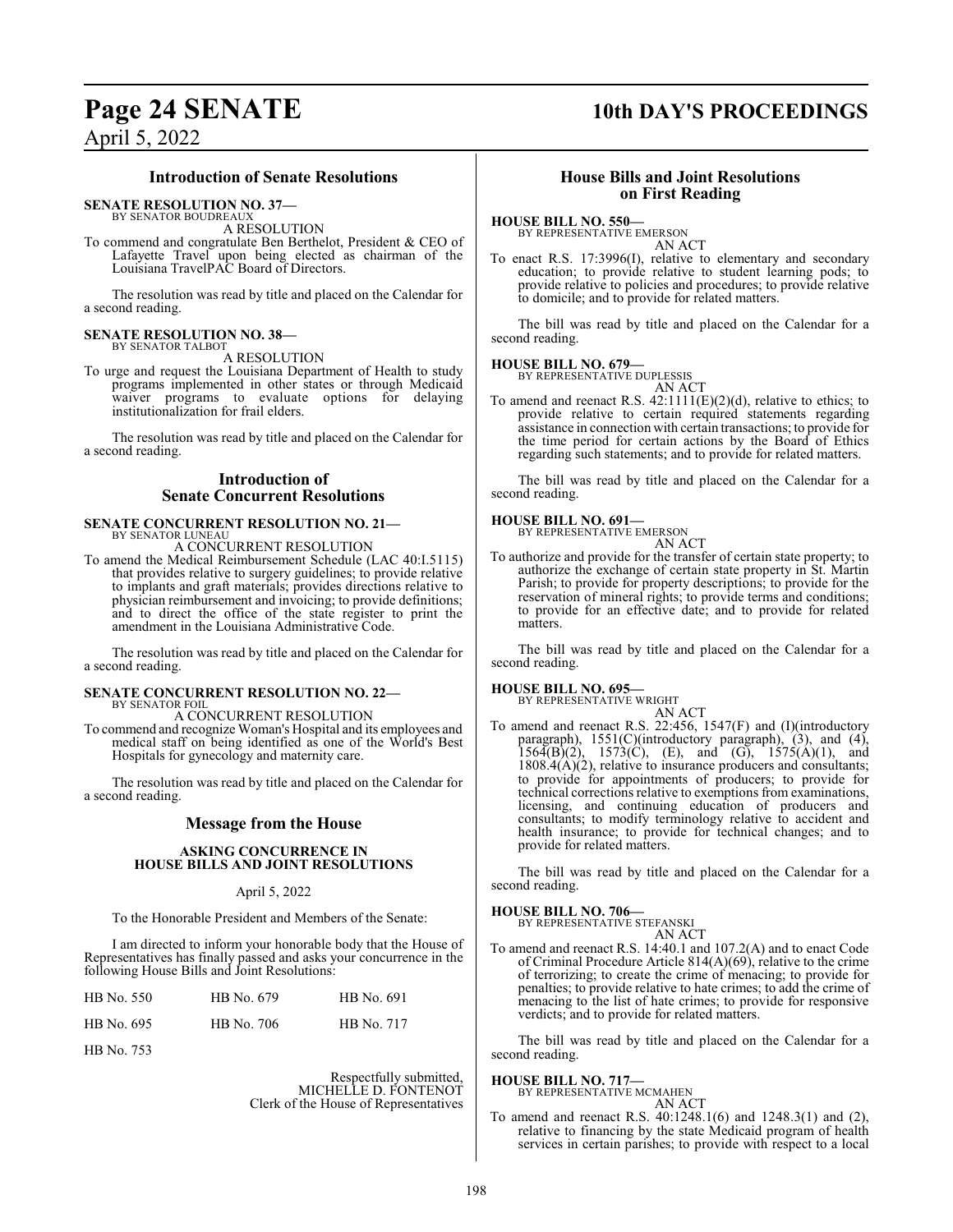# **10th DAY'S PROCEEDINGS Page 25 SENATE** April 5, 2022

healthcare provider participation program; to designate the parishes in which the program may be operated; and to provide for related matters.

The bill was read by title and placed on the Calendar for a second reading.

#### **HOUSE BILL NO. 753—** BY REPRESENTATIVE MIGUEZ

AN ACT

To authorize and provide for the transfer of certain state property; to authorize the transfer of certain state property in Iberia Parish; to provide for the property description; to provide for the reservation of mineral rights; to provide terms and conditions; to provide for termination of authority; to provide for an effective date; and to provide for related matters.

The bill was read by title and placed on the Calendar for a second reading.

#### **Rules Suspended**

Senator Reese asked for and obtained a suspension of the rules to recall Senate Bill No. 389 from the Committee on Transportation, Highways and Public Works.

**SENATE BILL NO. 389—** BY SENATOR REESE

AN ACT

To amend and reenact R.S. 32:414(R)(1) and R.S. 47:296.2(A), relative to the suspension and denial of renewing a driver's license for the nonpayment of individual income taxes; to increase the threshold; to provide for technical corrections; provide for an effective date; and to provide for related matters.

On motion of Senator Reese, Senate Bill No. 389 was read by title and recommitted to the Committee on Revenue and Fiscal Affairs.

#### **Privileged Report of the Committee on Senate and Governmental Affairs**

#### **ENROLLMENTS**

Senator Hewitt, Chairman on behalf of the Committee on Senate and Governmental Affairs, submitted the following report:

#### April 5, 2022

To the President and Members of the Senate:

I am directed by your Committee on Senate and Governmental Affairs to submit the following report:

The following Senate Resolutions have been properly enrolled:

#### **SENATE CONCURRENT RESOLUTION NO. 15—**

BY SENATOR FOIL AND REPRESENTATIVES FREIBERG AND MARCELLE A CONCURRENT RESOLUTION

To commend Visit Baton Rouge on its fiftieth anniversary.

#### **SENATE CONCURRENT RESOLUTION NO. 16—**

BY SENATORS MILLIGAN, PEACOCK AND TARVER AND REPRESENTATIVES JENKINS, PRESSLY AND SEABAUGH A CONCURRENT RESOLUTION

To express the sincere condolences of the Legislature of Louisiana upon the passing of Councilman James Flurry, to acknowledge his lifelong commitment to his family and community, and to note his many contributions made on behalf of the city of Shreveport and the state of Louisiana.

Respectfully submitted, SHARON W. HEWITT Chairman

The foregoing Senate Concurrent Resolutions were signed by the President of the Senate.

#### **Message from the House**

#### **SIGNED HOUSE CONCURRENT RESOLUTIONS**

April 5, 2022

To the Honorable President and Members of the Senate:

I am directed to inform your honorable body that the Speaker of the House of Representatives has signed the following House Concurrent Resolutions:

## **HOUSE CONCURRENT RESOLUTION NO. 46—** BY REPRESENTATIVES PRESSLY AND LACOMBE A CONCURRENT RESOLUTION

To recognize Wednesday, March 30, 2022, as National Doctors' Day in Louisiana.

and asked that the President of the Senate affix his signature to the same.

> Respectfully submitted, MICHELLE D. FONTENOT Clerk of the House of Representatives

The House Concurrent Resolutions contained herein were signed by the President of the Senate.

### **ATTENDANCE ROLL CALL**

#### PRESENT

| Mr. President | Henry     | Peterson |
|---------------|-----------|----------|
| Abraham       | Hensgens  | Pope     |
| Barrow        | Hewitt    | Price    |
| Bernard       | Jackson   | Reese    |
| Boudreaux     | Lambert   | Smith    |
| Bouie         | Luneau    | Stine    |
| Carter        | McMath    | Talbot   |
| Cloud         | Milligan  | Tarver   |
| Connick       | Mills, F. | Ward     |
| Fesi          | Mills, R. | White    |
| Fields        | Mizell    | Womack   |
| Foil          | Morris    |          |
| Harris        | Peacock   |          |
| Total - 37    |           |          |
|               |           |          |

ABSENT

Allain Cathey Total - 2

## **Leaves of Absence**

The following leaves of absence were asked for and granted:

Allain 1 Day Cathey 1 Day

#### **Announcements**

The following committee meetings for April 6, 2022, were announced:

| Commerce                 | 10:00 A.M.  | Room E       |
|--------------------------|-------------|--------------|
| Health and Welfare       | 10:00 A.M.  | Hainkel Room |
| Insurance                | 10:00 A.M.  | Room A       |
| Senate and Gov't Affairs | $9:30$ A.M. | Room F       |